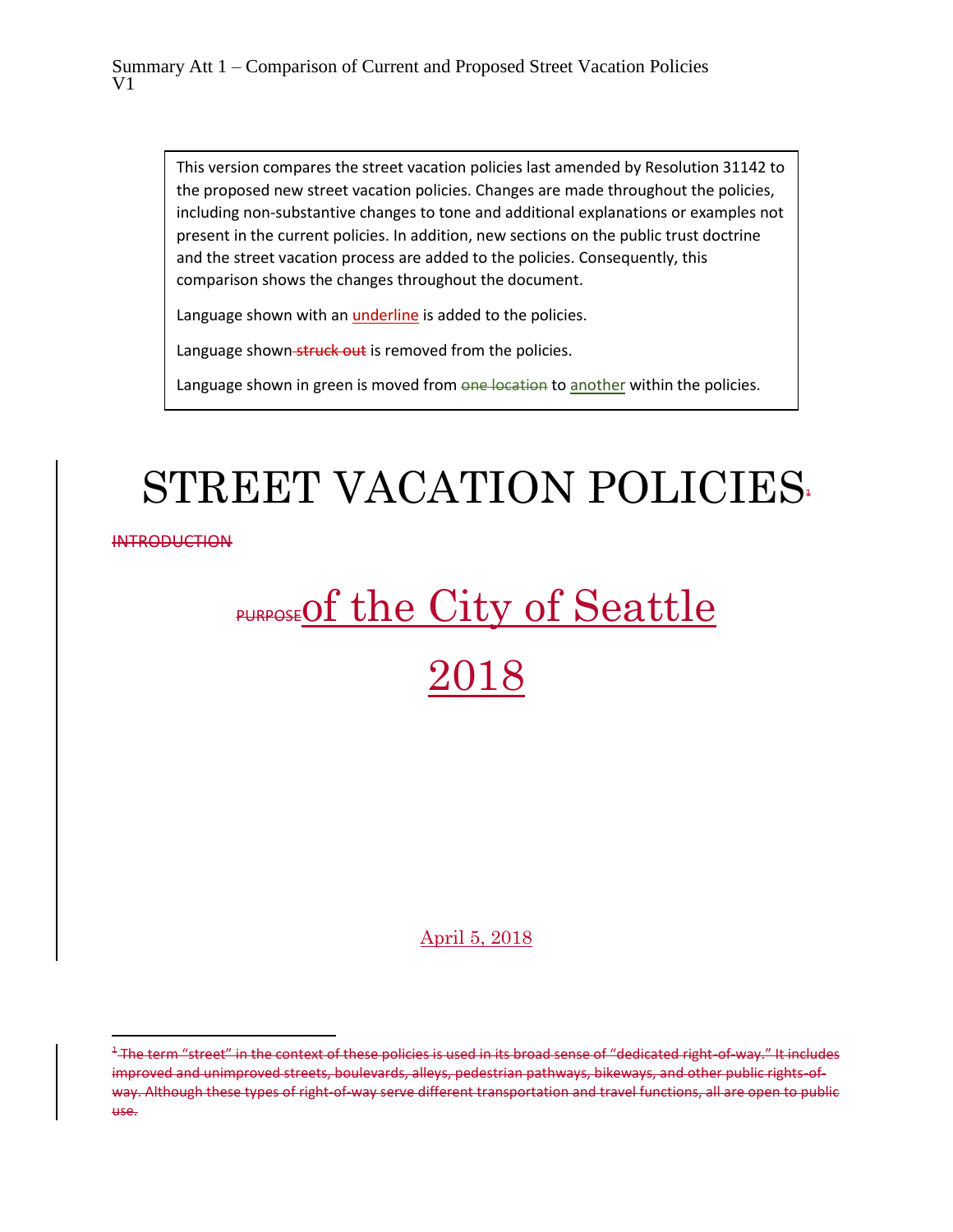# **TABLE OF POLICIESCONTENTS**

| $\mathbf{L}$   |  |
|----------------|--|
| Α.             |  |
| В.             |  |
| $C_{1}$        |  |
| Ш.             |  |
| III.           |  |
| А.             |  |
| В.             |  |
| $\mathsf{C}$ . |  |
| D.             |  |
| Е.             |  |
| F.             |  |
| G.             |  |
| Η.             |  |
| I.             |  |
| J.             |  |
| IV.            |  |
| А.             |  |
| <b>B.</b>      |  |
| V.             |  |
| А.             |  |
| B <sub>r</sub> |  |
| C.             |  |
| D.             |  |
| Ε.             |  |
| F.             |  |
| G.             |  |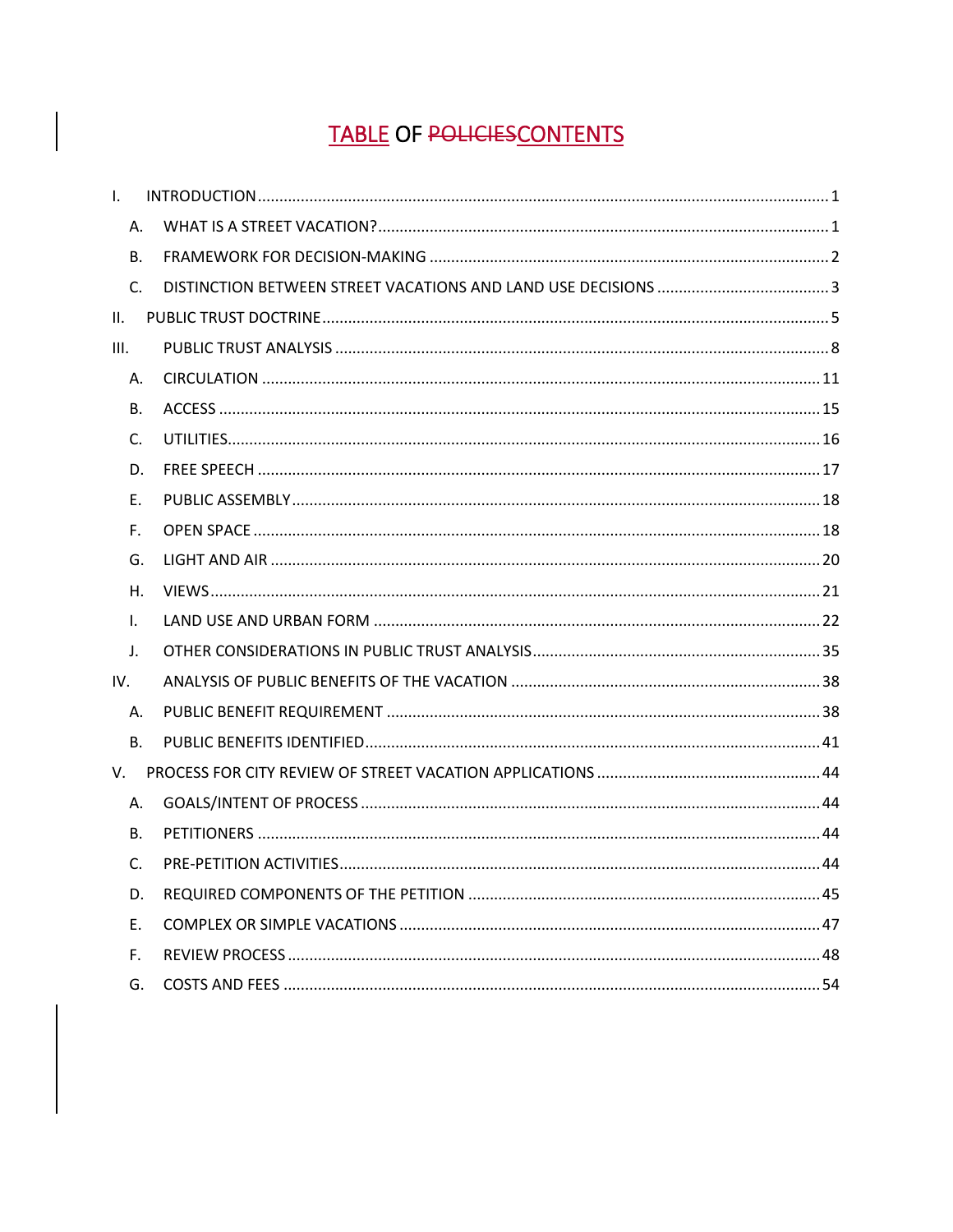# <span id="page-2-0"></span>**I. INTRODUCTION**

The City's streets, alleys, and other public rights-of-way are valuable public resources. From time to time, property owners seek to acquire the street or alley next to their property from the City. The process to do so is a "street vacation." It requires that the property owner petition the City under these Street Vacation Policies and applicable City and state law. To grant a street vacation, the City: (1) makes sure that the public's interest in streets is protected; (2) approves a public benefits proposal; and (3) in most cases, receives the property's fair market value.

These policies guide petitioners, City departments, Boards and Commissions, and the public through the City's process to analyze and assess street vacation petitions. They also guide the City's review of public benefit proposals that accompany a street vacation petition. They apply to all streets whether improved or unimproved.

The purpose of these comprehensive<del>, Citywide street vacation</del> city-wide policies is to provide consistency, equity, and predictability in determining what action on eachif a vacation petition would best serve and protect the public interest. These policies provide procedural guidance for the City and for petitioners. These policies also express the City's values related to street rights-of-way streets and street vacations; the. The City's fundamental values of race and social equity, environmental stewardship, community, and economic opportunity and security form the foundation for these policies. The City's default position is that unless there are compelling reasons to vacate a street, the City will retain the right-of-way keep it for future public purposes.

# <span id="page-2-1"></span>**A. WHAT IS A STREET VACATION?**

The term "street vacation" refers to the discretionary legislative act of the City Council (Council) that gives up the right to use a street or alley. In other words, the City "vacates" the public's right to use a street. Through a street vacation petition, a property owner asks the City to give up the public's right to use a street, alley, or other public right-of-way<sup>2</sup> abutting their property. For the purposes of these policies a "street vacation" describes vacating any right-of-way, whether a street, alley, boulevard, or other place, over which the public has the right of travel. These policies use the term "street" to refer to all types of public right-of-way including streets, alleys, boulevards, paths, stairways, and public places, whether developed or undeveloped. The Revised Code of Washington (RCW) Chapter [35.79](http://app.leg.wa.gov/rcw/default.aspx?cite=35.79)apply to all guides the City's review of street vacation petitions. That Chapter assigns responsibility over street vacation decisions to

the Council and requires a public hearing. Under the RCW, only abutting property owners or the Council may petition for a street vacation. These policies supplement RCW 35.79. They guide

 $\overline{a}$ 

<sup>&</sup>lt;sup>2</sup> "Public right-of-way" is any property where the City has a right to use the land for street purposes whether the right-of-way has been improved or not.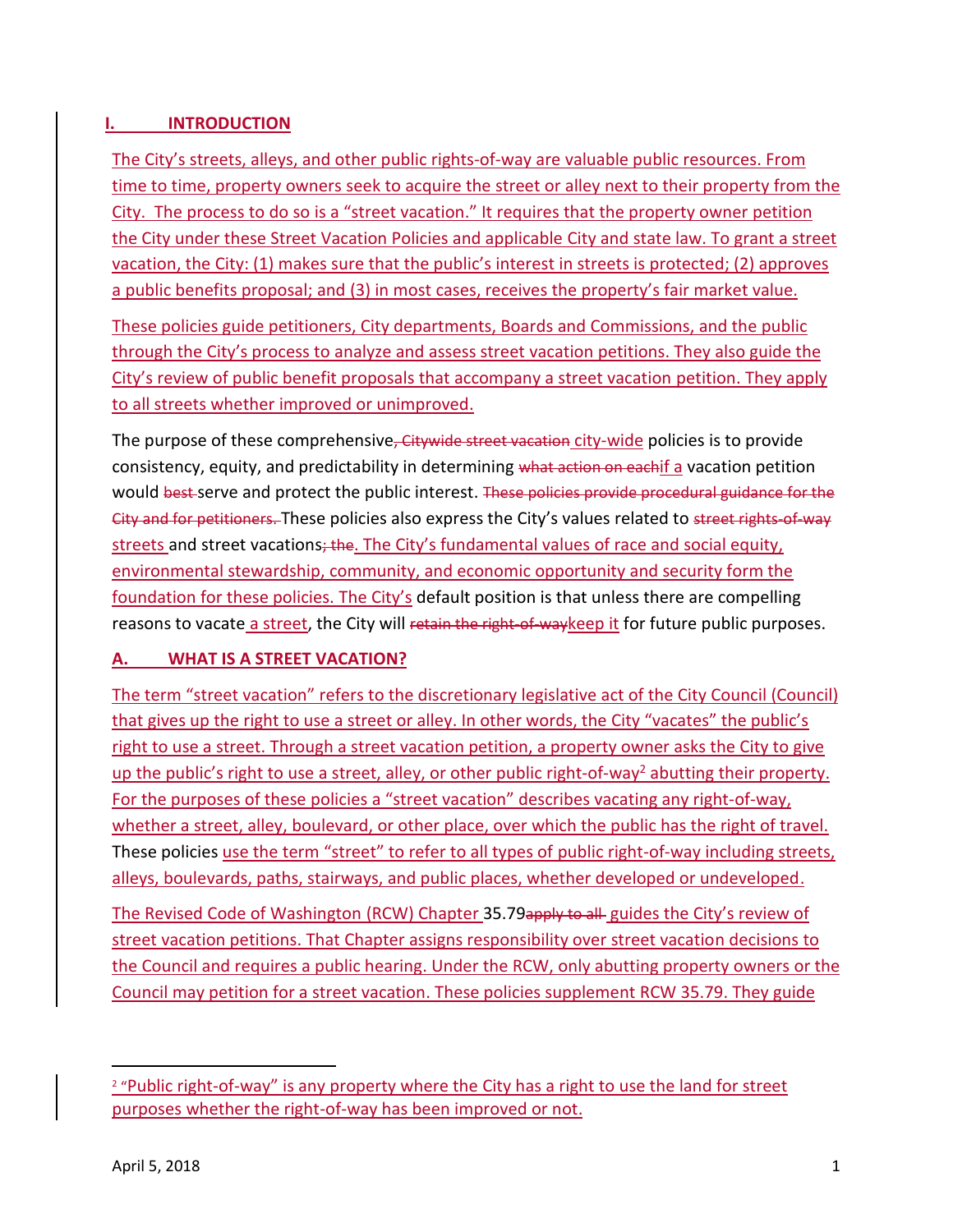petitioners, City departments, the Seattle Design Commission, members of the public, organizations reviewing a vacation petition, and the Council.

# <span id="page-3-0"></span>**B. FRAMEWORK FOR DECISION-MAKING**

Rights-of-way are different than other property. In most cases, the City does not own streets, alleys, or other rights-of-way whether improved or unimproved-way. Instead, the City has an easement that allows the public to use the street. When the City grants a street vacation, it is relinquishing that easement and allowing the abutting property owners to take over the former street.

The City holds this easement in trust for public use. Relinquishing the easement and restricting public movement through the right-of-way is a significant act and is not done lightly. For a street vacation petition to be approved, the Council shall determine that to do so would significantly serve the public interest. It is the petitioner's obligation to provide a justification for the vacation and to provide information on whether there are feasible alternatives that do not require a vacation. Public input into these decisions is an important part of the Council's review.

Streets are dedicated in perpetuity for use by the public for travel, transportation of goods, and locating utilities. The dedication carries with it public rights to circulation, access, utilities, light, air, open space, views, free speech, and assembly, and contributes significantly to the form and function of the city. The primary concern of the City in vacation decisions is to safeguard the public's present and future needs and to act in the public's best interest.

The Council weighs the public trust and land use effects of a vacation, mitigating measures, and the public benefit provided by the vacation to determine if the vacation is in the public interest. In balancing these elements of the public interest, the Council places primary importance upon protecting the public trust it holds in the right-of-way.

In guiding this decision, these policies cover the following topics:

**Public Trust Doctrine** This section describes the key components of the right-of-way that the City holds in public trust. These components of the public trust form the foundation of the City's review of vacation petitions and public benefit proposals.

**Public Trust Analysis** This section describes the criteria the City uses to determine whether it is appropriate to vacate a street or alley.

**Public Benefit Analysis** This section describes the types of public benefits the City expects to see provided in exchange for a street or alley vacation.

**Process for City review of street vacation petitions** This section describes the process the City takes to review street vacations. Different approaches are taken based on the relative impacts of the vacation petition.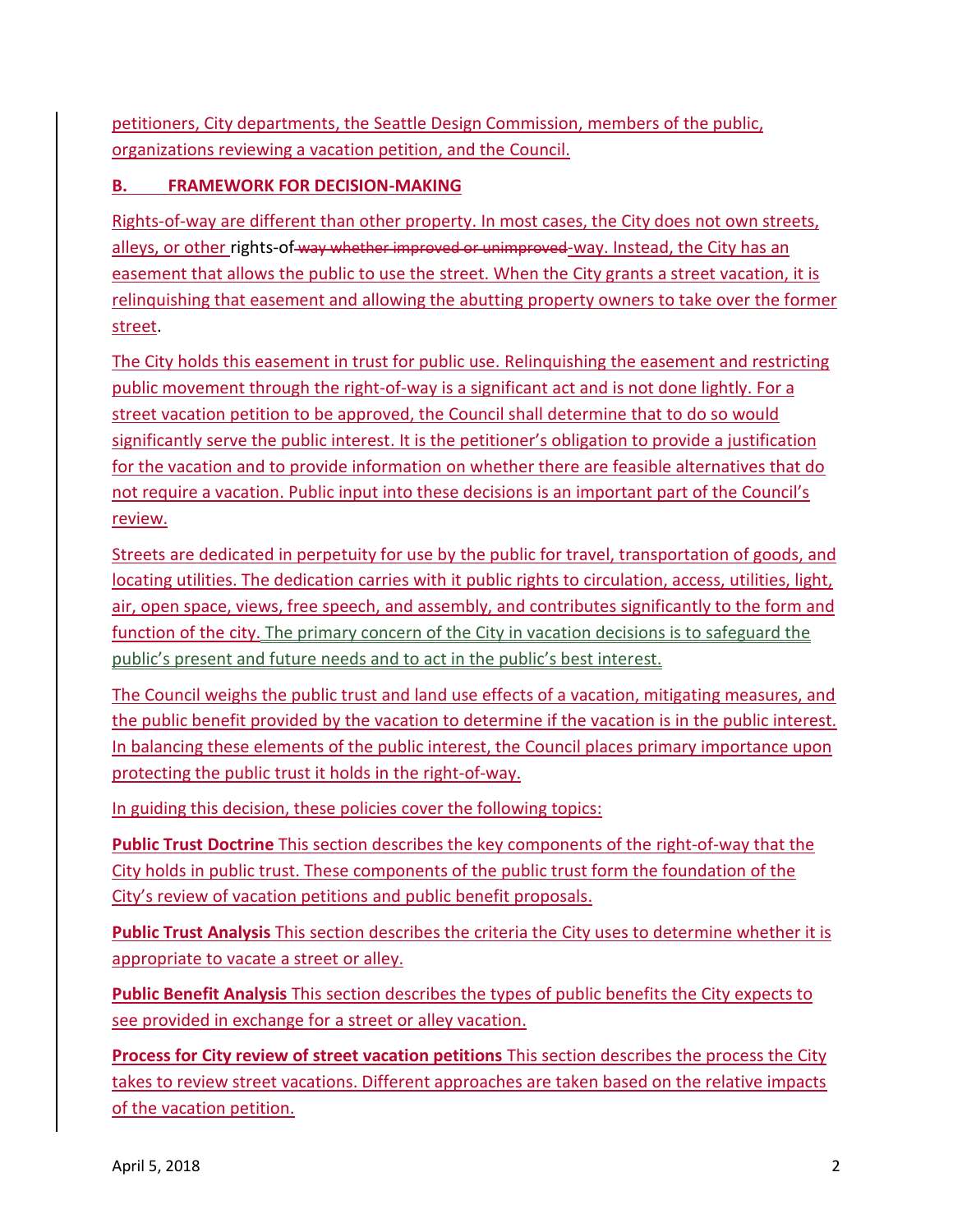#### <span id="page-4-0"></span>**A.C. DISTINCTION BETWEEN STREET VACATIONS AND** ADMINISTRATIVE **LAND USE DECISIONS**

There is no right under the land use codeSeattle Municipal Code, the Revised Code of Washington, or elsewhere to vacateacquire or to develop on public right-of-way. In order To do so, a discretionary legislative property owner shall petition for and receive the Council's approval must be obtained from the City Council and, of a street vacation. Under state law, the Council may not vacate right-of-wayapprove a street vacation unless it determinesfinds that to do so is in the public interest. Part of that The City uses a two-part test to determine whether a vacation is in the public interest. First, the City undertakes a "Public Trust Analysis," a determination is to assure that potential development and use of the of whether the street is needed and whether the public interest can be protected if the street is vacated right-of-way would serve. Second, the City undertakes a "Public Benefit Analysis," assessing the petitioner's proposal to provide benefits to the public-interest in a significant way. This determination may be guided by established land use.

Established plans, policies, and standards guide this review as called for by these Street Vacation Policies but the Council is not bound bypolicies. The City will not support vacations that conflict with City planning goals, particularly if the vacation would be inconsistent with the desired intensity of development and preferred uses, or if a clear harm will result. But, land use policies and codes in makingdo not bind the Council's decision to grant or deny a street vacation decisions andpetition. The Council may condition or deny vacations as necessary to protect the public interest. The City will generally not support vacations that do not advance City planning goals, particularly if inconsistent with the desired intensity of development and preferred uses.

The City Council has delegated most land use decisions to the Seattle Department of PlanningConstruction and Development (DPDInspections (SDCI). The Council's role in-such administrative land use decisions is to set policy in the form of zoning and land use codes, development standards, and environmental policies and regulations, which <del>DPD</del>SDCI administers. Depending on the permit type, property owners have the rightsome rights to develop their property withinunder those established-standards, policies, and regulations. Street vacation decisions are City Council decisions as provided by State statute and may not be further delegated.

In addition to the review provided by the Conversely, street vacation processdecisions are Council decisions under state law. The Council cannot delegate that decision to a City department. Unless the Council approves a street vacation, property owners have no right to use or occupy the right-of-way, if not otherwise permitted by the Seattle Department of Transportation (SDOT). The Council typically makes its approval of a vacation conditional on the petitioner meeting a number of requirements.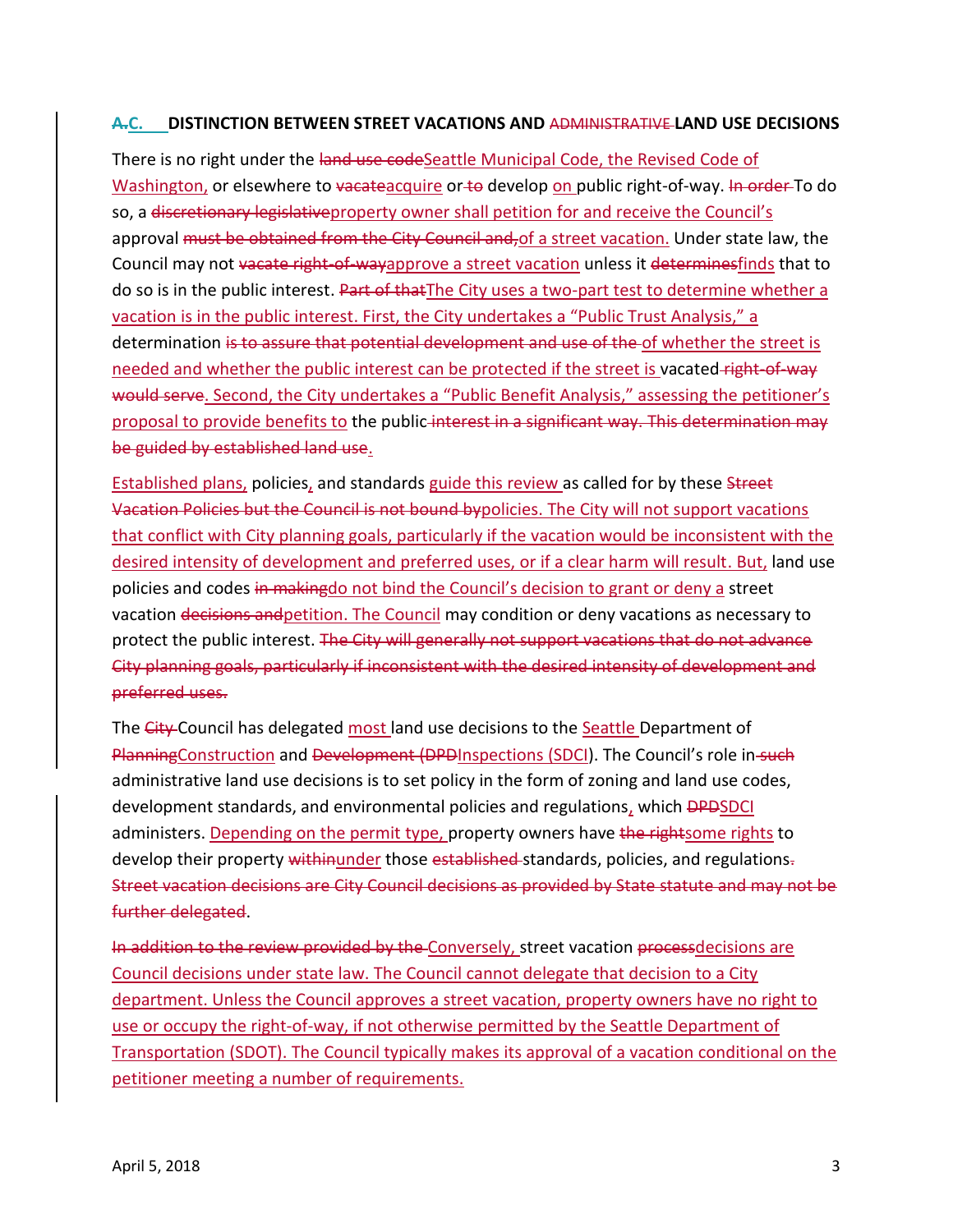In addition to reviewing the vacation petition under these policies, a development proposal that includesrequires a proposed vacation is subject to separate land usemay undergo one or more of the following additional reviews:

- Land use and zoning review, including review of rezones and Major Institution Master Plan applications;
- Design review and other discretionary land use actions;
- **CEPA)** State Environmental Policy Act (SEPA) review-
- **.** Street Improvement Permit review;
- **.** Utility major permit review; or
- **•** Historic preservation review.

These reviews may result in conditions in addition to those applied in the street vacation review. Petitioners are required to obtain all necessary land use and building permits prior to development of before developing the site.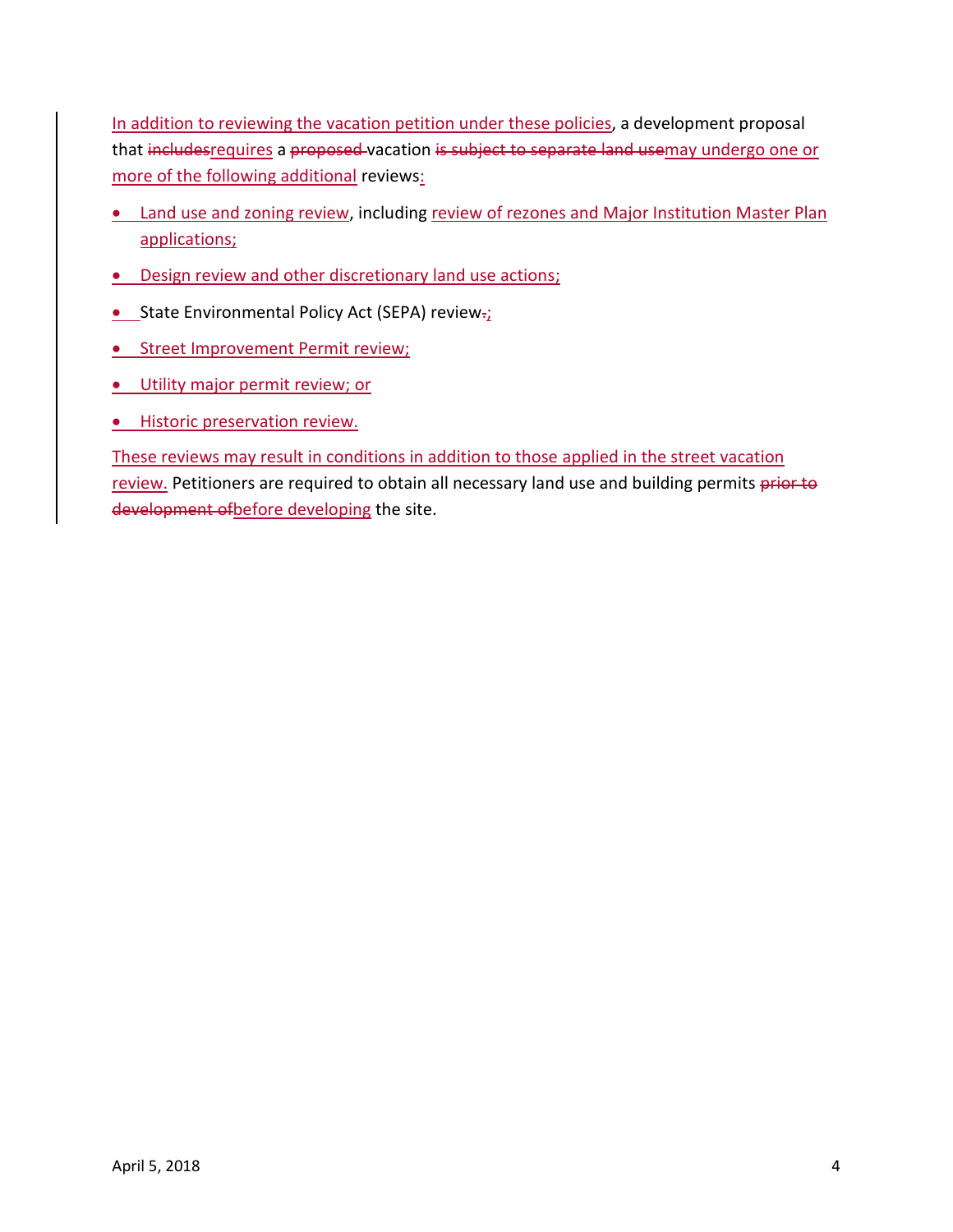Land Use and SEPA reviews may result in conditions in addition to those established in the street vacation review.

#### <span id="page-6-0"></span>SUMMARY OF STREET VACATION POLICIES

# **II.** In order for a petition **PUBLIC TRUST DOCTRINE**

City streets are held in trust for the public. This means that the City is the trustee and guardian of the streets, not the underlying property owner. The Council may approve vacations only when they are in the public interest. Streets will be retained unless it can be shown that they are not needed for a current or foreseeable public use and the Council is convinced that the vacation of public is in the public interest. This section describes the intended purposes of streets and the public benefits streets provide.

# **A. CIRCULATION**

In addition to access to adjacent property, streets enable the movement of people, goods, and vehicles through the city as part of a network. If a part of the network is removed, there may be rippling effects to the transportation network. The City will only vacate a right-of-way to be approved, the City Council must determine that to if it will not disrupt the movement of people, goods, and vehicles through the city, and only if it is consistent with the City's transportation plans.

# **B. ACCESS**

A primary purpose of rights-of-way is to provide access. Streets and alleys provide access to abutting property from the surrounding community and to the surrounding community from private property. Streets are designed to provide access via a range of transportation modes, including walking, bicycling, riding transit, and driving. The City will only approve vacations if they do so would significantly serve the public interest. Seattle Department of Transportation (SDOT) administers the review process at the request of the City Council and analyzes thenot result in negative effects on the current or future needs of the City's vehicular, bicycle, or pedestrian circulation systems, or on access to private property. If the negative impacts of a proposedcan be appropriately mitigated, the City may choose to vacate the street.

# **C. UTILITIES**

As with the transportation system, City and private utilities use streets to serve their customers. The City will only vacate a street when all utilities using or potentially using the right-of-way can be adequately protected with an easement, relocation, fee ownership, or agreement satisfactory to the utilities' owners. The Council will require that future potential utilities can be accommodated.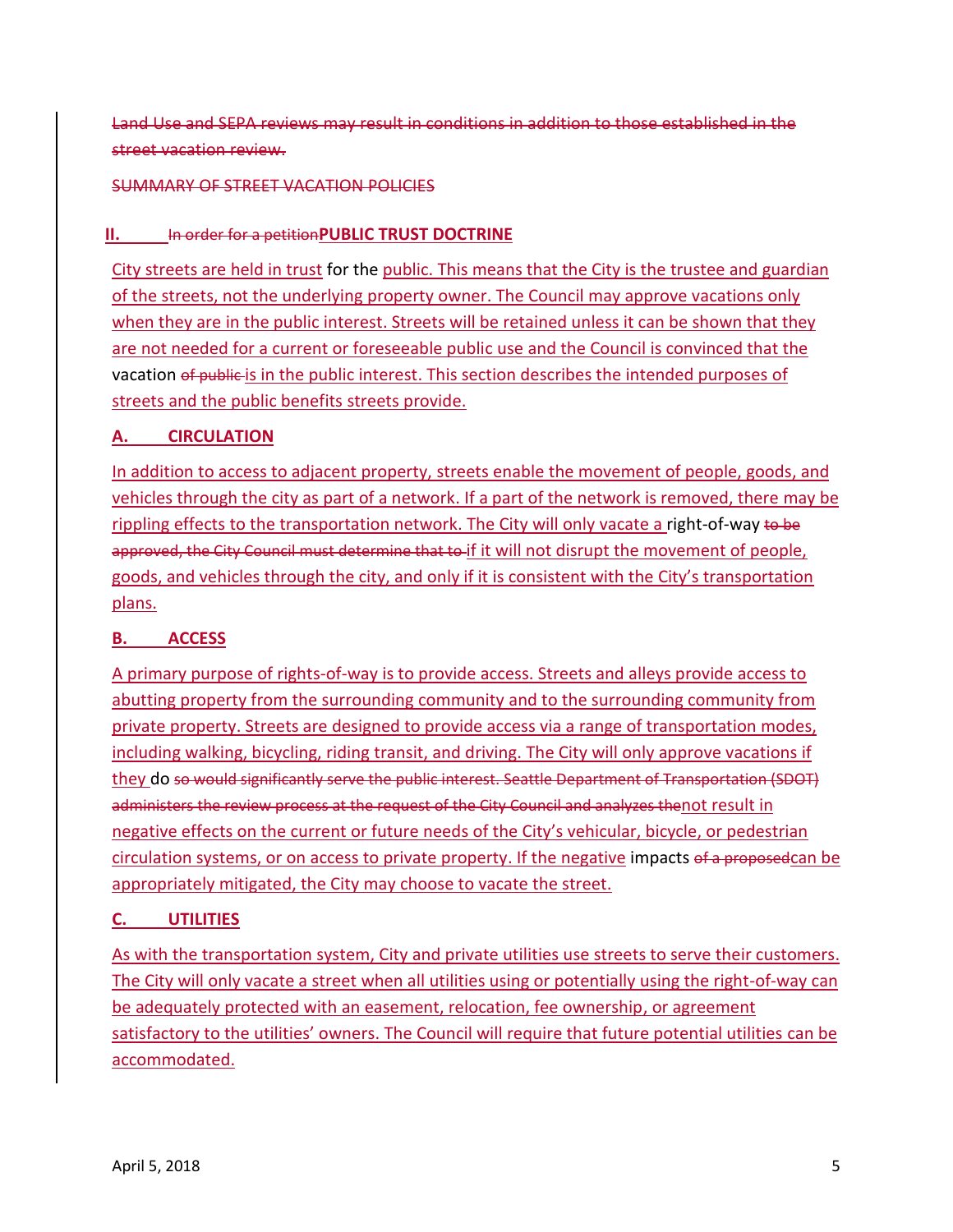# **D. FREE SPEECH**

From large scale protests to newspaper vendors, the public has traditionally used Seattle's streets to exercise constitutional rights under the First Amendment. Streets will only be vacated if publicly-accessible spaces on the site will be kept open for the same speech-related purposes.

# **E. PUBLIC ASSEMBLY**

Streets also act as places for people to gather, to meet their neighbors, for children to play, and for all segments of society to interact. This role of the right-of-way can be particularly important for people who have the fewest resources. The Council will consider the importance of each street as a place for community activity in considering the street vacation-and the consistency of the proposal with the .

# **F. OPEN SPACE**

In addition to providing space for people to gather, interact, and travel, streets offer open space benefits. These benefits include space between structures, connections to open spaces, places for trees and vegetation, and contributions to the open space network. While the open space roles of boulevards, green streets, urban trails, shoreline street ends, and future open space are of heightened importance, all streets and alleys provide these benefits.

# **G. LIGHT AND AIR**

Streets and alleys maintain access to light and air to their users and to surrounding property. The Council will consider loss of light and air, and shadow impacts in considering whether to approve a street vacation-policies. Of particular importance are shadow impacts on nearby public spaces.

# **H. VIEWS**

Streets and alleys provide views to mountains, bodies of water, and the city itself. The City will protect designated view corridors along streets. The City will consider impacts of a street vacation on views of public places and designated landmarks.

# **I. LAND USE AND URBAN FORM**

Streets and alleys also play a significant role in the shape of the city. The City will consider the relationship between the intended character of the area as described in Seattle's Comprehensive Plan and other adopted policies and goals. The Street Vacation Process is provided for in SMC 15.62 and RCW 35.79neighborhood, subarea, or community plans. The width and spacing of streets, the presence and absence of alleys, and the location and path of boulevards and other linear open spaces have significant impacts on neighborhoods and how they function. The Council will pay attention to vacations that disrupt an existing pattern of development in the neighborhood.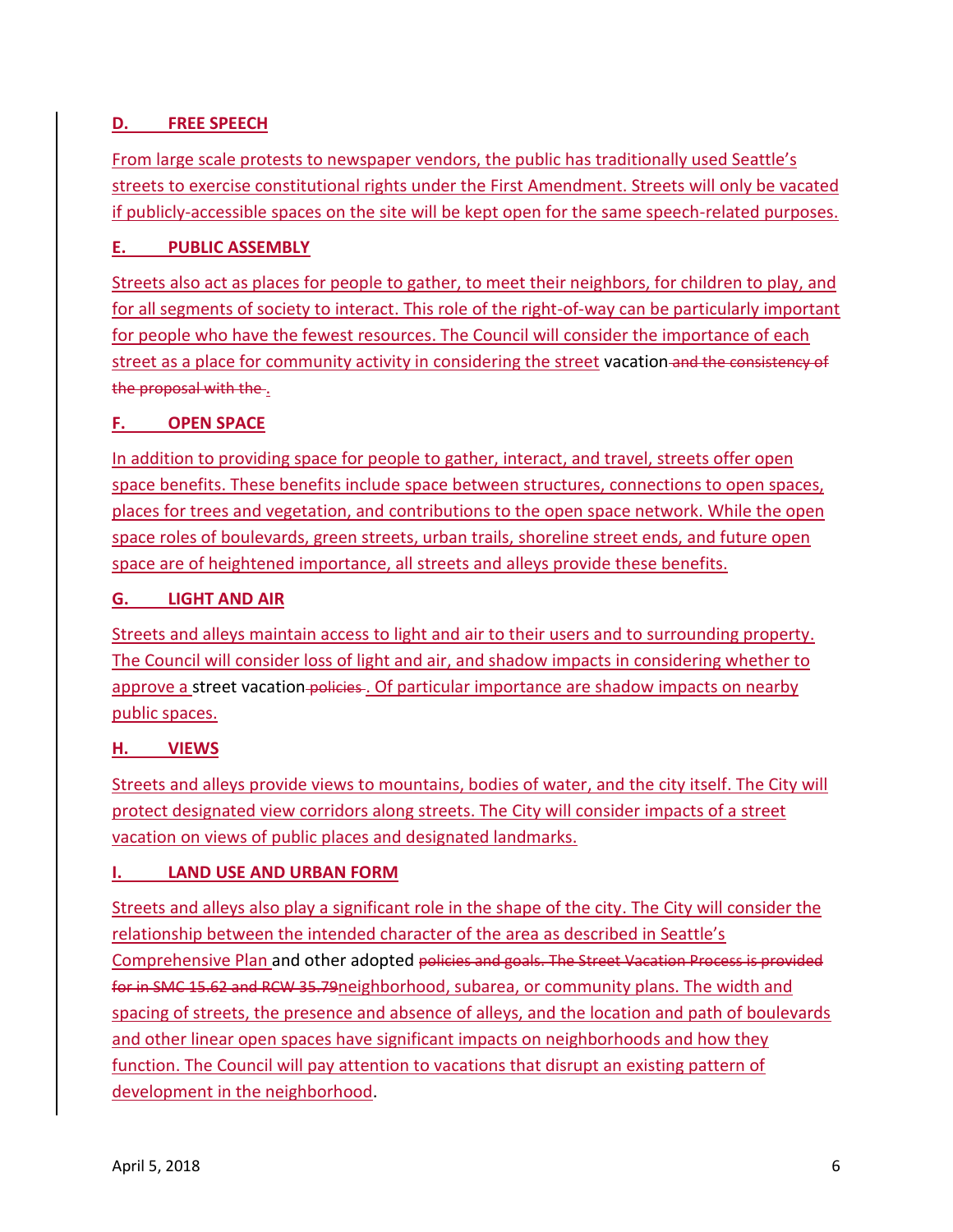SDOT will, as necessary, seek input from a variety of reviewers, including the Seattle Design Commission. The Petitioner should begin working with community organizations in the area where the project is located prior to beginning the formal process with SDOT. At the time of the petition, the Petitioner should provide SDOT with information about its community contacts and how the development will address community concerns, if any. Prior to the formal process to petition the City Council for the vacation, SDOT will make a threshold assessment of the feasibility of a potential vacation whenever possible. As part of this threshold assessment, SDOT will consider the impact of the proposed vacation on street functions and may recommend that the petition not proceed. The City Council may, for certain petitions, consider a vacation at an early stage of the review process in order to provide guidance to the Petitioner or to City staff.

Following the review of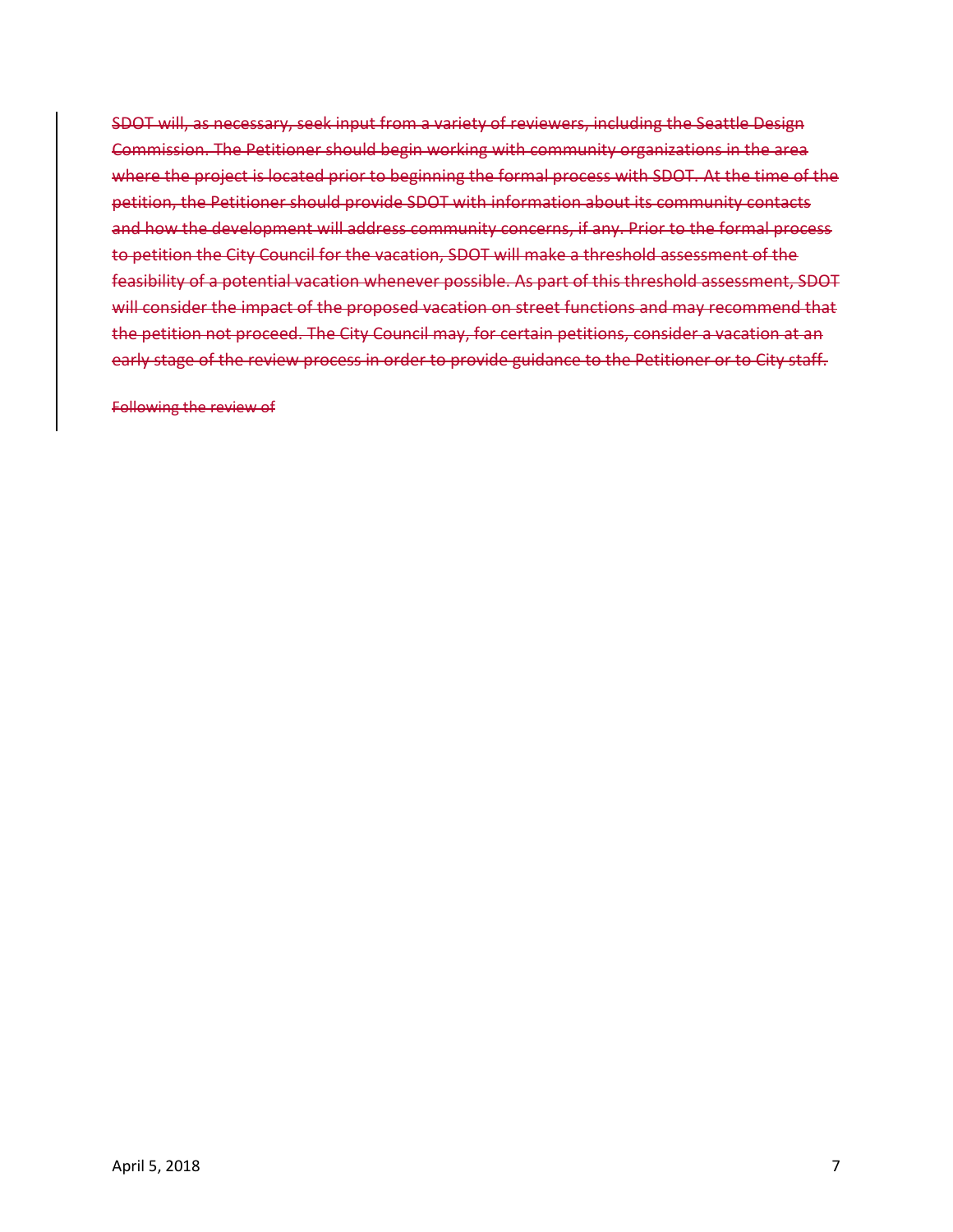#### <span id="page-9-0"></span>**III. PUBLIC TRUST ANALYSIS**

# This section of the policies describes the components of the City's analysis in reviewing petitions under the public trust doctrine.

In reviewing a vacation petition, SDOT will make a recommendation to the City Council, including conditions to address the impacts of the proposed vacation and to ensure the provision of the required public benefit. This recommendation will include comments from other reviewing agencies, including the Seattle Design Commission, and may include a recommendation whether to grant or denythe Council will weigh the impacts of a vacation on the public trust, mitigating measures, and public benefits proposed by the petitioner to determine if the vacation. In making this determination, the City Council and City reviewers will weigh three components of the public interest described as follows:

I. Public Trust Functions: First, the City will consider the impact of the proposed vacation upon the circulation, access, utilities, light, air, open space, and views provided by the right-of-way. These are defined by these policies as the public trust function of the right-of-way and are given primary importance in evaluating vacation proposals. The policies require mitigation of adverse effects upon these public trust functions. What constitutes adequate mitigation will be determined ultimately by the City Council.

II. Land Use Impacts: Secondly, the City will consider the land use impacts of the proposed vacation. Potential development involving the vacated right-of-way must be consistent with city land use policies for the area in which the right-of-way is located.

III. Public Benefit: Finally, benefits accruing to the public from the vacation of the right-of-way will be considered. The proposal must provide a long-term benefit for the general public.

#### COSTS AND FEES

The costs and fees associated with a vacation include the petition filling fee, the post-hearing fee, the appraisal fee, and the vacation fee (based on the appraised value of the property). The fees are established by the Seattle Municipal Code (SMC). The review process includes the cost of providing professionally prepared project drawings and plans, maps and plot plans, traffic analysis, possible SEPA review, Design Commission review, and the project may require possible review by a Design Review Board or other special review. The petitioner is responsible for preparing and providing information necessary to respond to City questions or concerns. Additional costs may include required mitigation measures and the costs associated with the provision of the public benefit.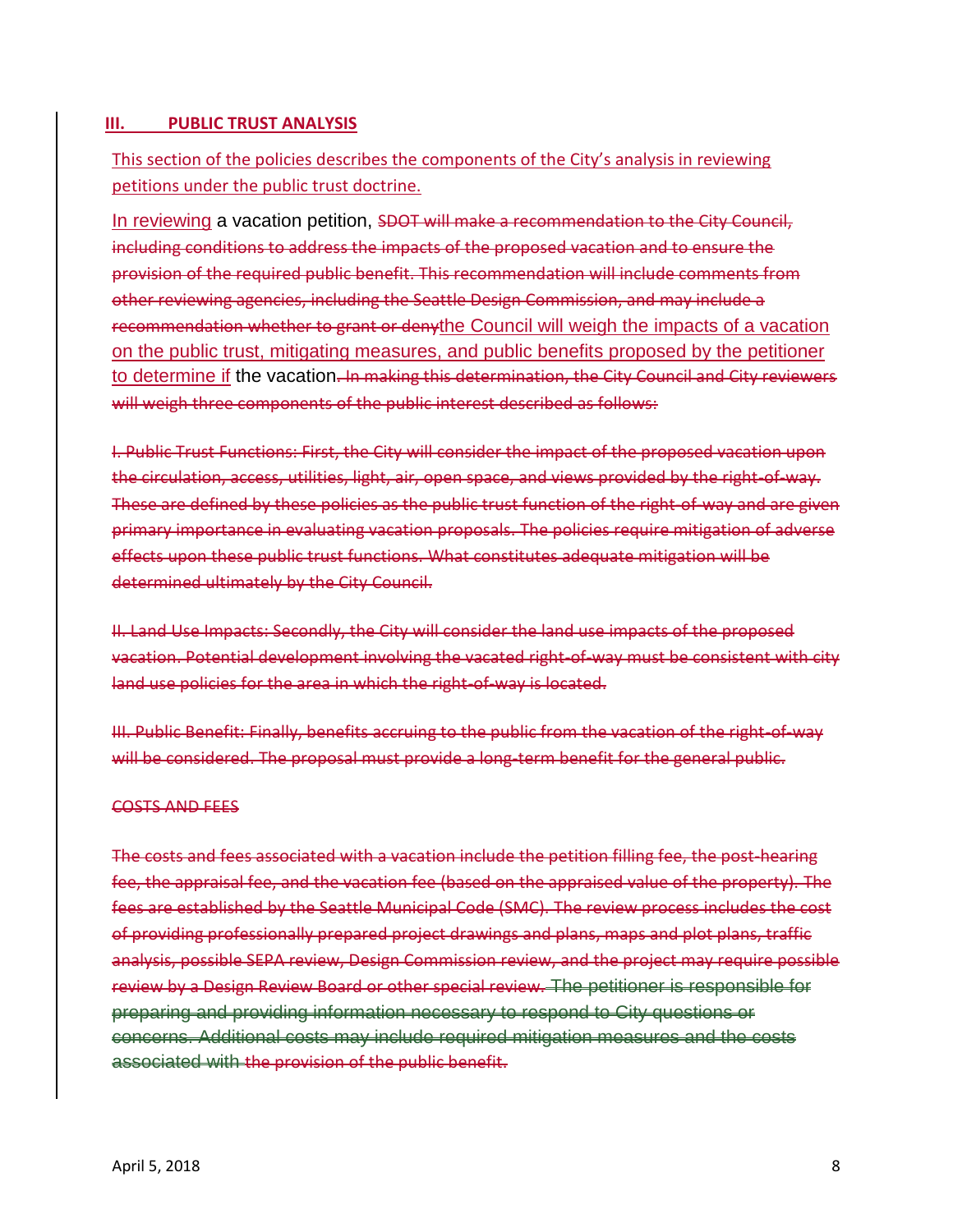Petitioners are given the option of filing for both the vacation petition and the Master Use Permit (MUP) simultaneously. To protect the integrity of the legislative street vacation review process, a notarized statement must be signed by the petitioner and included in the petition for the proposed vacation. The statement should indicate that the petitioner has been informed the vacation petition may be subsequently denied at the City Council's discretion; and that any financial commitment the petitioner has made prior to vacation approval is at his or her own risk and will not be a factor in the Council's decision upon the proposed street vacation.

FRAMEWORK POLICY – PUBLIC INTEREST

Vacation requests may be approved only when they are clearly is in the public interest. Rights-of-way will be retained unless it can be shown that they are not required for a current or foreseeable public use.

**Components of Public Interest** 

The public interest with respect to street vacations has three major components, all of which must be present for any vacation, partial or complete, to occur. These components are:

1) Protection of the public trust: defined as providing for circulation, access, utilities, light, air, open space and views;

2) Provision of public benefit: defined as providing a long-term benefit for the general public; and

3) Protection from adverse land use effects: defined as assuring that the project developed is consistent with City policies.

**Determination of Public Interest** 

The City Council will weigh the public trust and land use effects of a vacation, mitigating measures, and the public benefit provided by the vacation to determine whether or not the vacation is in the public interest. In balancing these elements of the public interest, the Council will place primary importance uponon protecting the public trust it holds in public right-of-way..

Rights-of-way Streets are dedicated in perpetuity for use by the residents of Seattle and others for purposes of public travel and transportation the movement of goods. The dedication designation of a right-of-way carries with it eertain public rights to circulation, access, utilities, public speech, public use, open space, light, air, open spaceviews, land use, and viewurban form. City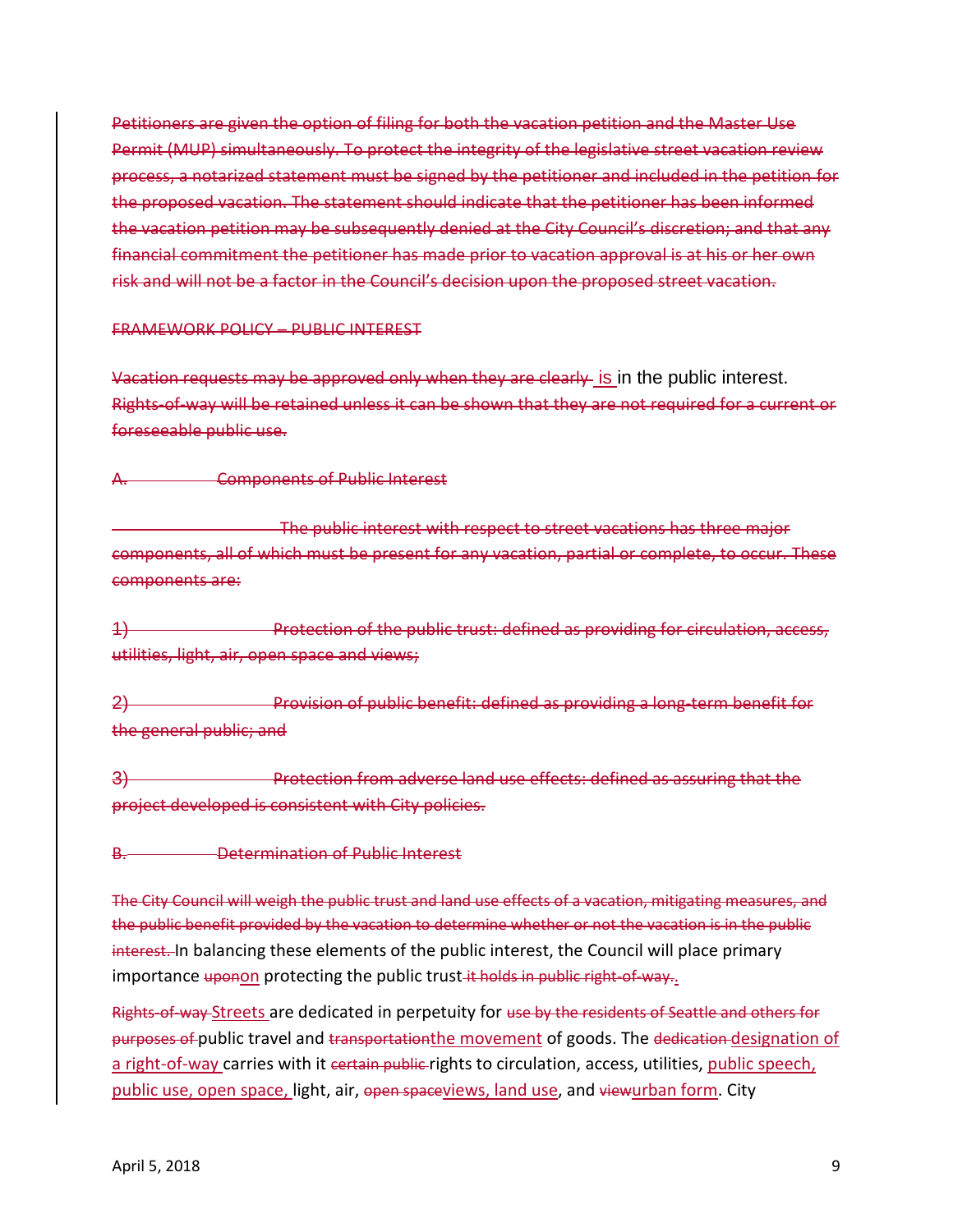government acts as the public's trustee in administering managing the use of streets and alleys. The Council has an interest in protecting the rights of those with the least access to other resources and those most likely to be harmed by development. In that endeavor The primary concern of the City in vacation decisions is to safeguard the public's present and future needs and to act in the public's best interest.

**PUBLIC TRUST POLICIES** 

**POLICY 1** –, the primary concern of the City in vacation decisions is to safeguard the public's present and future needs.

Existing and potential future uses of the street, whether improved or unimproved, will be identified during the vacation petition review. These uses include but are not limited to: vehicular circulation and access; utility corridors; pedestrian space, such as pedestrian access to schools, public facilities, or shorelines; open space; bicycle travel; access to public spaces, parks, or private property; and access to adjacent streets. All or a portion of the right-of-way may be retained for these or other public purposes, including potential future needs that are unknown at the time of review.

The City will consider the impacts of a vacation on the immediately surrounding neighborhood and on the broader city. The larger the project, the more the City's focus will be on broader community impacts, particularly impacts on communities with the least access to opportunity and most likely to experience the negative effects of development. Consequently, the City will consider whether a vacation would facilitate land uses that have an impact on housing affordability or wage and social equity, or would facilitate the displacement of existing land uses that support communities with the greatest need, such as culturally-relevant small businesses, low-income housing, businesses that provide high-paying jobs to workers without higher education, social services, or other similar activities.

When several vacations are proposed for a particular area of the City, as within the boundaries of a major institution, the Council may request that a comprehensive review be undertaken to determine the cumulative effects of the vacations, particularly on circulation, access, and land use and urban form. City reviewers shall consider the impacts on the larger street grid, and impacts on the loss of the right-of-way proposed for vacation.

The record for a street vacation petition is not limited to documents prepared for other aspects of the project under review. To fully assess the impacts of a vacation on the public trust, City departments, boards and commissions, and the Council may ask petitioners for additional information regarding those impacts.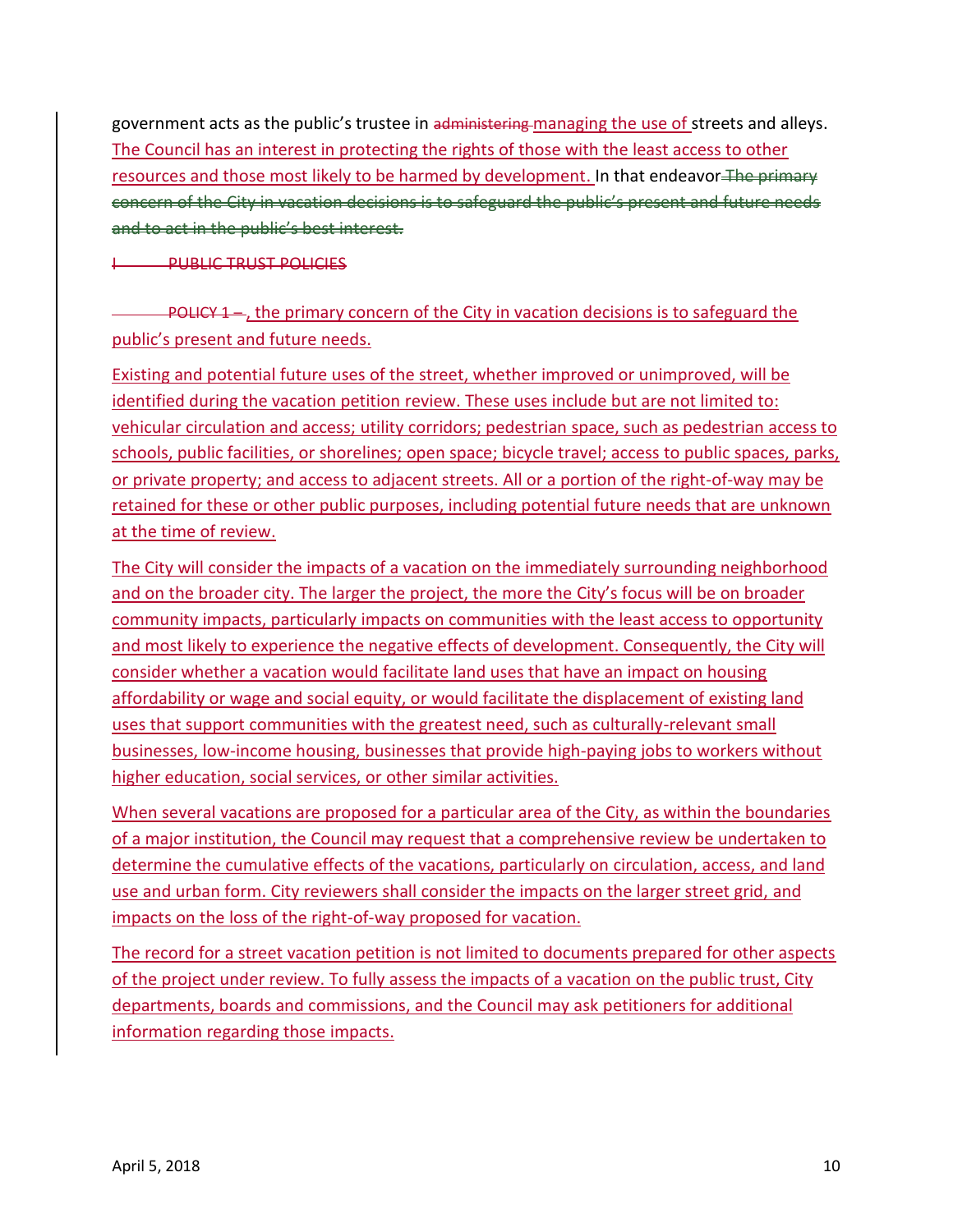# <span id="page-12-0"></span>**B.A. CIRCULATION** AND ACCESS

Streets provide necessary space for the movement of people and vehicles. Vacations may be approved only if they do not result in negative effects on both the current and future needs for the City's vehicular, bicycle, or pedestrian circulation systems or on access to private property, unless the negative effects can be mitigated. When the traffic functions of a street are necessary for the transportation network, the City will not grant the vacation.

Rights-of-way provide public transportation-Arterial streets, truck routes, and access to abutting properties.

Guideline 1.1 Protection of Circulation and Access According to Street Classification.

The following guidelines are organized by street classification consistent with the Transportation Strategic Plan (TSP)

A. Arterials.

Streets designated as Arterialstruck streets may be vacated only when an alternative circulation route is substituted.

B. Access Streets: Residential and Commercial.

Petitions for the vacation of streets designated as Access Streets may be approved only if:

1. Access is retained to properties on the block where the right-of-way is located;

2. Circulation to properties on neighboring streets is retained;

3. The right-of-way does not provide a necessary link in the continuity of a route to arterials;

4. Public parking provided by the right-of-way is not needed, can be provided on nearby rights-of-way, or can be replaced; and

and impacts of the loss of the street are mitigated. The City will not accept an agreement for public vehicular travel across private property to offset the impacts of a street vacation. Vacations that would result in diverting truck or commercial traffic to nearby residential streets will not be approved. Vacations that would encourage traffic code violations, such as a vacation that would result in vehicles backing out from an alley onto a street, will not be approved.

<sup>-</sup>Transit Routes.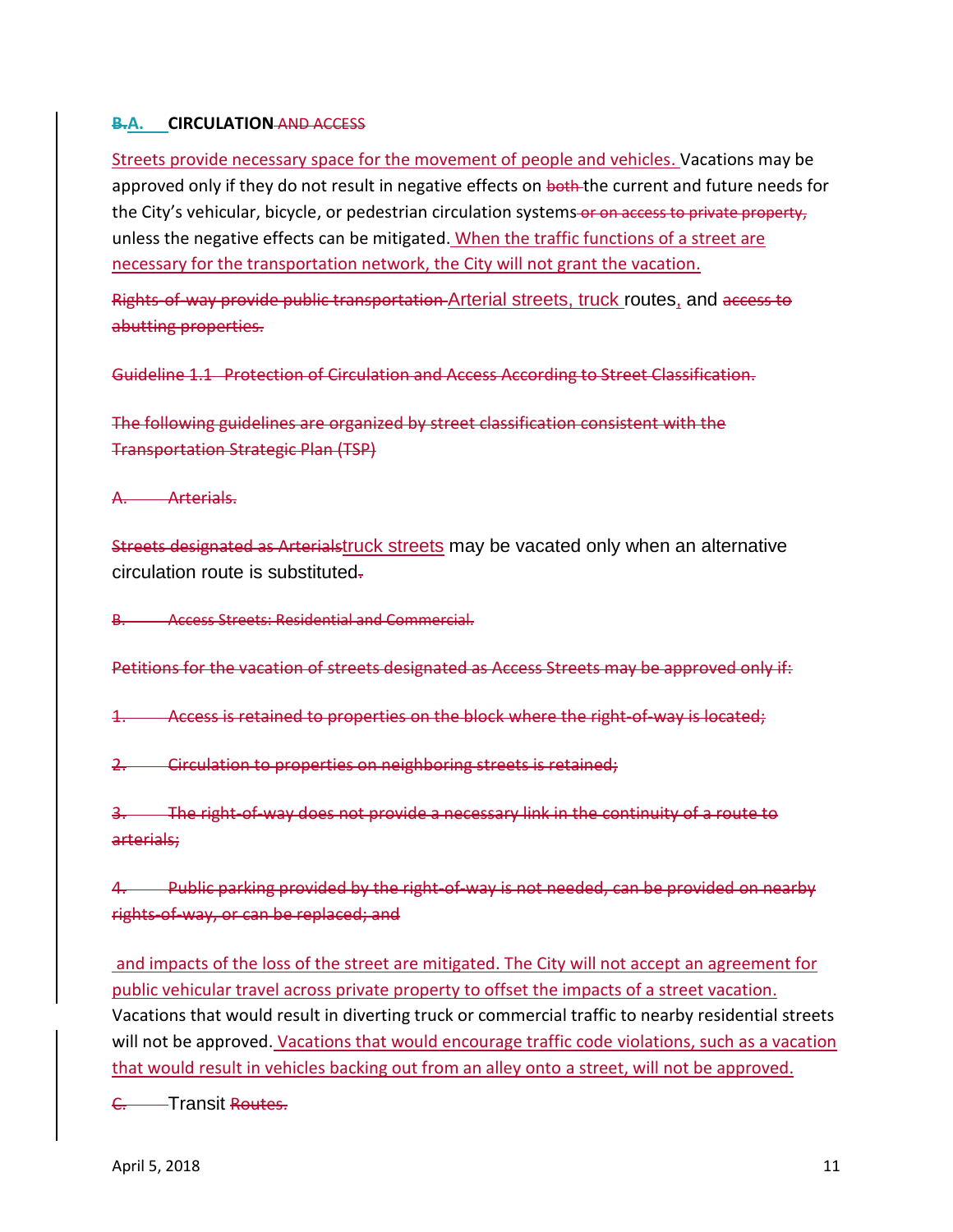facilities will be protected through the street vacation process. Streets that contribute to the integrity and continuity of the are used by public transit systemagencies will be considered for vacation only after review and comment by relevant public transportationthose agencies...

D. Truck Routes and Truck Streets (Arterials).

Designated major truck streets may be vacated only when anidentification of alternative route is substituted locations or routes for those transit functions.

E. Boulevards.

Designated boulevards and portions of boulevardsPedestrian circulation shall be protected when approving a vacation. Pedestrian routes, including green streets and public stairways, may be vacated only for public purposes, such as parks.

F. Alleys.

Proposed alley vacations will be considered according to the following guidelines.

1. The primary purpose of alleys is to provide access to individual properties for loading functions and to provide utility corridors and access to off-street public services such as water, sewer, solid waste and electricity. In addition, alleys may provide other public purposes and benefits including Pedestrian circulation functions of the right-of-way may be replaced by a pedestrian and bicycle connections, and commercial and public uses. Alleys should be retained for their primary purposes and other public purposes and benefits. Alley vacations may be approvedroute across private property only when they would not interrupt an established pattern in a vicinity, such as continuity of an alley through a number of blocks or : (1) a grid, which is a consistent feature of neighborhood scale. The impacts on future service provision to adjacent properties if utilities are displaced will be reviewed.

2. Residential Zones.

In general, alleys in residential zones will be preserved.

Alley vacations associated with institutions (as defined in the Land Use Code) may be permitted only when:

a) steep topography prevents development and use of an unimproved alley for access; or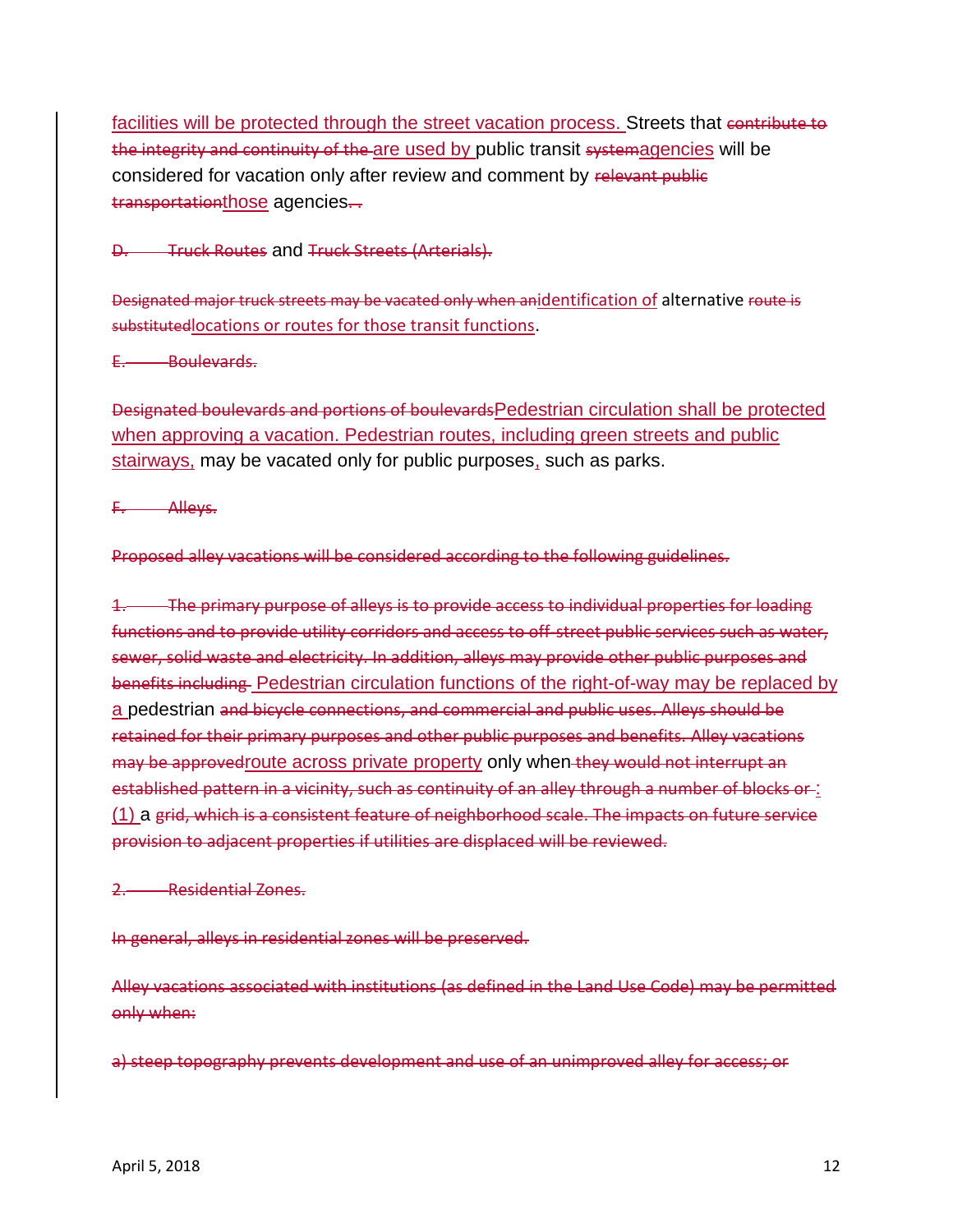b) the alley is not needed for service functions; and

c) off-street paring access which meets the land use code requirements can be major public benefit is provided-otherwise.

3. Commercial Zones.

In general, alleys in commercial zones will be preserved. Such alleys may be considered for vacation only when:

a) their loading, service, delivery, and access to parking; (2) an agreement for public access across the property is reached; (3) the public access to be provided is comparable in terms of safety, convenience, and directness; and (4) the free speech functions are retained on of the petitioner's property; and

b) the number of curb cuts along commercial frontage is not likely to be increased as a result right-of the proposed vacation.

4. Downtown.

The following criteria-way will be considered for specific downtown alley vacation petitions:

a) may be vacated only when their loading, service and access functions can be continued within the development site, and curbcuts are provided maintained in conformance with the Comprehensive Plan and the land use code;

b) alleys which public spaces. Alleys that are part of the primary pedestrian circulation system, such as Post Alley, may be vacated only when comparable public pedestrian circulation is provided and the pedestrian environment along the corridor is improved; and. Similarly, vacations resulting in a reduction of sidewalk width in areas of existing or anticipated heavy pedestrian volume, may be vacated only when provisions are made to otherwise accommodate the pedestrian traffic. Street vacations that include unimproved pedestrian trails may be approved only when the public pedestrian function is protected.

c) to ensure compatible scale and character of infill development, for example, alleys in special review districts or historic districts may be vacated only when compatible scale and character of development is assured.

G. Bicycle Routes.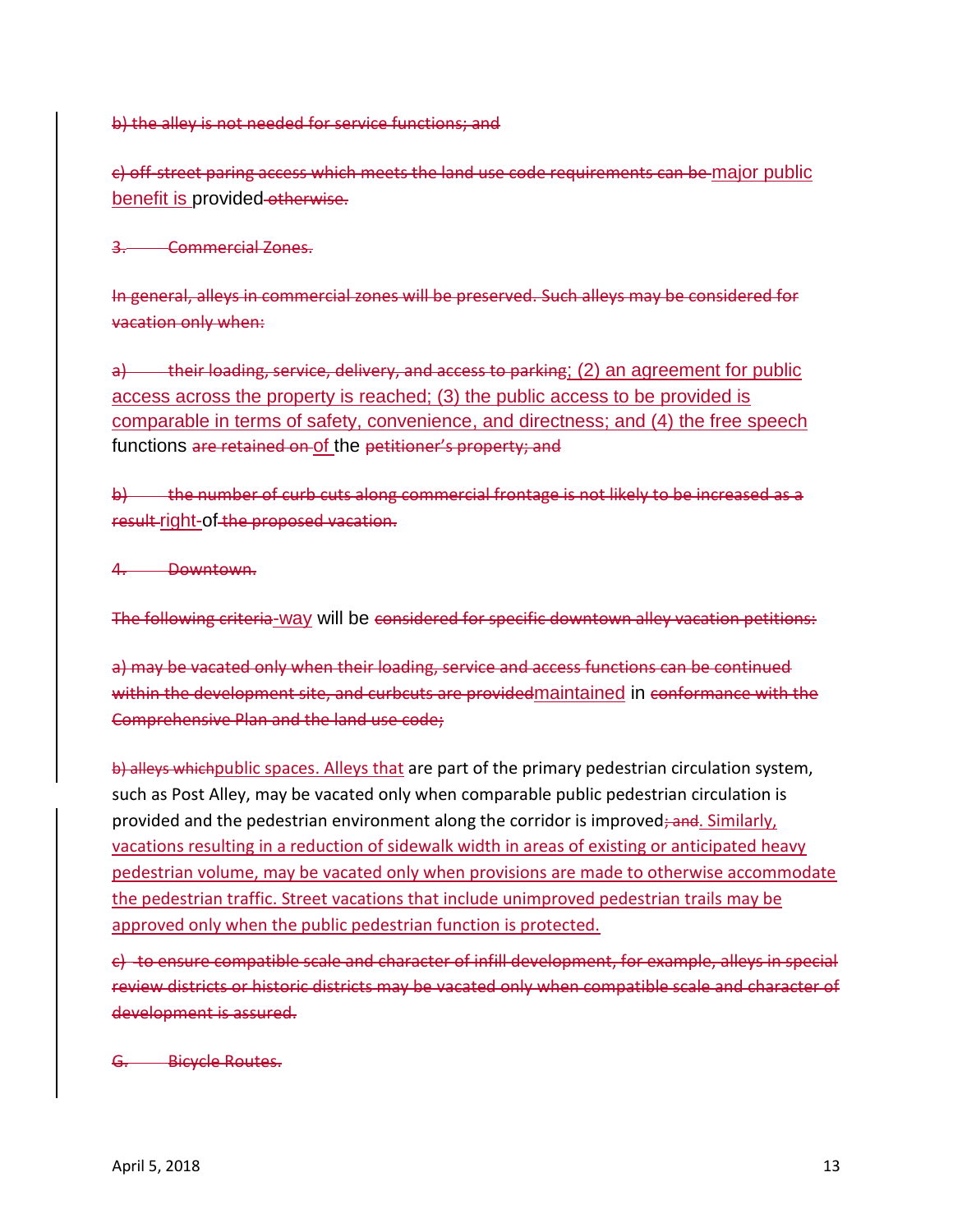The continuity and integrity of designated bicycle routes, such as bicycle streets, bicycle paths, and bicycle lanes, will be protected. Such rights-of-waystreets and off-street pathways may be vacated only when a comparable or better bicycle right-of-way is provided as part of the vacation. Bicycle access mustshall be comparable in terms of safety, convenience, and directness.

#### H. Pedestrian Access.

1. Pedestrian routes including designated green streets, and public stairways may be vacated only for public purposes, such as parks.

2. Proposed vacations, which would result in If a reduction of the sidewalk width in areas of existing or anticipated heavy pedestrian volume may be vacated only when provisions are made to otherwise accommodate the pedestrian traffic.

**Proposed vacation of rights-of-way, which contain unimproved pedestrian trails, may** be approved only when the public pedestrian function is protected.

I. Unimproved Streets and Alleys.

Existing and potential uses for unimproved rights-of-way will be identified during the review process. These uses include development of vehicular circulation and access, pedestrian uses such as pedestrian access to schools, public facilities, shorelines, open space uses, bicycle use and access to public spaces or parks or adjacent streets. All or a portion of the right-of-way may be retained for these or other purposes.

#### Guideline 1.2 Traffic Code Compliance

Proposed vacations, which would encourage violation of the traffic code will not be approved. An example is a vacation eliminating one exit to an alley, requiring vehicles to back from the alley on to a street.

Guideline 1.3 Cumulative Effects to be Assessed

When several vacations are proposed for a particular area of the City, such as within the boundaries of a major institution, a comprehensive review will be undertaken to determine the cumulative effects of the vacations on circulation and access.

Guideline 1.4 Necessary On-Street Parking Must be Replaced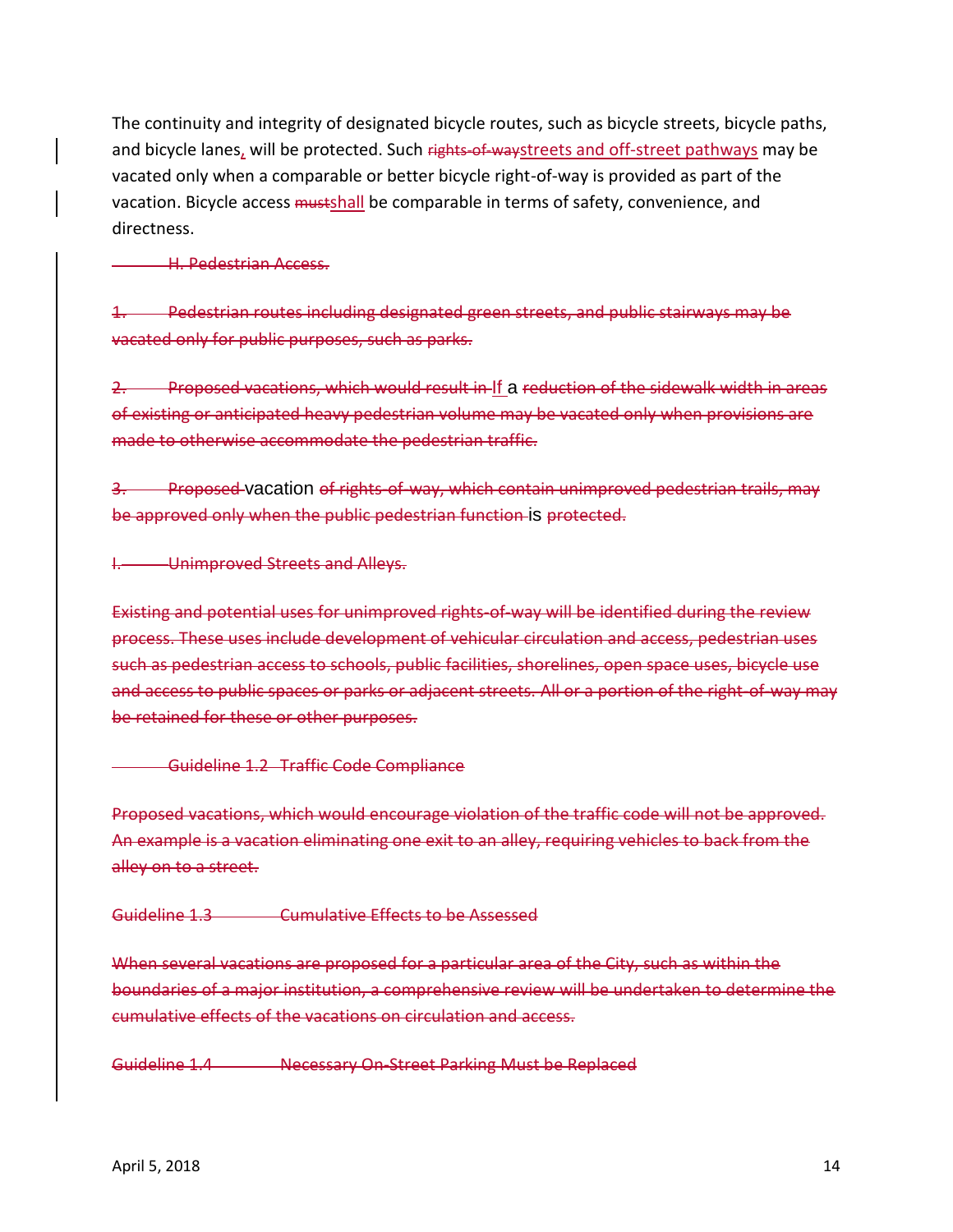Streets which provide necessary on-street parking may be vacated only when the public parking can be otherwise provided.

#### Guideline 1.5 Circulation/Access Conditions on Vacations

The City granted, the Council may impose conditions on vacations to mitigate negative effects of the vacation to reduce impacts on vehicular, transit, freight, pedestrian, and bicycle travelcirculation. Such conditions may be in addition to any conditions resulting from environmental review or land use regulation.

<span id="page-16-0"></span>Guideline 1.6 Vehicular and Pedestrian Access by Agreements

with Property Owners

A. Vehicular Access

Vehicular traffic functions will not be provided by agreement across private property. When the traffic functions of a street are necessary to the operation of the circulation system, the street will be retained as a dedicated right-of-way.

B. Pedestrian Access

Pedestrian circulation functions may be provided by an agreement which provides for public access across private property only when a major public benefit is provided by such an arrangement.

#### **B.** POLICY 2 – **ACCESS**

Street vacation petitions may be approved only if access is retained to properties on the block where the right-of-way is located and to properties on neighboring blocks or streets.

While the primary purpose of streets is circulation, the primary purpose of alleys is to provide access to individual properties. Alleys provide space for loading, vehicular access to abutting properties, and space for utility functions such as water, sewer, solid waste, telecommunications, and electricity. In general, alleys in residential, commercial, and mixed-use zones will be retained. Alleys shall be retained for their primary purposes and other public purposes and benefits.

Alley vacations associated with institutions may be permitted only when steep topography prevents development and use of an unimproved alley for access or the alley is not needed for service functions.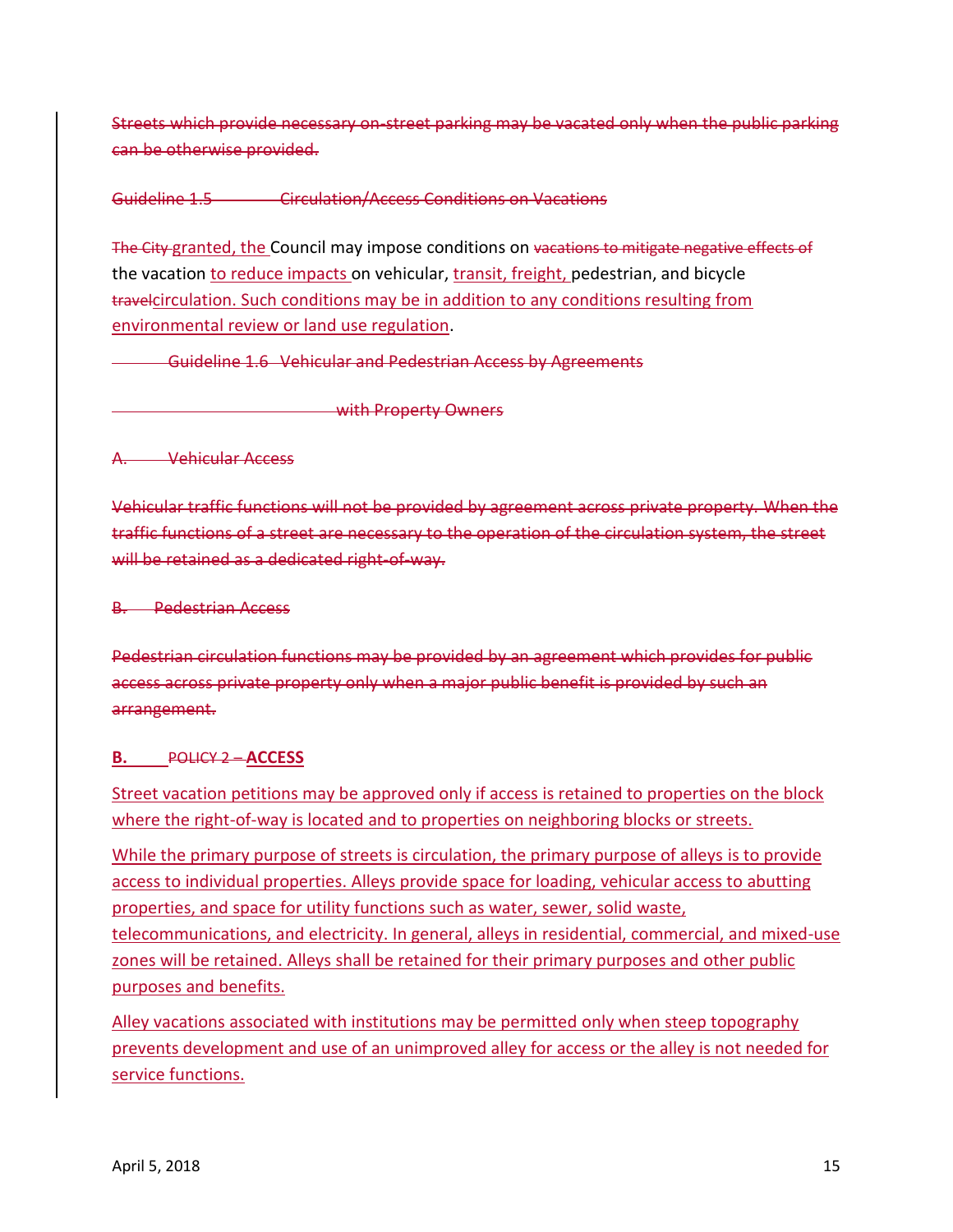Alleys will generally only be considered for vacation when loading, service, delivery, and access to parking functions are retained on the petitioner's property. If the number of curb cuts along the street frontage is likely to be increased due to vacating the alley, the vacation will not be approved. If a curb cut authorized as a result of an alley vacation is wider than the alley being vacated or than curb cuts typically permitted in the zone where the alley is located, additional analysis may be required. Such analysis may include mitigation measures to reduce the visual or functional impacts of the curb cuts. Alleys may also not be vacated if significant vehicular traffic will be displaced onto a green street, boulevard, or other public open space.

If there is public parking on the right-of-way proposed to be vacated, the City will analyze whether that parking is needed. If the parking is needed and cannot be replaced on site or on nearby streets, the Council may deny the petition.

If a vacation is granted, the Council may impose conditions on the vacation to reduce impacts on vehicular, freight, pedestrian, and bicycle access. The conditions may be in addition to any conditions resulting from environmental or land use review and analysis.

# <span id="page-17-0"></span>**C. UTILITIES**

Rights-of-way which Streets that contain or are needed for current or future utility lines or facilities may be vacated only when the utility can be adequately protected with an easement, relocation, fee ownership, or similar agreement satisfactory to the utility owner.

Public rights-of-waystreets provide utilities with corridors for the efficient transportation and delivery of utility services to the public in the least costly manner possible. Utilities generally assess vacation petitions from an operational perspective in order to ensure that a vacation will not impair current service reliability and capacity levels, nor limit the ability to expand services in the future. The growth of telecomtelecommunications utilities above and below ground, increased urban densities, and demand for undergrounding of utility facilities all place pressure on the value of public rights-of-way, particularly alleys, for future utility needs.

#### Guideline 2.1 Review of Petitions by Affected Utilities

Utilities will be given an opportunity to review the proposed vacation, to identify its existing and future interests in the right-of-way, and to indicate what actions would be necessary to protect itstheir interests<sub>r</sub> and the interests of their customers. The petitioner is responsible for working with the various utilities to identify and address theany utility issues. The petitioner bears the costs of addressing the utility issues relating to the vacation and shall ensure that theeach utility iswill be in a similar position as prior to be fore the vacation without a detriment to current or future utility services. Enhancement of utility services at the petitioner's expense shallwill not be required.

Guideline 2.2 Utility Conditions on Vacations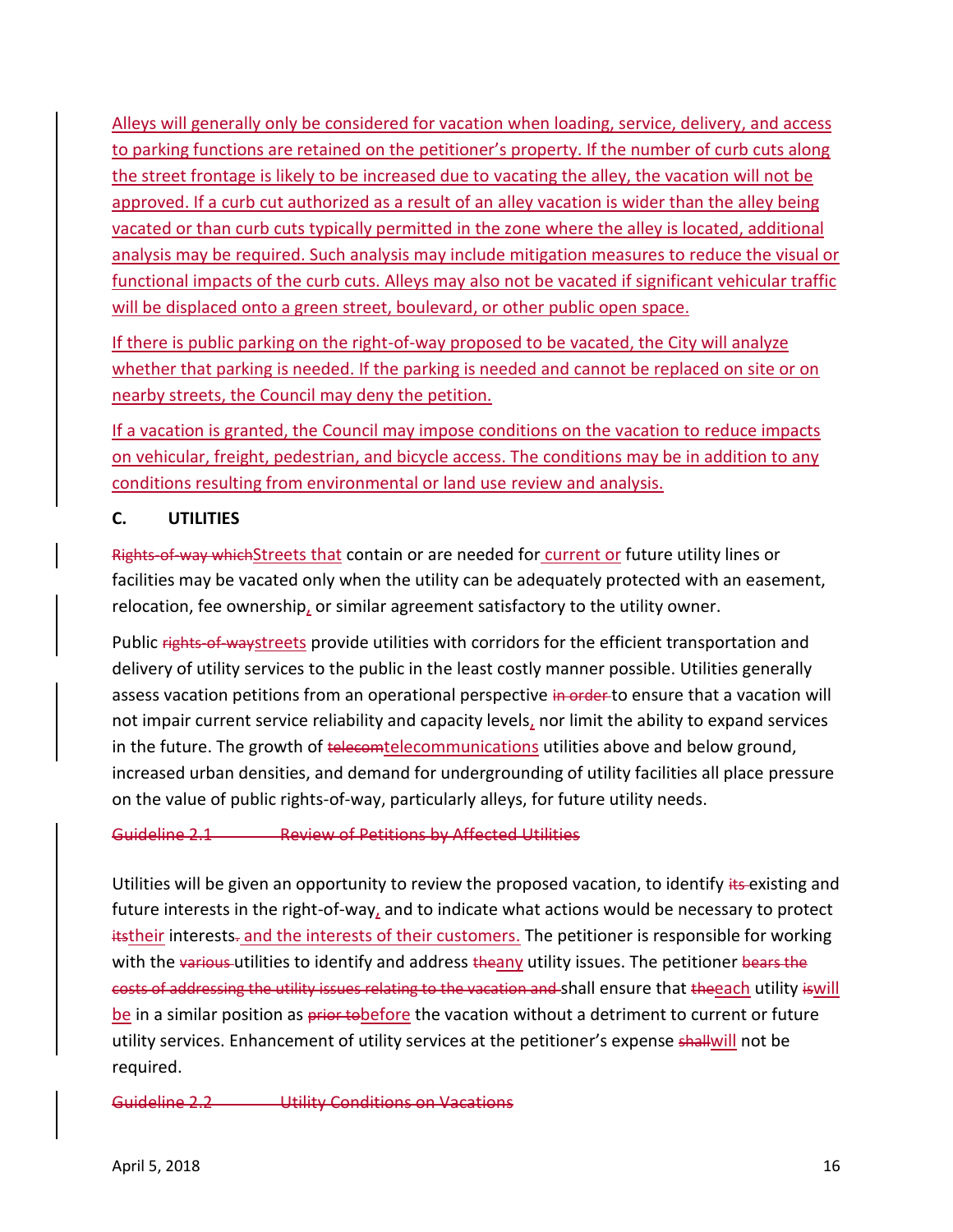The City Council may impose conditions on vacationsIf utility easements are required to assure continued maintain service to, the public in the most efficient, least costly manner possible.

Guideline 2.3 Utility Easement Provisions/Property Owners Risk

and Responsibility

A. Easement agreements should clearlyeasements shall state the rights and responsibilities of each party. Utilities may prohibit construction of constructing buildings, structures, grading and *fillingfiling*, and other uses over or under their easements where suchthe activities would inhibit operation of or prevent access to the utility facilities for maintenance and repair, or would-cause extra cost or liability to the utility, or would affect the safety and integrity of those facilities.

the utility. Any costs for the repair of damages to the improvements placed on or over the utility easement by the property owner due to the utility maintenance repair or installation will be the express responsibility of the property owner.

POLICY 3 – LIGHT, AIR, **OPEN SPACE**, AND VIEW

When the City Council determines that the light, air, open space or view provided by a particular street or alley should be retained, the right-of-way may be vacated only if the public open space, light, air and view can be retained or substituted by dedication to the public of other comparable street right-of-way or other property such as open space property or on future development on the vacated and abutting property.

The Council may impose conditions on vacations to assure continued service to the public in the most efficient and least costly manner.

#### <span id="page-18-0"></span>**D. FREE SPEECH**

Courts have recognized the role of streets as spaces for public speech and dialogue. The Council will consider the potential loss of free speech activities when reviewing street vacations and will not vacate a public place if the loss of the public speech function cannot be adequately mitigated.

Streets are dedicated for public use and enjoyment. Vacations that solely result in the private regulation of access to public property shall not be granted unless the vacation provides a clearly identifiable public benefit. Vacations are not considered a solution to security problems and shall not normally be approved for this reason absent extraordinary circumstances.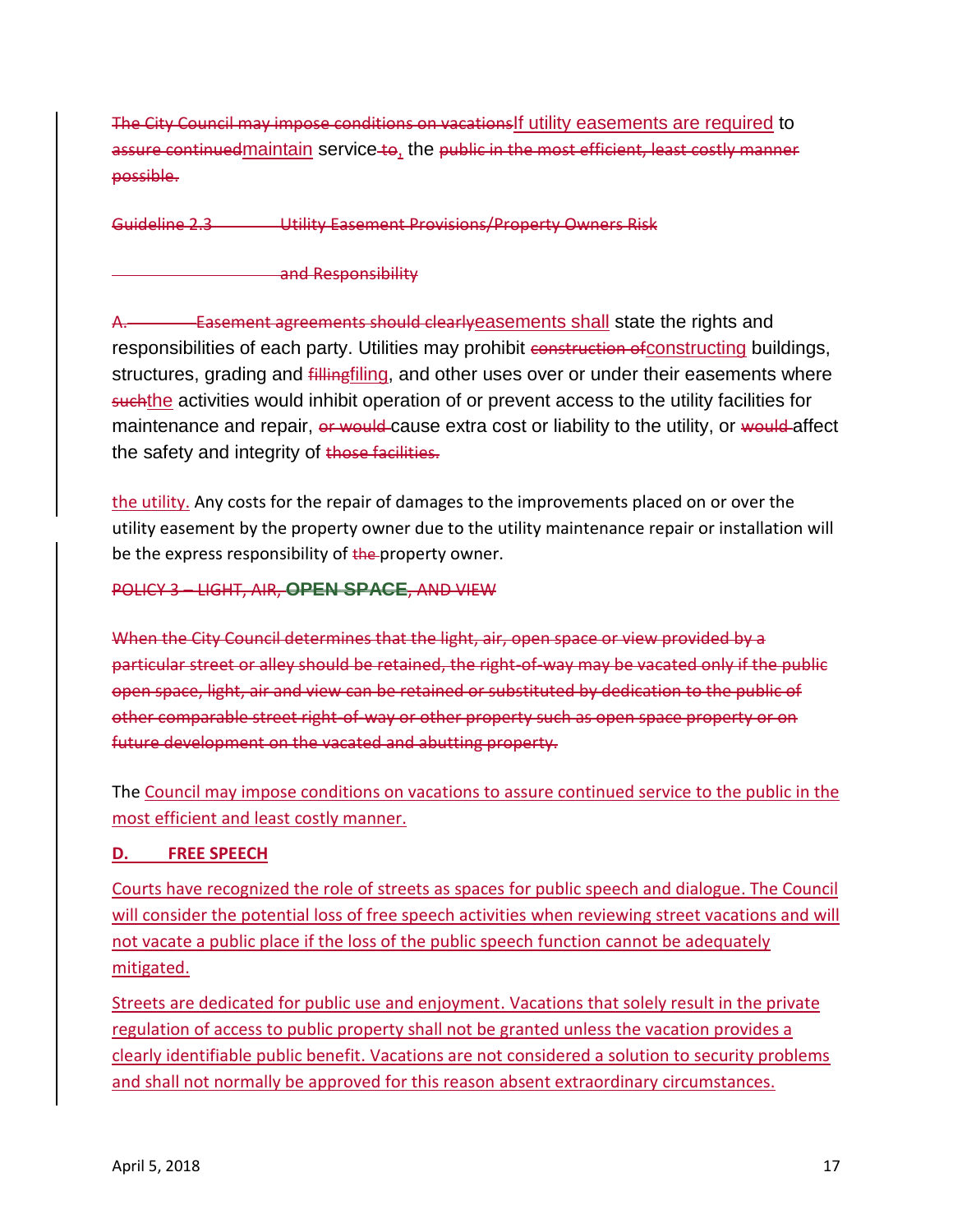The Council may impose conditions on vacations to preserve the public's right to free speech, particularly within any privately-owned public space offered as a public benefit in exchange for a street vacation.

# <span id="page-19-0"></span>**E. PUBLIC ASSEMBLY**

Streets have always served as a place of public assembly. The Council will consider the importance of each street, alley, or public place as a place for community activity in considering the street vacation. Streets that serve as places of assembly and streets that are adjacent to public uses will be particularly scrutinized to ensure that the public's right to congregate will not be impaired. The Council may impose conditions on vacations to maintain the public's right to assembly, particularly within any privately-owned public space offered as a public benefit in exchange for a street vacation.

# <span id="page-19-1"></span>**F. OPEN SPACE**light, air

The open space, and view opportunities provided by rights of waystreets are important resources that contribute to the quality of life in Seattle and become more valuable as the City becomes more densely developed. The contribution of this important street function to the public's existing and future quality of life for Seattle residents will be an important consideration in when reviewing each proposed vacation.

# Guideline 3.1 Impacts on Light, Air Open Space, and View to be Analyzed

The light, air, open space and view functions provided by the right-of-way will be identified for each proposed vacation and the effects of their loss will be analyzed.

When the Council determines that the open space function provided by a street or alley shall be retained, the right-of-way may be vacated only if the open space functions can be retained or replaced by dedicating to the City other comparable right-of-way or by providing other publicly-accessible property.

The impact of development associated with street vacations on open space and pedestrian amenities shall be limited. The analysis will include the potential shadow impacts, of the increase in development potential directly attributable to the vacation, on nearby public parks and open spaces. Any potential impacts of vacation on light, air, open space or view will be compared with similar impacts that would result from development without the vacation. Means of retaining these functions may be considered.

Guideline 3.2 Comprehensive Plan Policies to be Followed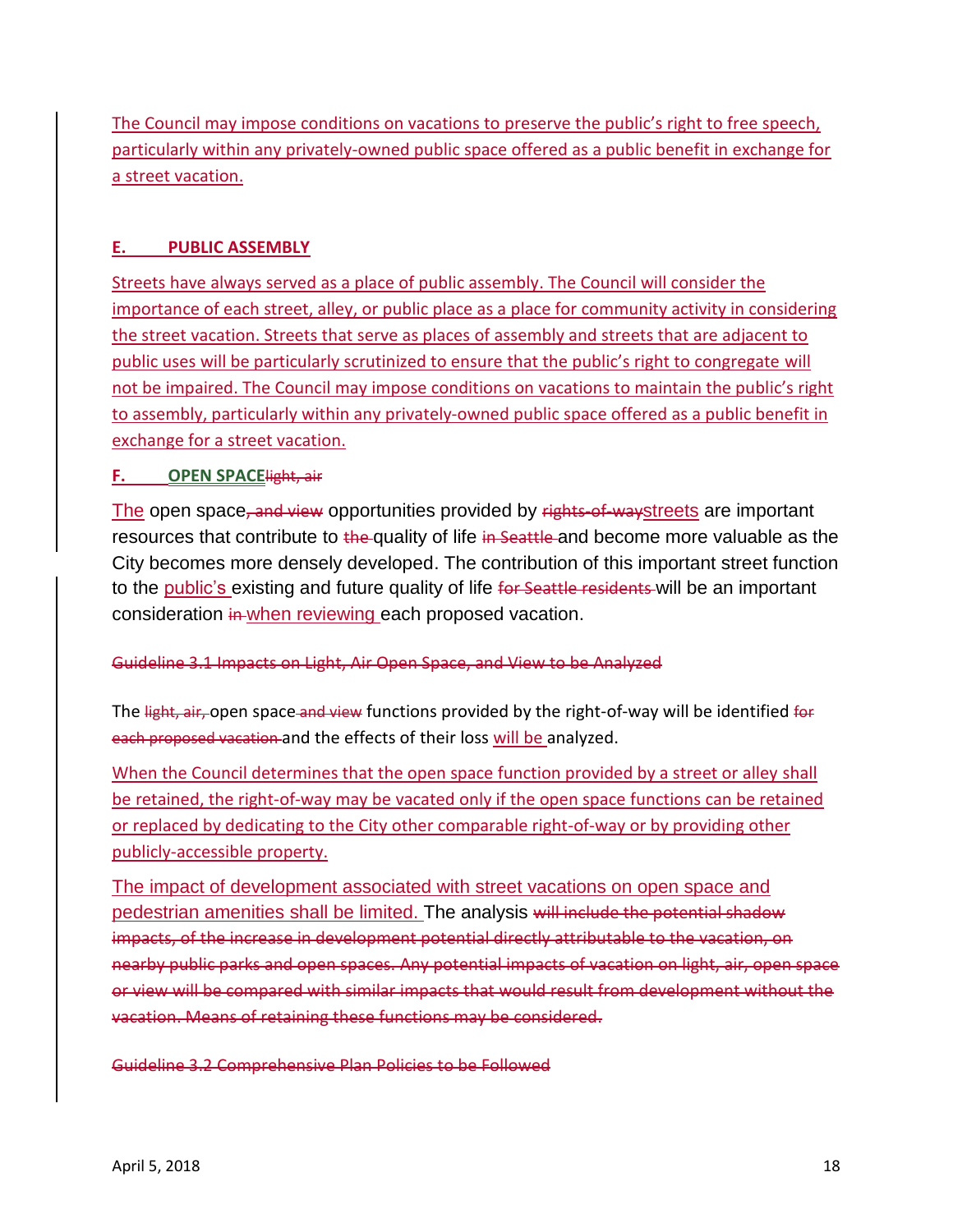Proposed vacations may be approved only when they are consistent with the City's Comprehensive Plan. Particular consideration will be given to whether the project supports the desired density and preferred uses identified in the Comprehensive Plan, as the development of a residential project in an area targeted for housing growth.

#### Guideline 3.3 Open Space Considerations

The analysis of the of the open space functions of streets and alleys will consider the impact of the proposed vacation on:

- 1. The contribution of the right-of-way to open space areas;
- 2. Use of the right-of-way as a space for play and recreation;
- 3. The role of the right-of-way as an area of neighborhood focus and activity, and
- 4. Privacy impacts resulting from the right-of-way open space being occupied by a proposed structure.

When undeveloped streets are identified for open space in the Comprehensive Plan, other adopted plans, or the Land Use Code, they may not be vacated to facilitate development that is inconsistent with the intent of the Comprehensive Plan.

The City has designated green streets in neighborhoods to strengthen the pedestrian environment in the area and to provide alternative open spaces. Green streets may be vacated only for public purposes, such as parks. If a vacation would harm the function of the green street for pedestrian activity, the vacation may be denied.

Existing and proposed urban trails, public stairways, other rights-of-way connecting parks and open spaces, or streets connecting the community with parks, schools, shorelines, or other public facilities will not be vacated unless the right-of-way is exchanged for other land that provides better pedestrian or bicycle pathways resulting in improved open space function.

Seattle Initiative 42 requires that land held for park and recreation purposes, shall be preserved for such use and no such land or facility shall be sold transferred or changed from park use to another use unless certain conditions are met. Designated boulevards and portions of boulevards are held by the City for park and recreation purposes and may be vacated only for public purposes such as parks or open space preservation.

The Council may impose conditions on vacations to mitigate any potential negative effects of the vacation on the open space functions of the right-of-way.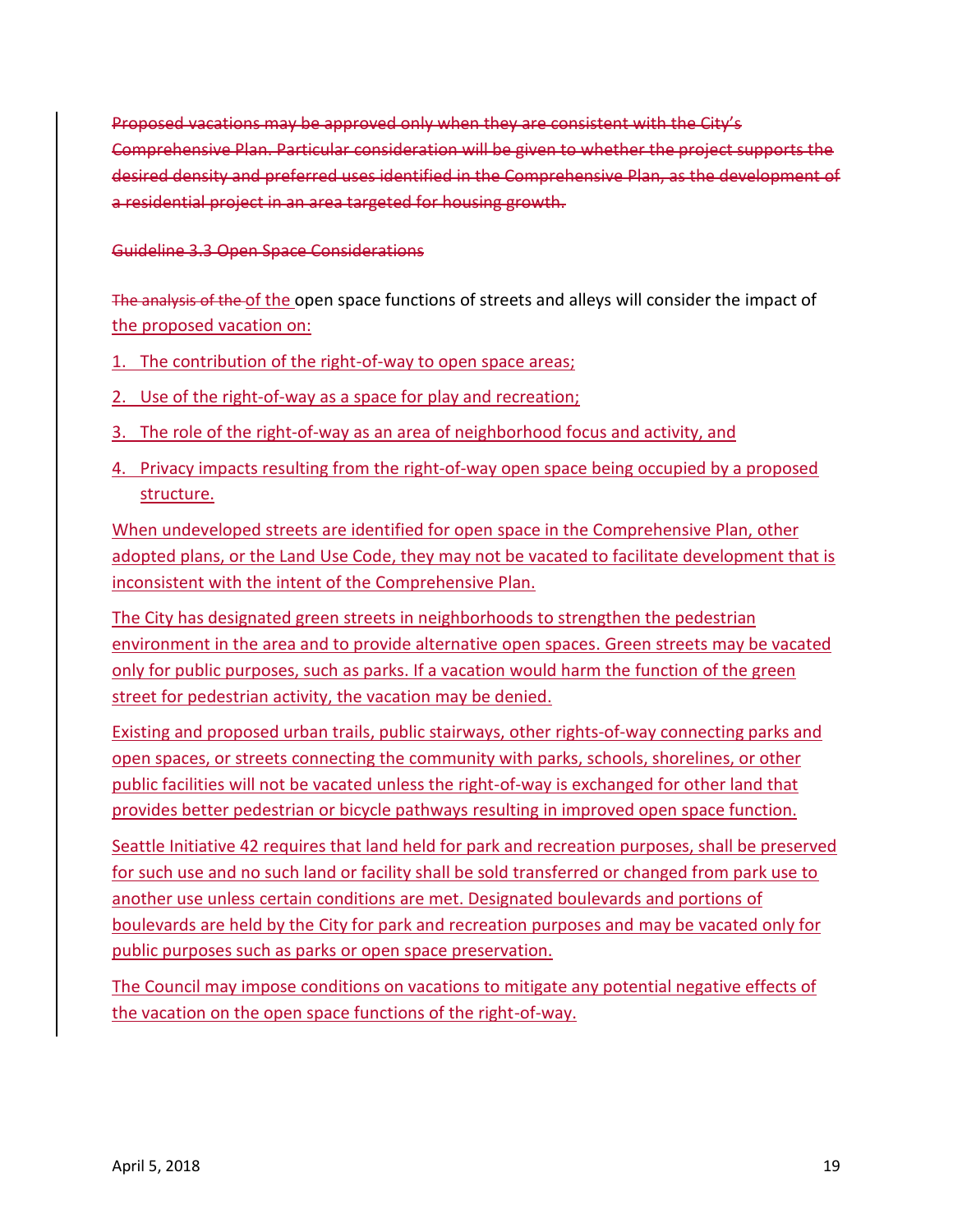# <span id="page-21-0"></span>**G. LIGHT AND AIR**

The light and air opportunities provided by streets are important resources that contribute to quality of life and public health and become more valuable as the City becomes more densely developed. The contribution of this important street function to the public's existing and future quality of life will be an important consideration in each proposed vacation.

The analysis of the light and air functions of streets and alleys will consider the impact of the proposed vacation upon:

the access to sun, light, and air circulation provided to pedestrians, bicyclists, vehicle occupants, and abutting properties;

A. The lot size, block configuration, and streetscape pattern of neighborhoods and land use zones defined by street and alley rights-of-way;

B. Boundary definition. Providing a buffer between incompatible land uses within a land use zone or between different land use zones;

C. analysis will include the potential contribution of rights-of-way to open space areas. Limiting the impact of shadow impacts of the increase in development associated with street vacations on open space, and pedestrian access and amenities;

D. When undeveloped rights-of-way are identified for open space in the Comprehensive Plan, these streets shall not be vacated to facilitate development that is inconsistent with the intent of the plan;

E. A neighborhood play area or area of neighborhood focus;

F. Green Streets. As part of an adopted comprehensive neighborhood or subarea plan, rightsof way may be identified for development as green streets in order to promote a pedestrian environment and strengthen the residential qualify of an area;

G. Open Space Network. Existing/proposed urban trails or other rights-of-way connecting parks and open spaces or connecting the community with parks, schools, shorelines, or other public facilities, shall not be vacated unless the right-of-way is exchanged for other land which would provide better pedestrian or bicycle pathways as part of development of the site;

H. Urban Trails and Boulevards. Public street rights-of-way along urban trails, as identified on the 1991 Urban Trail Policy Maps, protected view rights-of-way, and boulevards shall generally be retained unless potential directly attributable to the vacation will result in an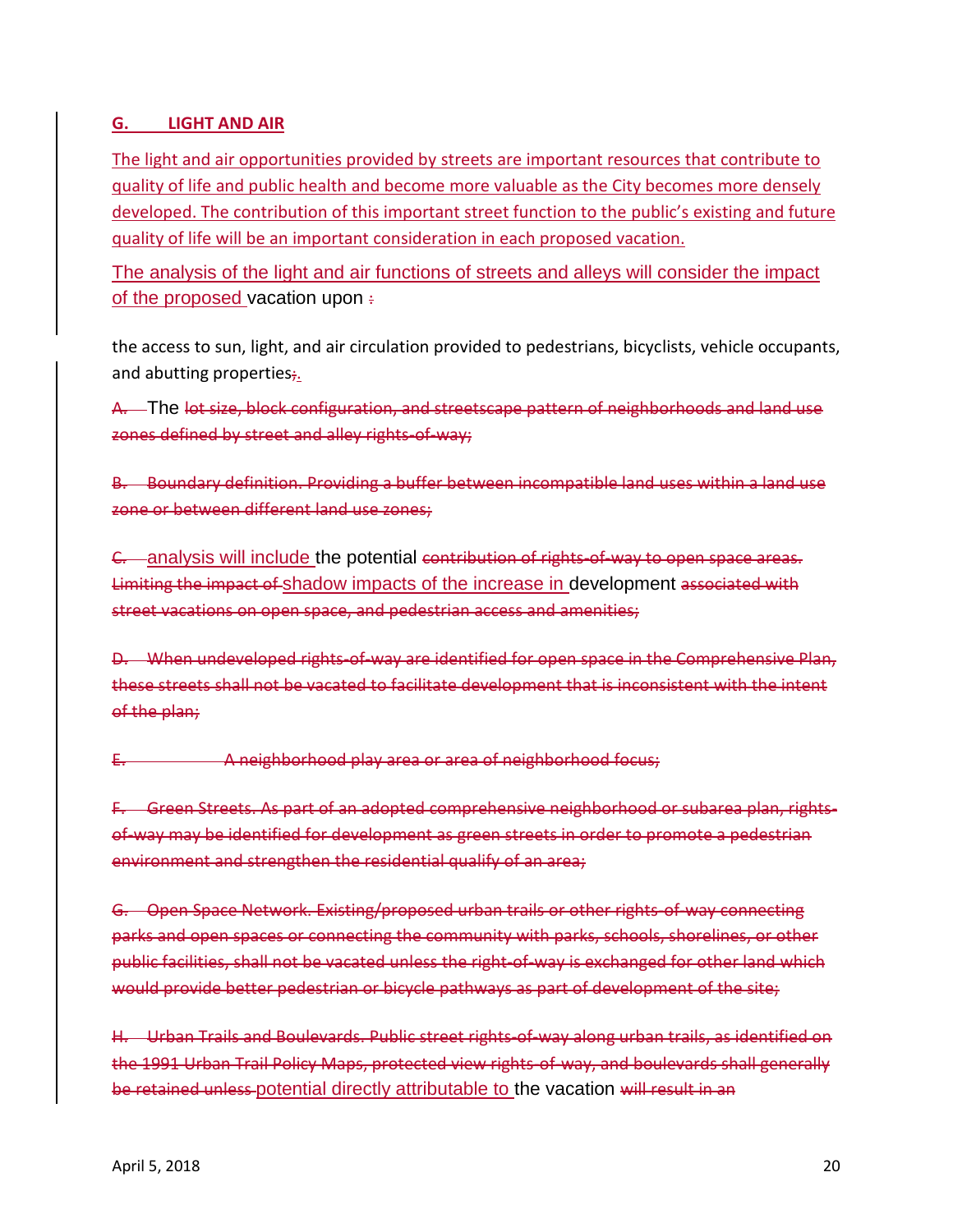improvement of the open space function provided by the right-of-way. Such decision shall be considered in context of the Comprehensive Plan.

Prevention of shadows on nearby public parks or otherand public open spaces. Any potential impacts of the vacation on light and air will be compared with similar impacts that would result from development without the vacation. Vacations generally shall not be approved if the development proposed as part of the vacation request would result in additional shadowing of parks and other public open spaces.

Guideline 3.4 Boulevards to be Retained

Because of the open space they provide, designated boulevards and portions of boulevards may be vacated only for public purposes such as parks or open space preservation.

Guideline 3.5 View Considerations

A. Potential view impacts resulting from a vacation will be identified and compared with a "no vacation" alternative to determine whether the vacation would negatively affect views. The quality of the view will be considered in the evaluation of each proposal for street or alley vacation.

The Council may impose conditions on a vacation to reduce shadow impacts on parks and other public open spaces.

#### <span id="page-22-0"></span>**H. VIEWS**

The views provided along streets are important resources that contribute to the public's quality of life and become more valuable as the City becomes more densely developed. Views are of particular value to members of the public that do not have private views. The contribution of this important street function to the public's existing and future quality of life will be an important consideration in reviewing vacations along designated view corridors or in areas where development facilitated by the vacation would significantly impact views of Puget Sound, lakes, mountains, or the downtown skyline.

B. Protected view rights-of-way identified by the Land Use CodesCode and Maps and State Environmental Policy Act (SEPA) policies shall not be vacated for development that would obstruct public views from thesethose rights-of-way.

Street rights-of-way Streets in downtown that provide views to Elliott Bay, West Seattle, Mount Rainier, the Olympic Mountains, and other significant features may beare designated as view corridors onin the Downtown View Corridor Map (Exhibit 3.5 C Downtown View Corridor Map).Land Use Code. Downtown streets shall not be vacated except when conditions are placed on the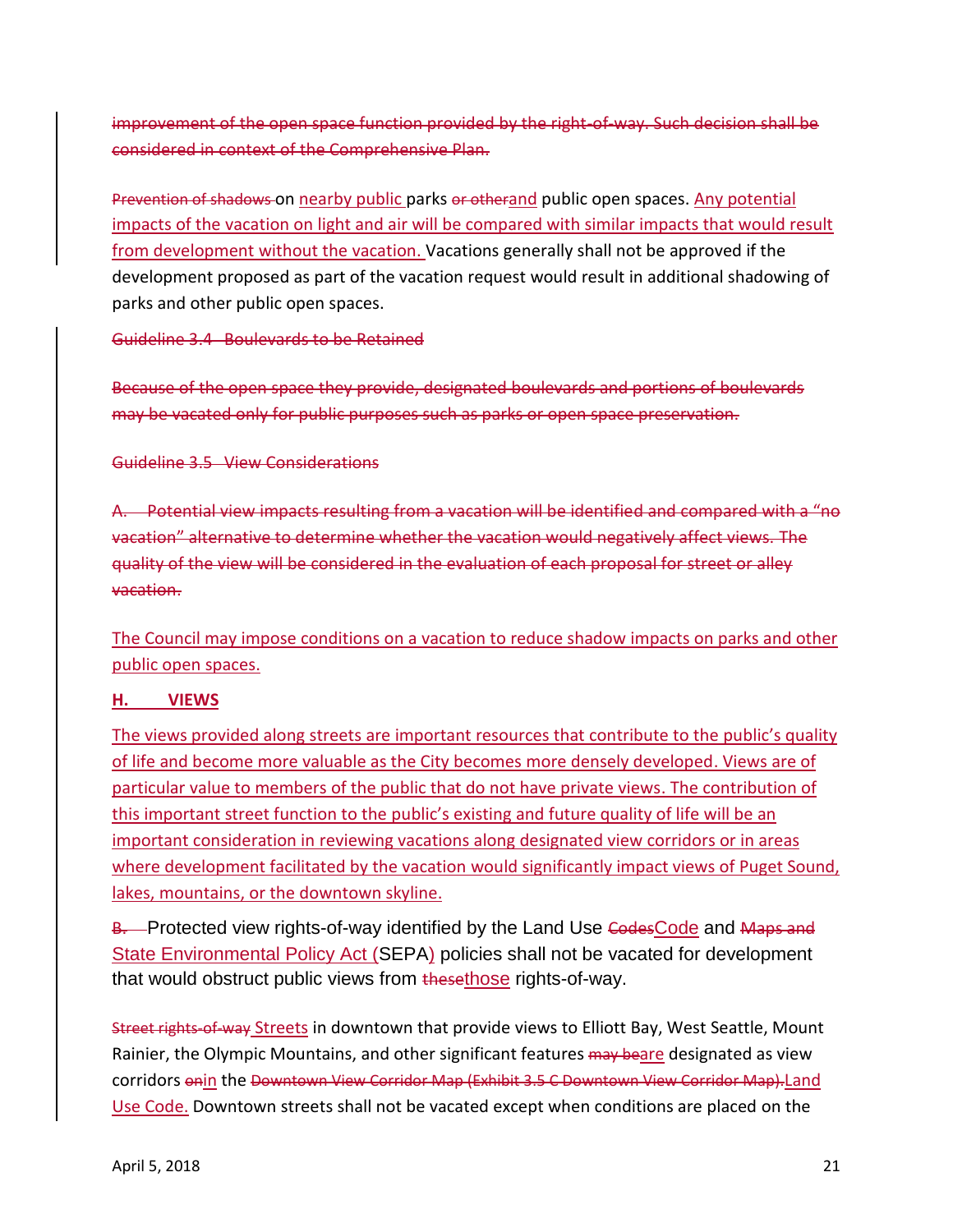vacation to ensure the preservation of public views from designated view corridors are preserved. Streets designated as view corridors shall not be vacated for development overhead to ensure that these street rights-of-waystreets remain open to the sky and to protect views from uphill public spaces.

For streets not identified as protected view rights-of-way, the determination ofCouncil will determine what public views are worthy of protection will shall be at the discretion of the City Council.protected. Public views worthy of protection include, but are not limited to views:

 $4.$  From  $\div$ 

- 1. public rights-of-waystreets, public open spaces, or public places such as parks or designated scenic routes-;
- 2. From a substantial number of residences; or properties abutting the right-of-way; and proposed to be vacated,

 $2$  Of :

- 3. important natural features, such as mountains, water and greenery; orwaterbodies, and public greenbelts; and
- 4. Of designated landmarks and points of cultural and/or civic interest, including the citydowntown skyline.

Guideline 3.6 Light, Air, Open SpacePotential view impacts from a vacation will be identified and View Conditions on Vacations

compared with a no vacation alternative. The Cityquality of impacted views will be considered when evaluating each proposed street vacation. The Council may impose conditions on vacations to mitigate any potential negative effects of the vacation on the light, air, open space, or-view functions of the right-of-way.

<span id="page-23-0"></span>Guideline 3.7 Partial Vacations

A. Vacation of the undeveloped portion of the street right-of-way shall generally be discouraged to:

1. Retain the existing pattern of extra setbacks and open space in residential neighborhoods.

2. Provide opportunity for pedestrian and bicycle amenities in neighborhood commercial areas.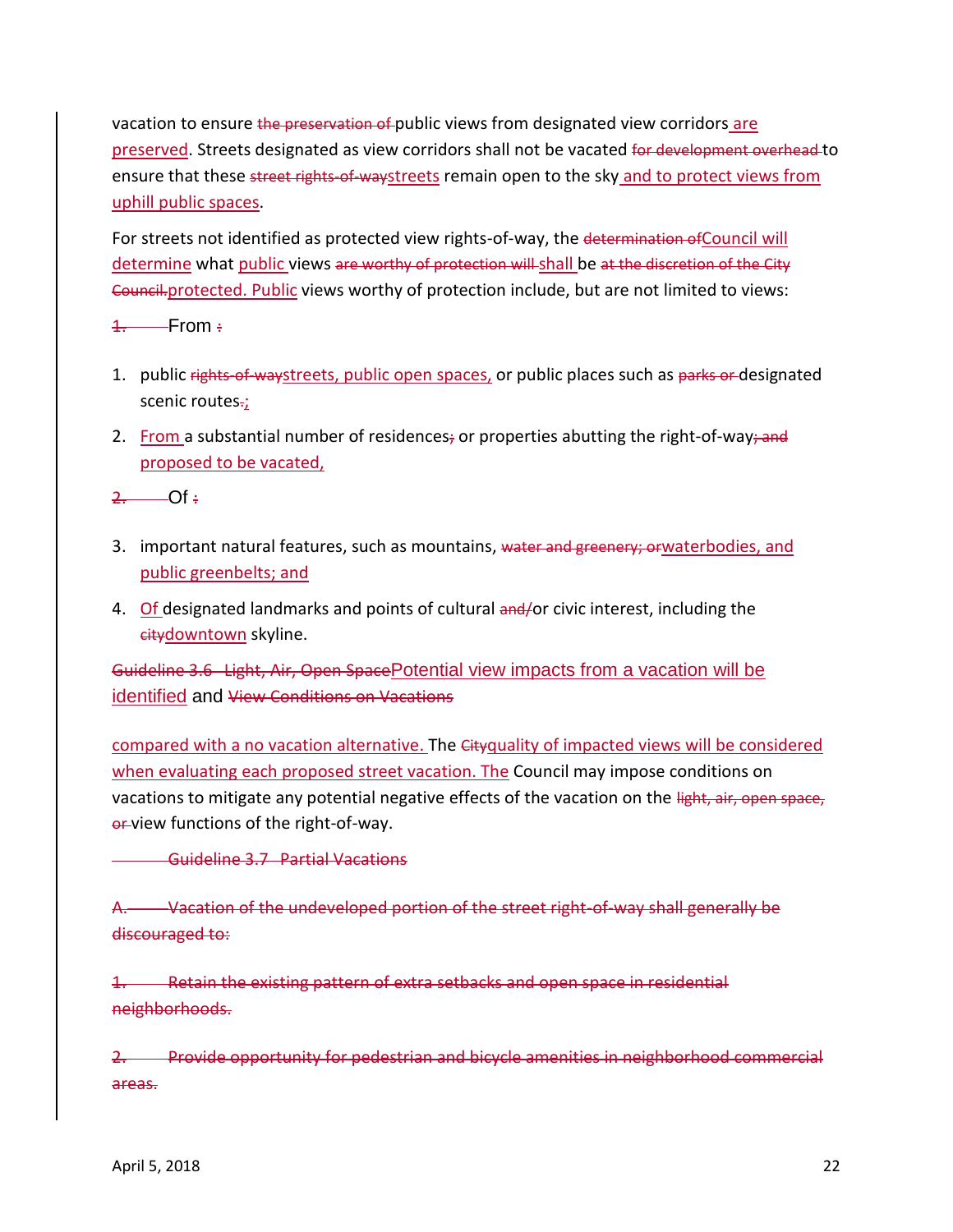3. Provide areas of natural scenery along designated protected view rights-of-way and boulevards.

4. Provide a buffer between land uses and zoning districts.

a. Provide continuity of wildlife habitat corridors.

#### **1. Subsurface Vacations**

Subsurface vacations may be approved only when protection against future impairment of the surface right-of-way and utility functions is provided and the City is adequately protected from potential liability resulting from failure of the surface due to problems with the underlying structure.

C. Aerial vacations will be considered in only the most limited of circumstances. The aerial portions of rights-of-way are an important resource providing light, air, and open space, and these aerial portions are an important element of the street grid, provides consistency in the development pattern. Aerial vacations for structures will be considered only as follows:

1. For the development or expansion of public facilities, public institutions or non-profit institutions. The Petitioner must demonstrate in a written alternatives analysis, to the satisfaction of the City Council, that no feasible development alternative exists; and

2. That a permit for a skybridge cannot adequately meet the needs of the petitioner.

The review of the petition shall include specific review of the impacts of the proposed aerial structure including addressing such items as the design of the structure and its dimensions, transparency, material quality, the scale of the project including the aerial portion, and the impact on the streetscape below the structure. The Petitioner shall also include mitigation specific to the urban design impacts of the aerial structure.

#### **a.** Guideline 3.8 Protection of **Environmentally critical areas**

A. Rights-of-way in slide prone areas, wetlands, flood plains or other critical areas shall generally be retained to reduce development intensity in environmentally critical areas and to protect public health, safety, and welfare.

#### **2.1.** Guideline 3.9 **Trade or exchange of property**

The review of any vacation may consider the opportunity for exchange of property. Any proposed property exchange must identify property that the City is willing to accept. The Petitioner shall be responsible for providing, as needed, Title Insurance, Environmental Site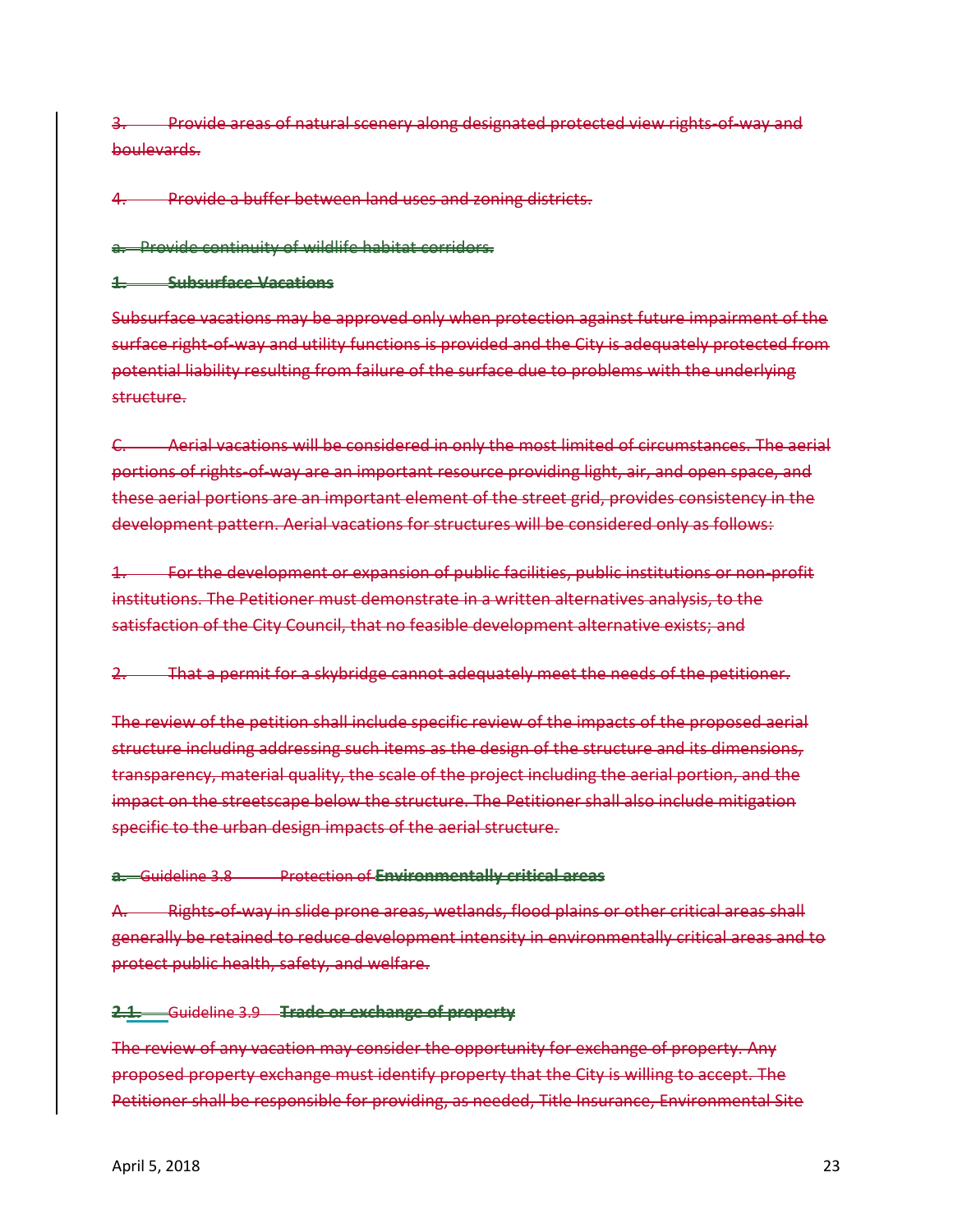Assessment or environmental clean-up, deeds in a form acceptable to the City, filing fees, and Additionally, the petitioner shall be responsible for any taxes resulting from the transfer. Exchanges may be considered when the property:

a. 1. Would be useful to mitigate or enhance the various aspects identified in the property proposed to be vacated, such as exchanging an alley vacation for a wider street;

2. would exchange property identified as open space for property which would create a contiguous open space parcel; or

3, would shift development from property identified as open space to a property with less environmental impacts.

Guideline 3.10Alternative to Vacation

The Council, when reviewing the petitioner's indicated use of the property, may consider the practicality of issuance of street use permits to provide for temporary uses. In circumstances where a street use permit can accommodate the uses indicated by the Petitioner, a permit is preferred and a vacation would generally not be granted. A street use permit as an alternative to a street vacation may be issued under the following conditions:

the private use of undeveloped public rights-or-way does not hinder the achievement of any identified open space objectives;

2. private landscaping or gardening of undeveloped streets may be allowed with a street use permit, provided that public pedestrian ways and access to shorelines areas are retained;

**Street corridor views are not obstructed.** 

**D.I.**  $\qquad \qquad \text{H}$  **LAND USE POLICYAND URBAN FORM** 

POLICY 4 – LAND USE

A proposed vacation may be approved only when the increase in development potential that is attributable to the vacation would be consistent with the land use policies adopted by the City Council. The criteria considered for making individual vacation decisions will vary with the land use policies and regulations for the area in which the right-of-way is located. The City Council may place conditions on a vacation to mitigate negative land use effects.

Vacations can affect the land use and development patterns in an area by adding to the developable land base, altering the local pattern of land division pattern, changing vehicular and pedestrian movement patterns, and increasing the development potential on the vacated and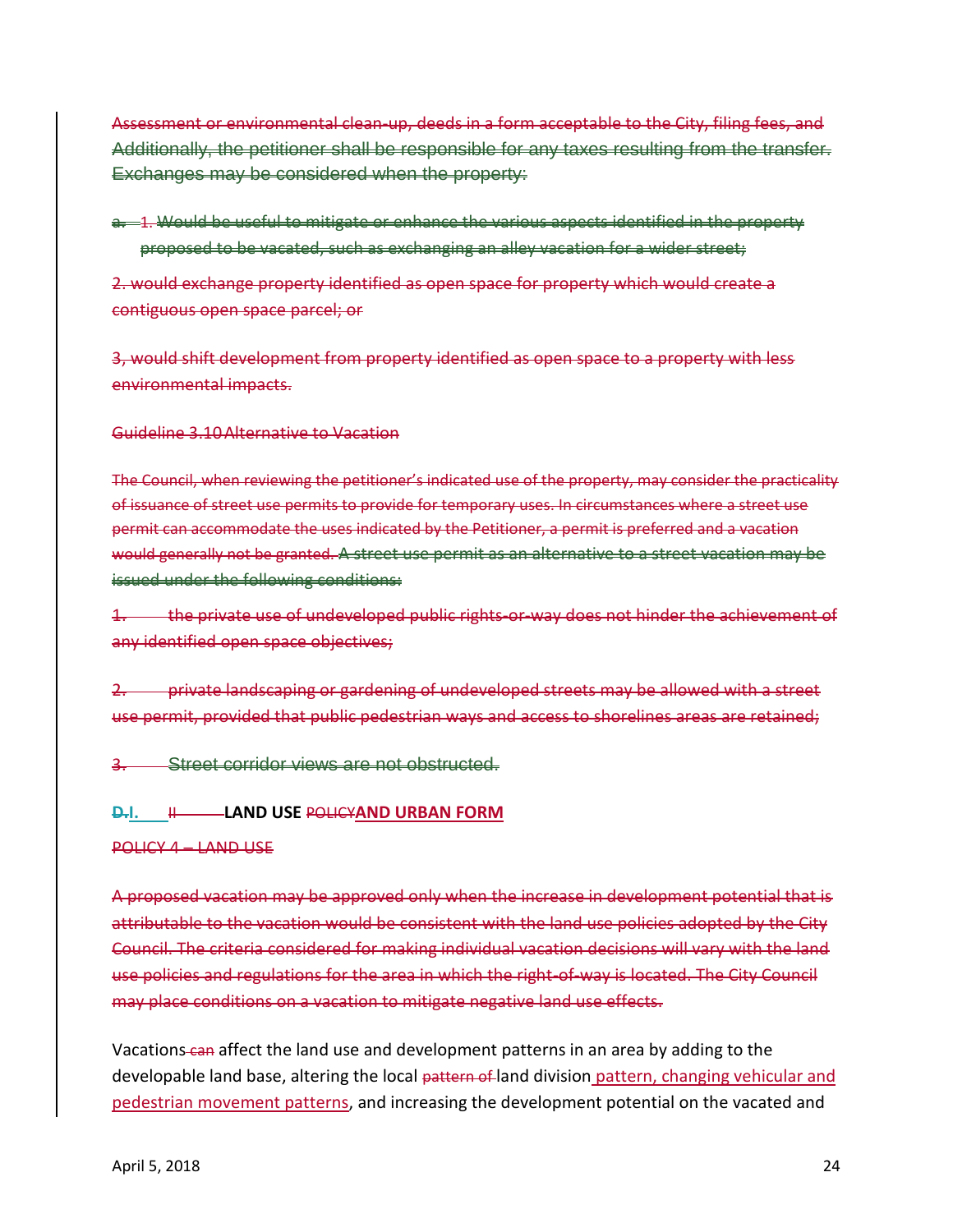abutting properties. These changes may allow development that is inconsistent with adopted land use policespolicies and have a negative effect on the area of the proposed vacation and other rights-of-way. The Petitioner streets.

Most street vacation petitions are intended to facilitate a development project. Petitioners shall provide the City with information about the expected completed project's density of the project and the development potential of the property without a vacation. Such The information shouldshall be provided as both the percentage increase in the development potential and the additional square footage added to the project. The Petitioner-Petitioners shall also provide the City with information as toon how the project advances City planning goals and , how it relates to City plans such as transportation modal plans and the Equitable Development Implementation Plan, and how the project meets the zoning criteria in the area where the project is located.

It is the obligation of the Petitioner to provide a justification for the vacation and to provide information on whether there are feasible alternatives that do not require A vacation. petition may be approved only when the increase in development potential that is attributable to the vacation would be consistent with the Comprehensive Plan. The criteria considered for making individual vacation decisions will vary with the plans, policies, and regulations for the area where the right-of-way is located. The Council may place conditions on a vacation to mitigate negative land use effects.

Guideline 4.1 Alley vacations may be approved only when they would not interrupt an established pattern of block size or alleys in the vicinity. Continuity of alleys through several blocks or a grid that is a consistent feature of neighborhood scale shall be maintained.

To ensure compatible scale and character of infill development, and protect the area's historic character, alleys in special review or historic districts may be vacated only when a public space with compatible scale and character is provided.

#### **1. Land Use Considerations**

To determine whetherif the land use and urban form effects of a vacation are in the public interest, the following factors will be considered:

- $\theta$ -a. A.The long- and short-term effects of the changes in development potential directly attributable to the vacation on the circulation, access, utility, light, air, open space, and view functions of nearby streets and nearby public places;
- c.b.BThe consistency of land use changes with the City's Comprehensive Plan, particularly in the land use, urban village, transportation, and neighborhood elements of the plan;
- d.c.C. In commercial and residential zones, The compatibility of the size, scale, and character of potential development with the size, scale, and character of both existing development in the area and development as provided for by the zoning Land Use Code, given typical lot sizes and configurations; and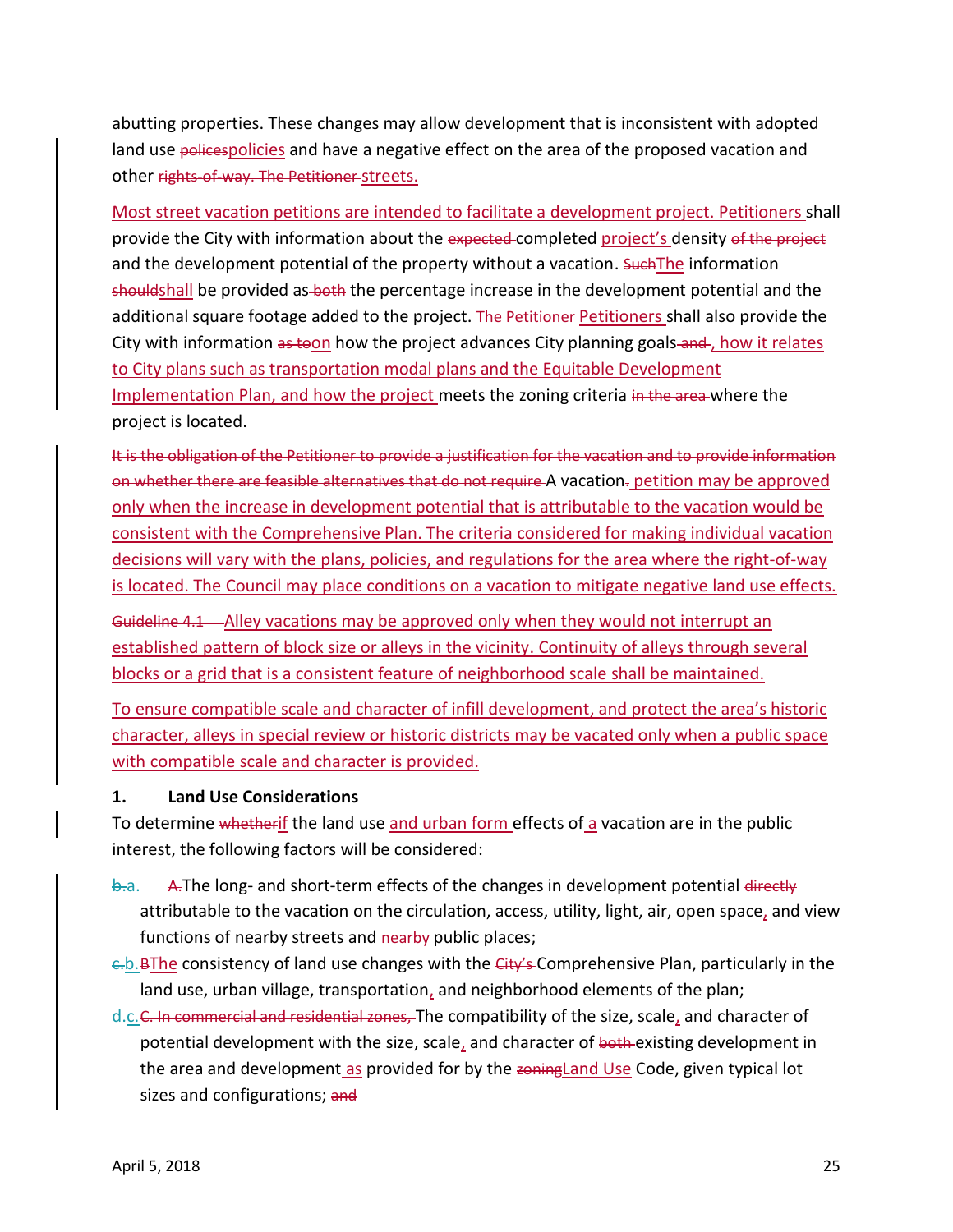d. The compatibility of the size, scale, and character of the blocks formed by the vacation when compared with the size, scale, and character of existing blocks in the area and goals for pedestrian connectivity and circulation; and

The post-vacation lot size and configuration compared with surrounding properties and with the local pattern of land division and organization. **D. The post-vacation lot size and** configuration compared with surrounding properties and with the local pattern of land division and organization. In areas where street rights of waystreets provide a strongan edge or boundary between zones or areas of different scale and character, the right-ofway may be vacated only when a suitable alternative can be achieved with the proposed vacation. Vacations whichthat would result in intrusions of residential development into commercial and industrial zones or the converse will be discouraged.

#### Guideline 4.2 Land Use Information

To evaluate the land use effects of a vacation, the following types of information will be considered:

A. The long-term use effects attributable to the vacation will be determined by comparing pre- and post-vacation maximum development possible under the land use code. For downtown, commercial, and multi-family land use zones the information provided should include conceptual plan and elevation drawings. These drawings will illustrate maximum possible building footprint and envelope before and after vacation and its relation to the surrounding neighborhood. They will also show allowable height, bulk, setbacks, square footage, bonus assumptions and permitted uses.

B. Project-specific development plans will be required of petitioners.Project-specific information will be used to look at the shorter-term effects of the vacation, to evaluate the public benefit provided by the vacation and/or to establish land use conditions on the vacation.

C. If there is an EIS for a proposed project involving a vacation, the EIS should address the traffic, land use, and other effects of the vacation, using the street vacation policies as a guide. The EIS should also include a "no vacation" alternative. The proposed project involving a vacation will be considered by the City Council only after the final EIS has been published.

D. If an EIS is not required, the Petitioner shall provide a traffic analysis, a completed Environmental check list and any other information as requested by the City. The project will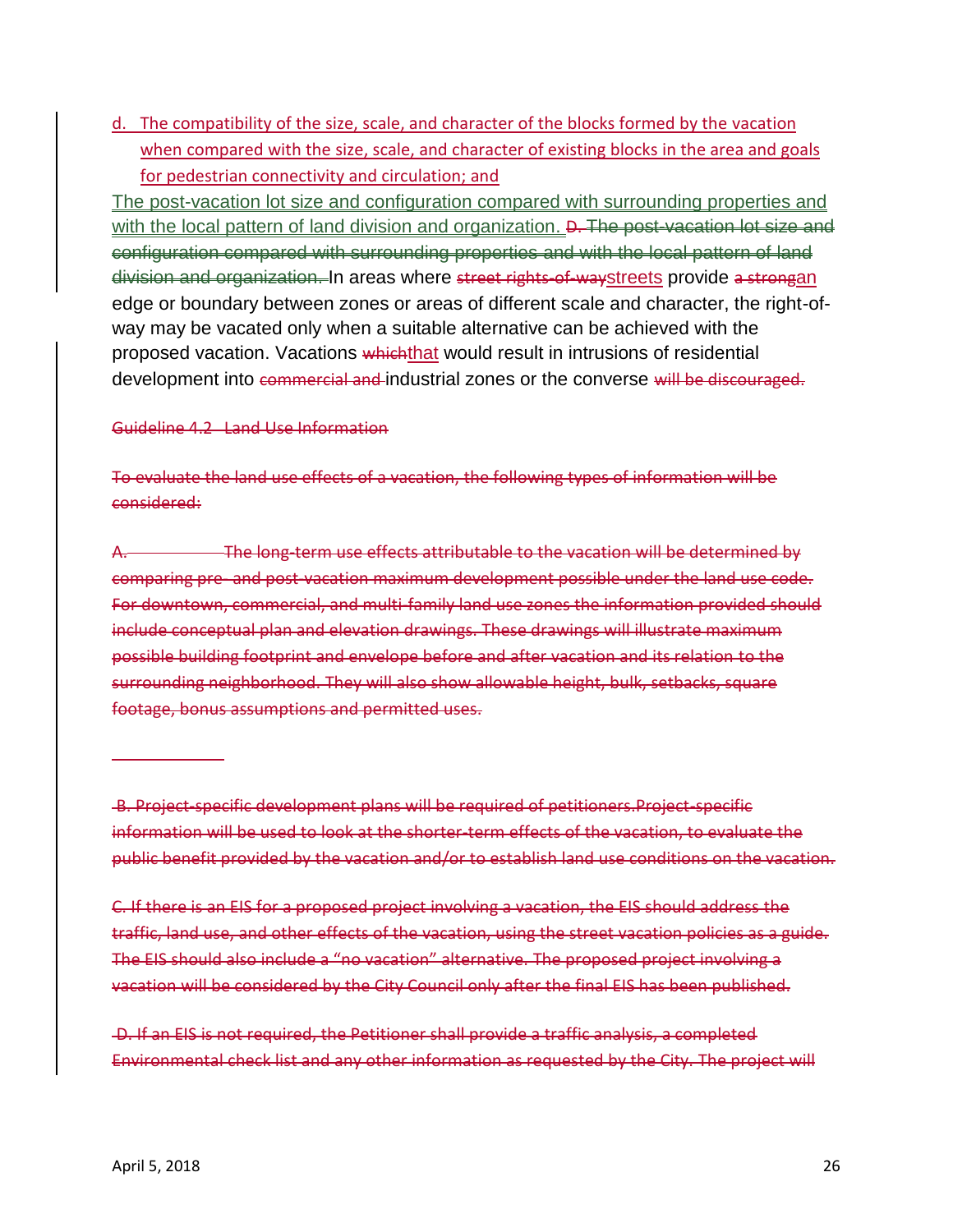not be forwarded for City Council review until all requested information has been provided and reviewed by City staff.

C. For downtown, commercial and multi-family land use zones, project specific information, when provided, should include schematic building footprint and elevation drawings that illustrate height and build, uses, square footage, amount of parking, access points and bonus details. Additional information may be requested, as the situation demands.

#### **2.1.** Guideline 4.3 **Land use conditions on vacations**

The City may place conditions on vacations to guard against the negative land use effects of additional development potential attributable to the vacation and to make sure that policy objectives are met.

A. Such conditions will be related to the identified negative effects attributable to the vacation. For example, they may limit additional height or density to pre-vacation levels when these increases are not in the public interest. The conditions will ensure that postvacation development is consistent with the city's land use policies and otherwise in the public interest.

B. Land use conditions will be stated in terms of development parameters, such as floor area maximums or building envelopes which may not be surpassed, and will generally run with the land. The conditions will be administered by DPD through the master use permit process in conjunction with development of the vacation site.

C. Land use conditions imposed on a vacation do not preclude related project conditions being imposed under the State Environmental Policy Act (SEPA). In some cases, environmental review of a proposed project may reveal the need for SEPA conditioning that reduces the upper limits placed on the vacation.

D. Land use conditions imposed upon approval of a vacation, in the addition to the Land Use Code, SEPA regulations, the Building Code and other City codes, will be relied on to regulate post-vacation development.

Approval of a street or alley vacation shall not imply City approval of the development project for the site and shall not relieve the petitioner of the requirement to obtain all necessary land use and building permits prior to development of the site.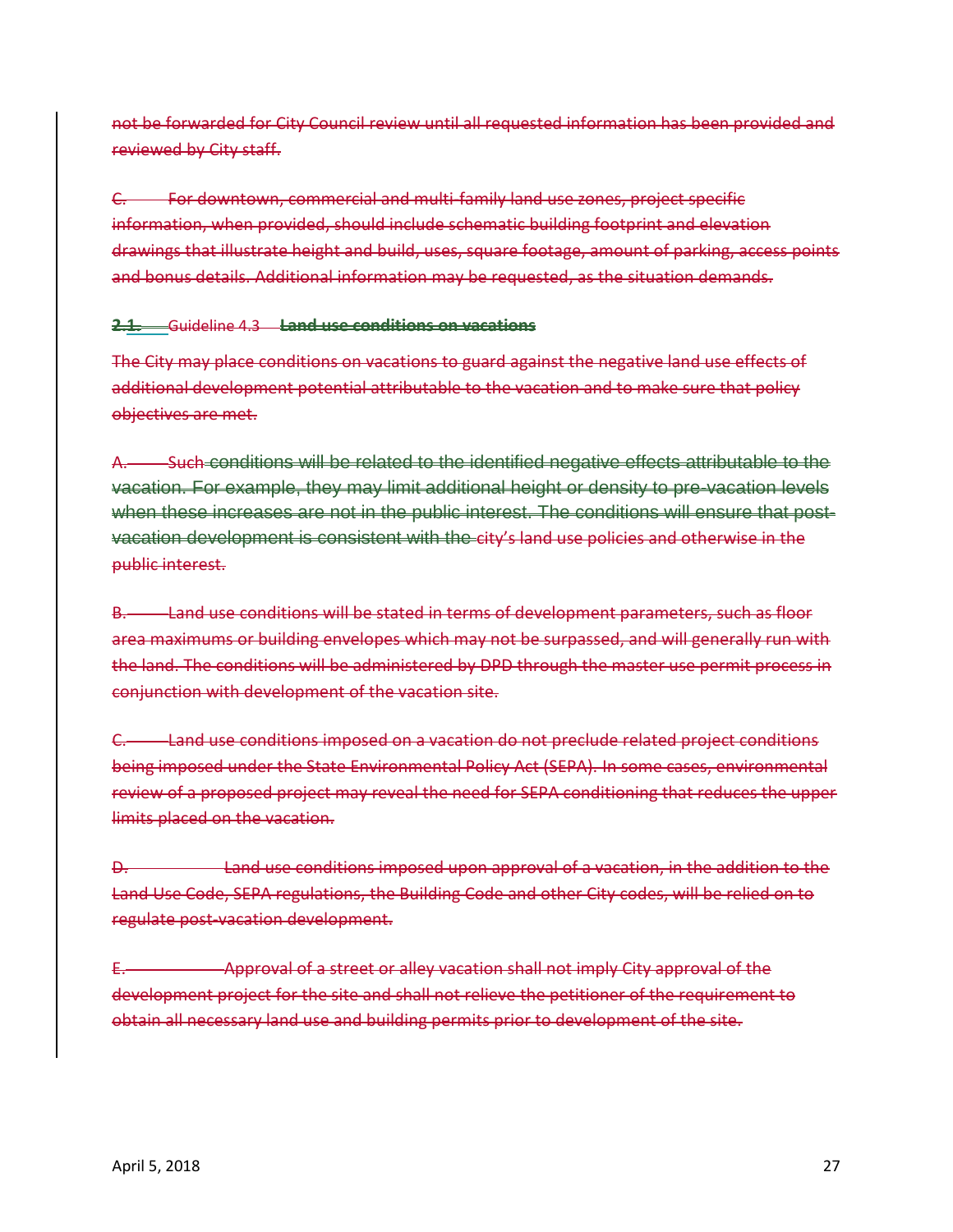Guideline 4.4 Timing of Vacations in Conjunction with Master Use Permits (Administrative Land Use Decisions)<sup>3</sup>

**A.** Developers/Petitioners are required to file for a vacation prior to or at the same time as filing a Master Use Permit application. The vacation review and the Master Use Permit review may occur simultaneously and will be coordinated by City staff. The Department of Planning and Development (DPD) may not publish the decision for a Master Use Permit until the City Council has approved the vacation petition. Council approval of a vacation petition does not constitute approval of a Master Use Permit. For any project for which both a Master Use Permit and a street vacation are required, DPD may not issue a permanent certificate of occupancy until the Seattle Department of Transportation has stated its conclusion in writing that any conditions imposed as part of the approval of the vacation petition have been met satisfactorily.

**B.** Any investment made in a project prior to vacation is solely at the Petitioner's discretion and risk. The Petitioner must not assume that the right-of-way is available for development until the City Council has approved the vacation.

**C.** When a vacation is proposed for a development project, the developer may file a master use permit application concurrently with a vacation petition. The master use permit may not be filed prior to the vacation petition. If the vacation petition is found to be invalid, review of both the vacation and land use applications will be placed on hold until a valid petition is received.

**D.** Petitioners who choose to have vacation-related development projects under master use permit review prior to vacation approval must sign a notarized statement to be placed in the Comptroller's file for the vacation. The statement shall include: that the Petitioner has been informed that investment in the project prior to vacation approval is at the Petitioner's sole risk; and will not be a consideration in the vacation decision, that the Council's decision will be based on serving the public interest; which will include project-specific land use considerations; that the legislative vacation decision is separate from and subject to different criteria than the administrative land use decision; and that Council's action on the vacation does not exempt the petitioner from adhering to the requirements of the City's Land Use Code. The notarized statement shall include, but is not limited to, the items listed above.

e. Approval of a vacation shall be based on all the criteria established in these Policies. A vacation will not be finalized until assurances are provided that the project will be constructed and/or that the City will recover the right-of-way if the project is not constructed. The final vacation legislation will not be passed until such time as all conditions have been fully satisfied. For phased projects or other unusual circumstances the City may consider other accountability mechanisms. Several means, such

 $\overline{\phantom{a}}$ 

<sup>&</sup>lt;sup>3</sup> Administrative Land Use decisions are described in Seattle Municipal Code 23.76.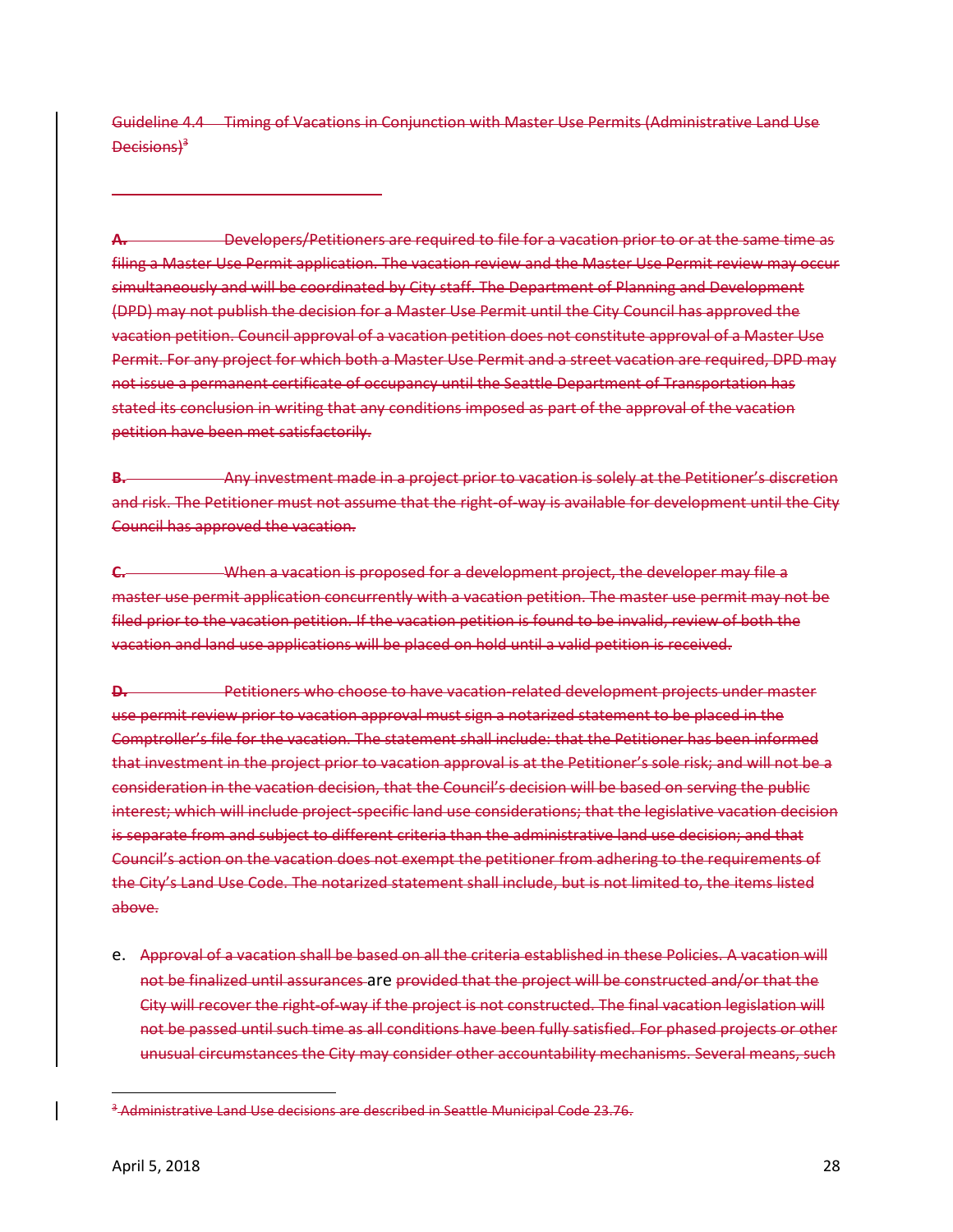as a rededication provision in which a rededication deed is held in escrow pending completion of construction, or other means suitable to the situation could accomplish this. discouraged.

F. Conditional approval of a vacation petition shall be considered valid for five-years from the date of City Council conditional approval (see Policy 6, page 31, for Council process and list of conditions that must be assured prior to the passage of the final street vacation ordinance). The Petitioner shall be expected to meet all of the conditions imposed on the vacation, to the satisfaction of the City, within the five-year time frame. Once the vacation has been conditionally approved by the City Council, the Petitioner shall provide SDOT quarterly updates providing specific information about the progress of the development and satisfaction of the conditions. At the time of conditional approval, the Council may provide for a longer period of time for large scale or phased projects where a five-year time frame may not be adequate.

The vacation approval shall expire at the end of the five-year time frame and the petition shall be closed. The Petitioner shall be determined to have satisfied the five-year time frame when the Petitioner has provided to the City: all required documentation; evidence that demonstrates that all conditions have been satisfied; all fees have been paid, and the City has determined that the documentation and satisfaction of the conditions are acceptable. The City process to approve the final legislation may occur beyond the five-year time frame. Any extension of time must be requested in writing and shall require review by the City Council. The City Council may grant or deny an extension of time based on its review of the reason for the requested extension and may impose additional conditions where necessary to protect the public interest.

#### Guideline 4.5 Timing of Vacations in Conjunction with Council Land Use Decisions<sup>4</sup>

**A.** When a vacation and Council land use approval are proposed for a development project, the developer may file a land use application concurrently with a vacation petition. Applications for Council land use decisions may not be filed prior to any vacation petitions which are indispensable elements of the land use proposal. For instance, a contract rezone or Council conditional use proposal for a project involving public right-of-way could not be filed without the associated vacation petition. Proposals such as major institution master plans may be filed prior to associated vacation petitions only if the development involving the vacation is not imminent and the vacations are not necessary to the land use proposal. If a required vacation petition is found to be invalid a review of both the vacation and the land use applications will be placed on hold until a valid petition is received. The vacation decision and the land use decision will be coordinated and may be considered simultaneously by the Council if the vacation decision is an indispensable element of the land use decision.

**B.** The review of a vacation proposal by SDOT staff and the land use review of the proposal by DPD staff will take place separately but will be coordinated and a schedule for Council review will be established by the City Council. The vacation and land use decisions may be made in joint Transportation

 $\overline{\phantom{a}}$ 

<sup>4</sup> Council Land Use decisions are described in SMC 23.76.04.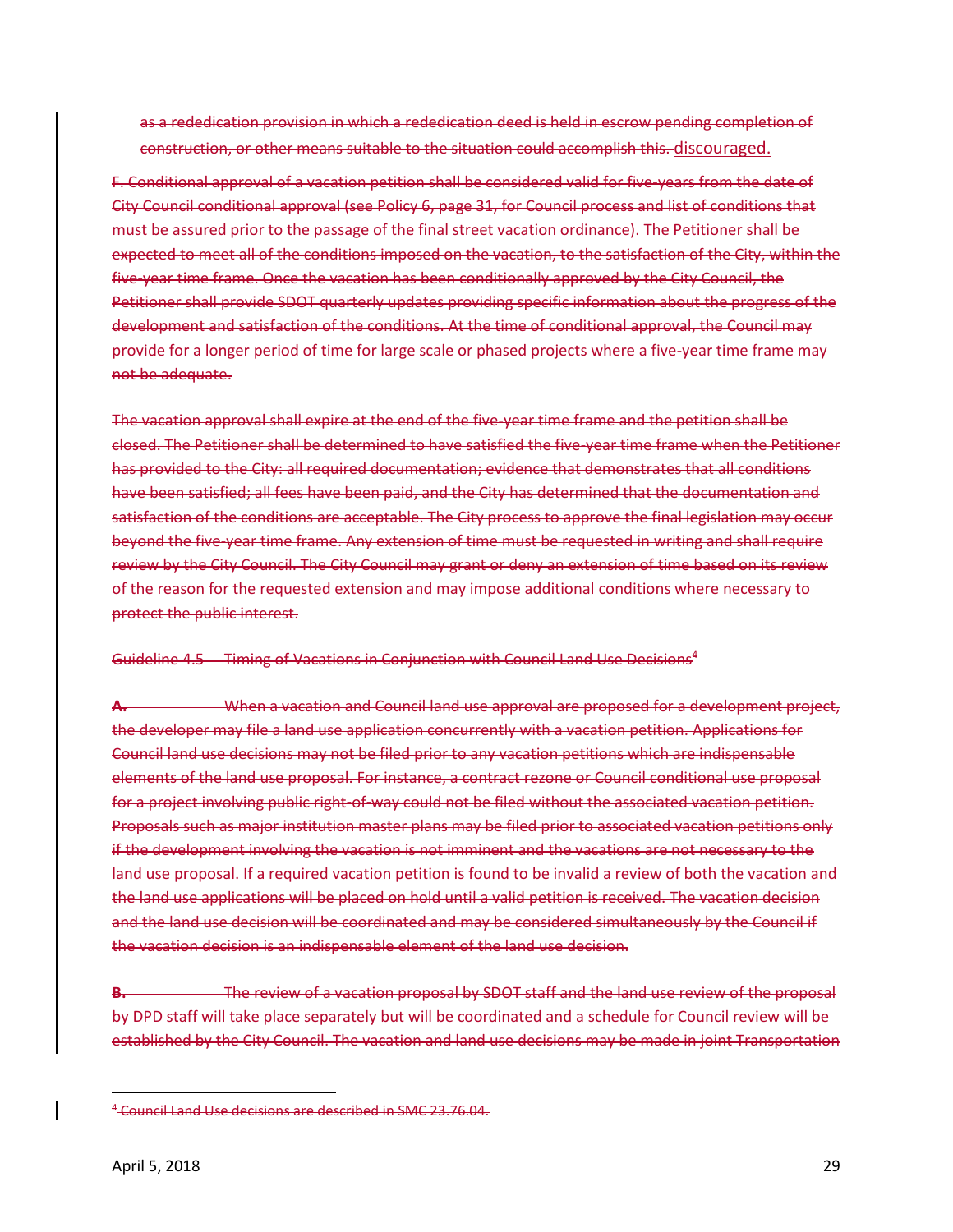and Land Use committee sessions or in separate sessions, or by a special Committee or a Committee of the Whole as determined by the Council.

#### **1.** Guideline 4.6 Zone Specific Review

#### Adopted City Land Use Policies to be Used

In addition to the general street vacation policies and guidelines contained in this document, the adopted City land use policies for the zone in which a vacation is located, Comprehensive Plan policies for the area and the relationship between the proposed vacation to other City plans and policies such as transportation modal plans and the Equitable Development Implementation Plan will be used to determine whether or notif the land use effectschanges of each vacation are in the public interest. These include policies such asin the Comprehensive Plan. particularly itsgrowth strategy, land use, urban village, and transportation elements, and in the neighborhood elements. Vacationsplan adopted for the area. The policies in effect at the time of the Council's vacation review will be reviewed according to Land Use Policies as now constituted or hereafter amendedguide the review.

#### **3.2. Area** Specific Guidelines**-specific review**

Guidelines related to various land usespecific areas are stated provided below. They are provided in order to highlight special concerns related to each area. They shall be used to supplement the general provisions and guidelines of the Seattle Vacation Policies and other land usethese policies and other policies for protection of protecting the public interest.

#### **a. Urban Centers and Urban Villages**

In addition to other guidance regarding specific land uses described below, for Urban Centers and Urban Villages the policies of adopted neighborhood plans will be considered, as appropriate.

#### **b. Single-family areas**

**A.** Downtown

Petitions for vacations of right-of-way in the downtown area shall be reviewed according to the Comprehensive Plan, particularly its land use, urban village, transportation and neighborhood elements of the plan and other relevant adopted plans or goals.

#### **a. Single-family areas**

Rights-of-way in single-family areas shall generally be retained as these areas may be needed in the future to provide for public uses, such as utility corridors, that cannot be currently identified or anticipated. Rights-of-wayStreets in single-family areas provide a number of public benefits such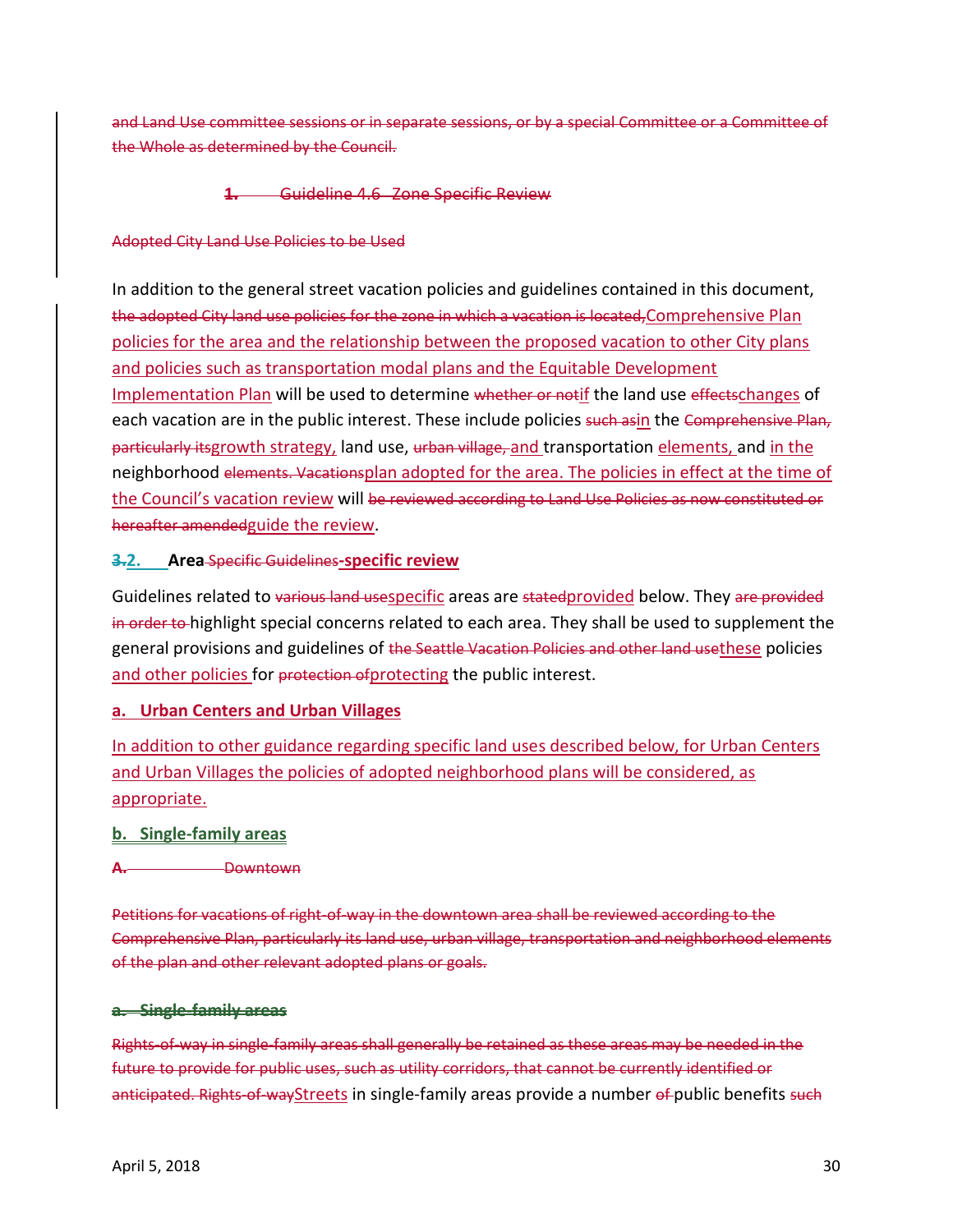asincluding providing for consistency in the pattern and scale of development and providing important breathing space in a neighborhood. open space in a neighborhood. Except as noted below, streets in single-family areas shall be retained as these areas may be needed to provide for public uses, such as utility corridors that cannot be currently identified or anticipated. Petitions for vacations in single-family areas shall be reviewed by the same criteria as applied to other vacation petitions, including the requirement that the vacation provide a long-term benefit to the general public.

ClusterClustered housing and other planned housing developments or innovative housing initiatives proposed in single Family-family-zoned areas shall be evaluated byreviewed based on the criteria established for the review of Multi-familymultifamily areas.

Alley vacations associated with existing institutions in single-family areas, as provided by the SMCSeattle Municipal Code, will be reviewed for compatibility with the surrounding neighborhood.

**B. Multi-family Areas** 

Petitions for the vacation of right-of-way in multi-family areas shall be reviewed according to the provisions of the Comprehensive Plan, particularly its land use, urban village, transportation and neighborhood elements or other relevant policies.

#### **c.** In addition,**Multifamily areas**

In general, streets and alleys in multifamily areas will be retained to aid in vehicular, bicycle, and pedestrian circulation and neighborhood access. Petitions will be reviewed for potential impact uponon neighborhood traffic volumes and associated noise.

#### **b.d. Commercial, mixed-use, and downtown areas**

In general, streets and alleys in commercial, mixed-use, and downtown areas will be preserved in order to aid in the movement offacilitate moving goods and people<sub>z</sub> and maintain access to property that is separate from pedestrian routes. In general, these rights-of-way will be retained unless it can be demonstrated that the vacation meets another important public purpose without jeopardizing the area's functioning of the commercial area and its compatibility with surrounding areas. Such petitions shall be reviewed according to the provisions of the Comprehensive Plan, particularly its land use, urban village, and transportation elements.

A vacation must preserve access to off-street loading and parking areas and the continuity of street fronts, particularly in areas with pedestrian activity, will be preserved.

**C.** Industrial Areas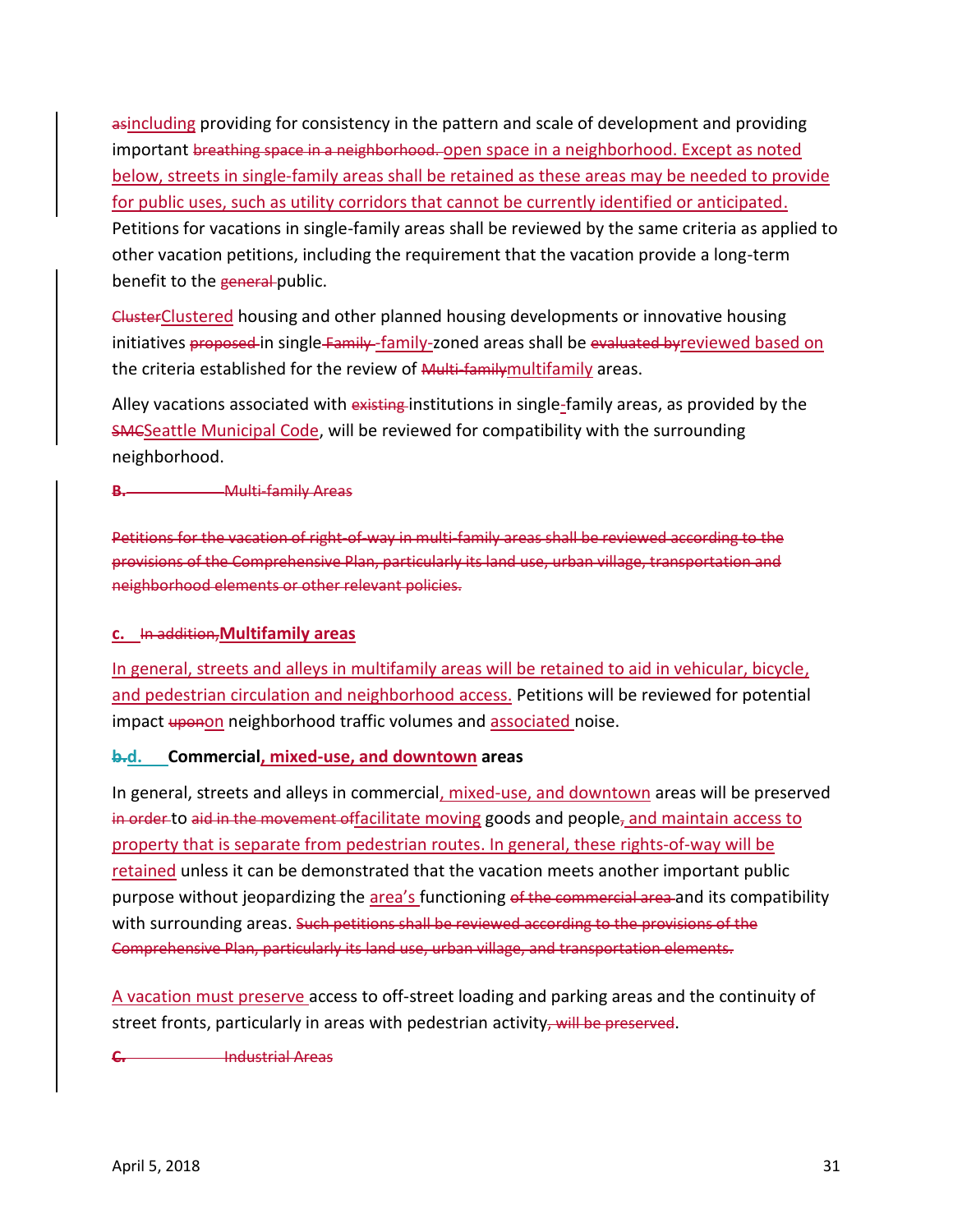Petitions for vacations of right-of-way in industrial areas will be reviewed according to the Comprehensive Plan and any other relevant adopted plans or goals for industrial areas.

#### **c.e.Major institutions**

**1.** For proposed vacations within major institution boundaries, the major institutions policy guidelines institution Comprehensive Plan policies and objectives (SMC 23.16.010any adopted Major Institution Master Plan (MIMP) will be used to evaluate the land use effects of the vacation.

**2. If a master plan has been adopted, the vacation decision will give substantial** weight to the provisions of the individual master plan. Land use, transportation and traffic information contained in the EIS for the master plan will be considered. This information will be updated prior to the vacation decision if conditions in the area have changed or if several years have passed since adoption of the master plan. Identification of intended street vacations in an adopted major institution master plan shall not constitute prior approval of the vacations.

If, at the timeIf the Council considers a vacation petition is considered by the City Council, a master planand a MIMP involving the vacation right-of-way has been submitted for approval, but not yet approved, the Council's review of the proposed master plan and vacation request MIMP shall be conducted concurrently according to Guideline 4.5 of these policies. Major institutions will be encouraged to submit petitions for any vacations called for in a proposed master plan at the same time as the master plan is proposed before the Council's review of the street vacation.

Final vacation ordinances will not be passed until construction of improvements on the right-of-way, called for by the master plan, are assured according to Guideline 4.5-3, p. 15 of these policies.

#### **f.** G. **Shoreline overlay** District**districts**

#### 1. Vacation of Rights-of-way Abutting Bodies of Water (Waterfront):

The Vacation of a street or alley or portion of a street or alley that abuts a body of waterwaterbody is regulated by Revised Code of Washington (RCW) 35.79.035 and Seattle Municipal Code (SMC)SMC 15.62.080. Consistent with the Comprehensive Plan and the Seattle Shoreline Master Program, (SSMP), and other applicable policies or codes $\pm$ :

**a.** The City will consider the vacation of rights-of-wayvacating streets that abut on a body of salt or fresh waterwaterbody only if :

1. the vacation is sought to enable the City to acquire the property for beach or water access purposes, boat moorage or launching sites, park purposes (including open space preservation), public view, recreational purposes, water-dependent or water-related educational or interpretive purposes, water quality improvement purposes, or other water-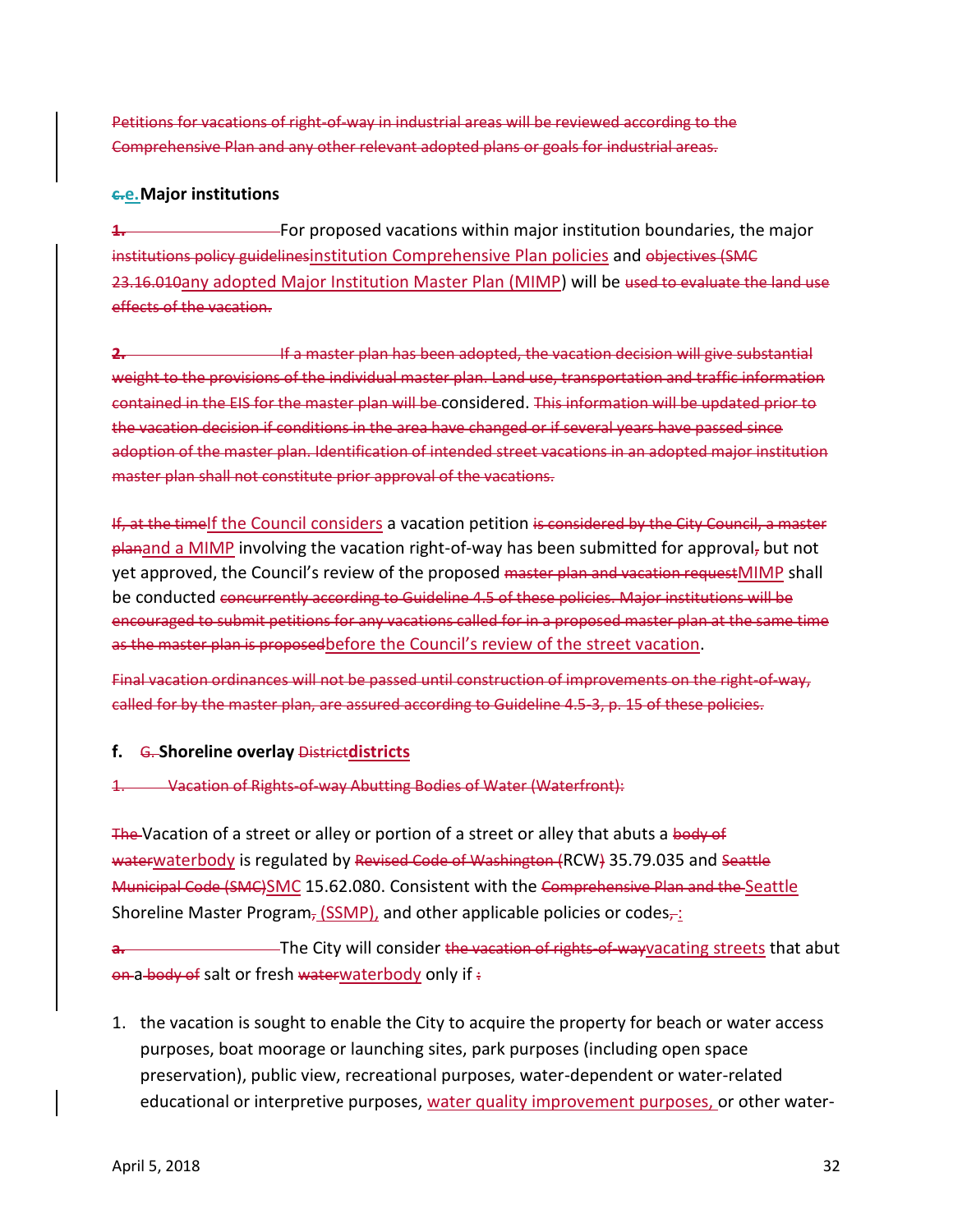dependent or water-related public uses<sub>r</sub>; or the vacation is sought to enable the Port of Seattle or the Northwest Seaport Alliance to acquire the property for water-dependent or water-related port purposes; or.

2. The right-In industrial areas, the City will consider vacations of-way is industrially zoned, and streets that abut a salt or fresh waterbody only if the area to be vacated will only be used only for a water-dependent or water-related industrial use, and the vacation will enable the City to implement a plan, adopted by resolution or ordinance, that provides comparable or improved public access to the same-shoreline area to whichabutting the street or alley sought to be vacated abuts, had the properties included in. The Council will condition the plan not been vacated, andvacation to require that the vacated area shall-be maintained in perpetuity for a water-dependent or water-related industrial use, and. The conditions will require that any changes in the use of the property will require Council review and action, with the possibility of dedication todedicating public access in the event thatif the industrial use is discontinued or significantly changed.

#### **2.** Use in the Shoreline District

3. Compatibility between use of vacated right-of-way in the Shoreline District and the Seattle Shoreline Master Program (SSMP) will be ensured by use restrictions established by the SSMP and underlying zoning.

#### 3. Development in the Shoreline District

4. In assessing the impact of increased development potential whichthat would result from a vacation in the Shoreline District, consideration shallwill be given to the area objectives, purposes of each "environment" designation, and the development standards established in the SSMP and underlying zoning. The effect of land consolidation on the usual pattern erof view corridors and lot coverage will be considered. Consideration shallwill also be given to the public interest in drainage and related functions of the shoreline area, and protection ofprotecting abutting waters from pollution, excessive flows, or other conditions whichthat would degrade the abutting waterwaterbody.

#### 4. Public Access in the Shoreline District

5. To preserve future public access opportunities, the option of leasing street ends, as permitted in RCW 35.23.410, shall be explored as an alternative to vacation, in order to preserve future public access opportunities.

-Vacations of public right-of-way abutting any body of waterwaterbody may be approved only when comparable or improved public access is provided.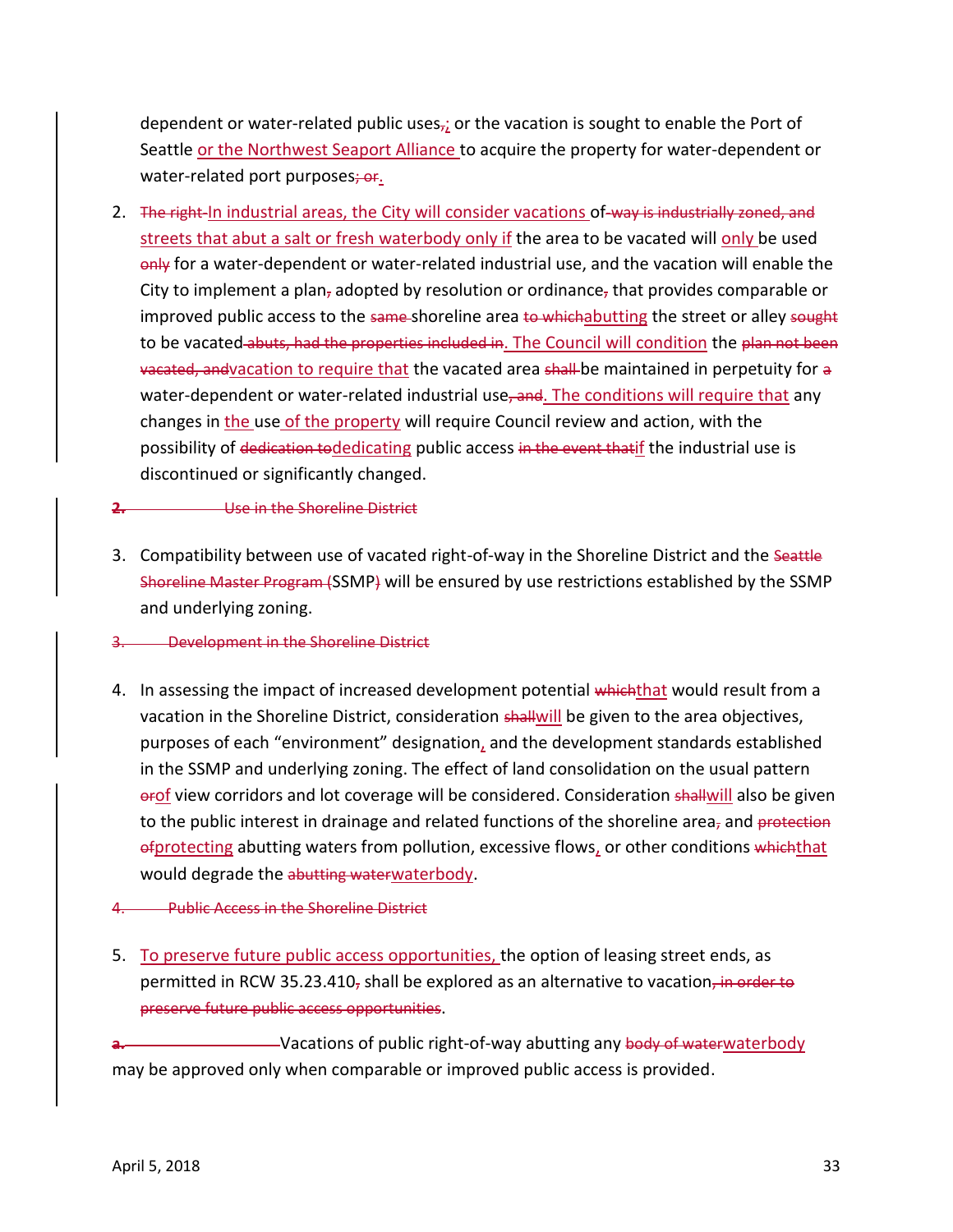**b.** The vacation of street ends and the provision of comparable or improved Providing new public access along the Duwamish River will shall not be governed by the Public Access Policy Planconsidered a public benefit for the Duwamish Waterway Resolution 27127.

- 6. Comparable public access for vacations in areas not covered by the Duwamish Public Access Policy Plan shall be provided consistent with thosepurposes of these policies-and guidelines of the Duwamish Access Plan which are generally applicable, until such time as a similar plan is developed for other areas.
- 7. Right-of-way whichthat provides a portion of the regulated public access required by the SSMP for another site may be vacated or utilizedused to provide public access for a new development<sub>r</sub> only when comparable public access is provided for  $\frac{1}{2}$  both the proposed vacation and the existing access point. Public access provided under the SSMP requirements of the SSMP and these vacation policies may be coordinated as provided byfor in the Duwamish Access Policy Plan, Policy 4, p.15..
- 8. Right-of-way which that is needed for vehicular access to the water may be vacated only when comparable access canwill be provided otherwise..
	- **c.** Rights-of-way not Abutting a Body of Water (Upland).
- 9. If upland right-of-way is needed for public access to waterfront right-of-way, or other public access to the water, it may be vacated only when comparable or better public access is provided.

# **g. Environmentally critical areas**

Streets in geologic hazard areas and steep slope erosion hazard areas, wetlands, flood plains, fish and wildlife habitat conservation areas, or other critical areas shall generally be retained to reduce development intensity in environmentally critical areas and to protect public health, safety, and welfare.

# **3. Land use conditions on vacations**

The Council may place conditions on vacations to guard against the negative land use effects of additional development potential attributable to the vacation and to ensure that policy objectives are met.

a. The conditions will be related to the identified negative effects attributable to the vacation. For example, they may limit additional height or density to pre-vacation levels when these increases are not in the public interest. The conditions will ensure that post-vacation development is consistent with the III.Comprehensive Plan and is in the public interest.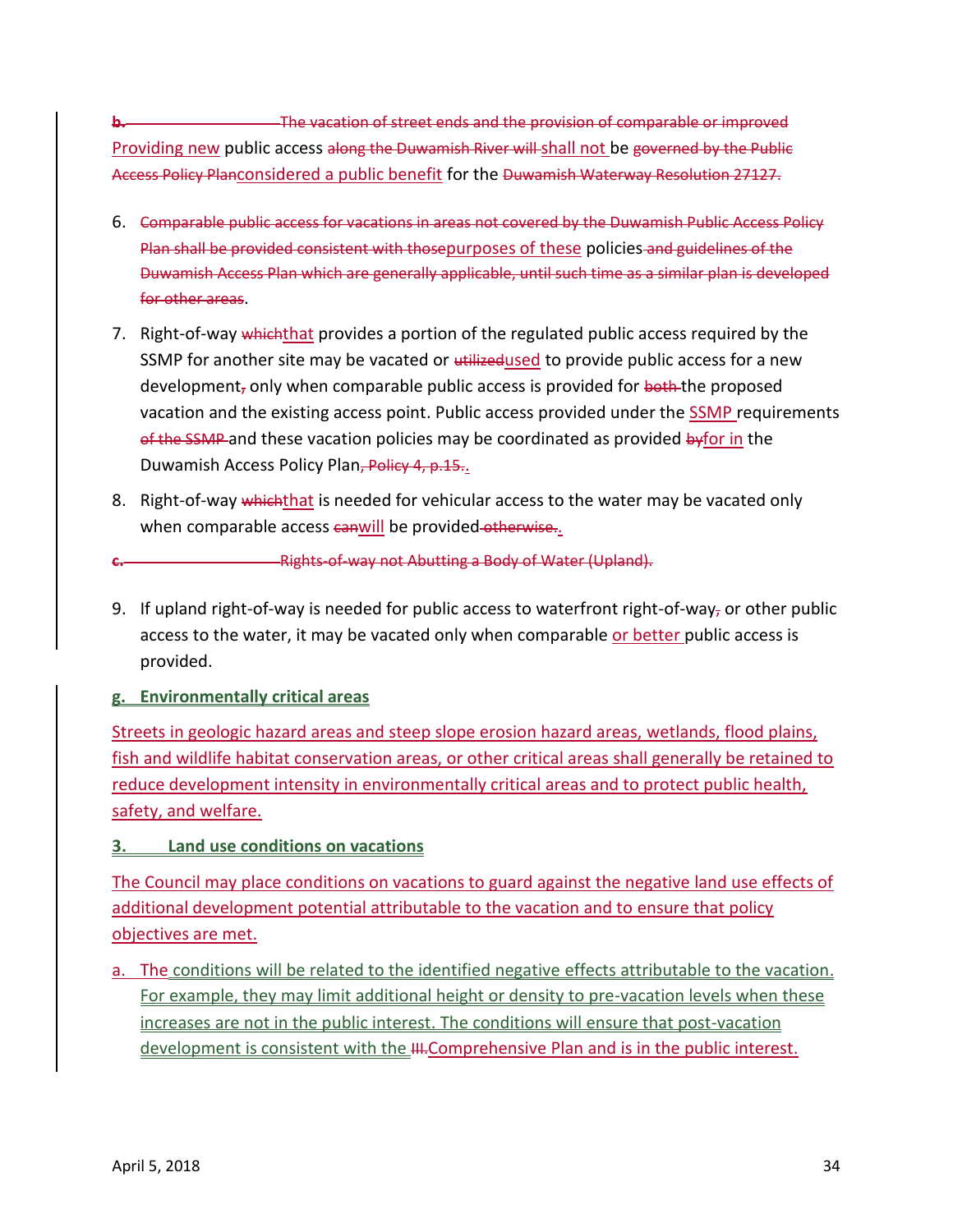- b. Land use conditions will be stated in terms of development parameters, such as floor area maximums or building envelopes that may not be surpassed and will generally run with the land. The conditions will be administered by SDCI through the Master Use Permit process in conjunction with developing the site.
- c. Land use conditions imposed on a vacation do not preclude related project conditions being imposed under SEPA. If a vacation-related proposal is subject to SEPA review, the review may reveal the need for SEPA conditioning that reduces the upper limits placed on the vacation.
- d. Land use conditions imposed on a vacation, in addition to the Land Use Code, SEPA, the Building Code and other City codes will be relied on to regulate post-vacation development.
- e. Approval of a street or alley vacation is not City approval of the development project for the site and shall not relieve the petitioner of obtaining all necessary land use approvals, building permits, street use permits, or other City approvals before developing the site.

# <span id="page-36-0"></span>**E.J. OTHER CONSIDERATIONS IN PUBLIC** BENEFIT POLICY**TRUST ANALYSIS**

# **1. Undeveloped streets**

Vacation of undeveloped street sections will generally be discouraged to:

- a. Retain the existing pattern of extra setbacks and open space in residential neighborhoods;
- b. Provide opportunities for pedestrian and bicycle amenities and connections;
- c. Preserve opportunities for utility connections;
- d. Maintain areas of natural scenery along designated protected view streets and boulevards;
- e. Provide a buffer between land uses and zoning districts; and
- f. Provide continuity of wildlife habitat corridors.

# **2. Subsurface Vacations**

Subsurface street vacations may be approved only when protection against future impairment of the street's surface is assured, current and future utility functions are provided for, and the City is adequately protected from potential liability from failure of the surface and any other retained segment below grade due to problems with the underlying structure. A subsurface vacation shall maintain or improve all current and planned functions of the street and shall not increase traffic impacts on surrounding streets.

Subsurface vacations shall consider future use of the subsurface portions of the street for future utility needs and future transportation needs, such as a new transit or highway tunnel.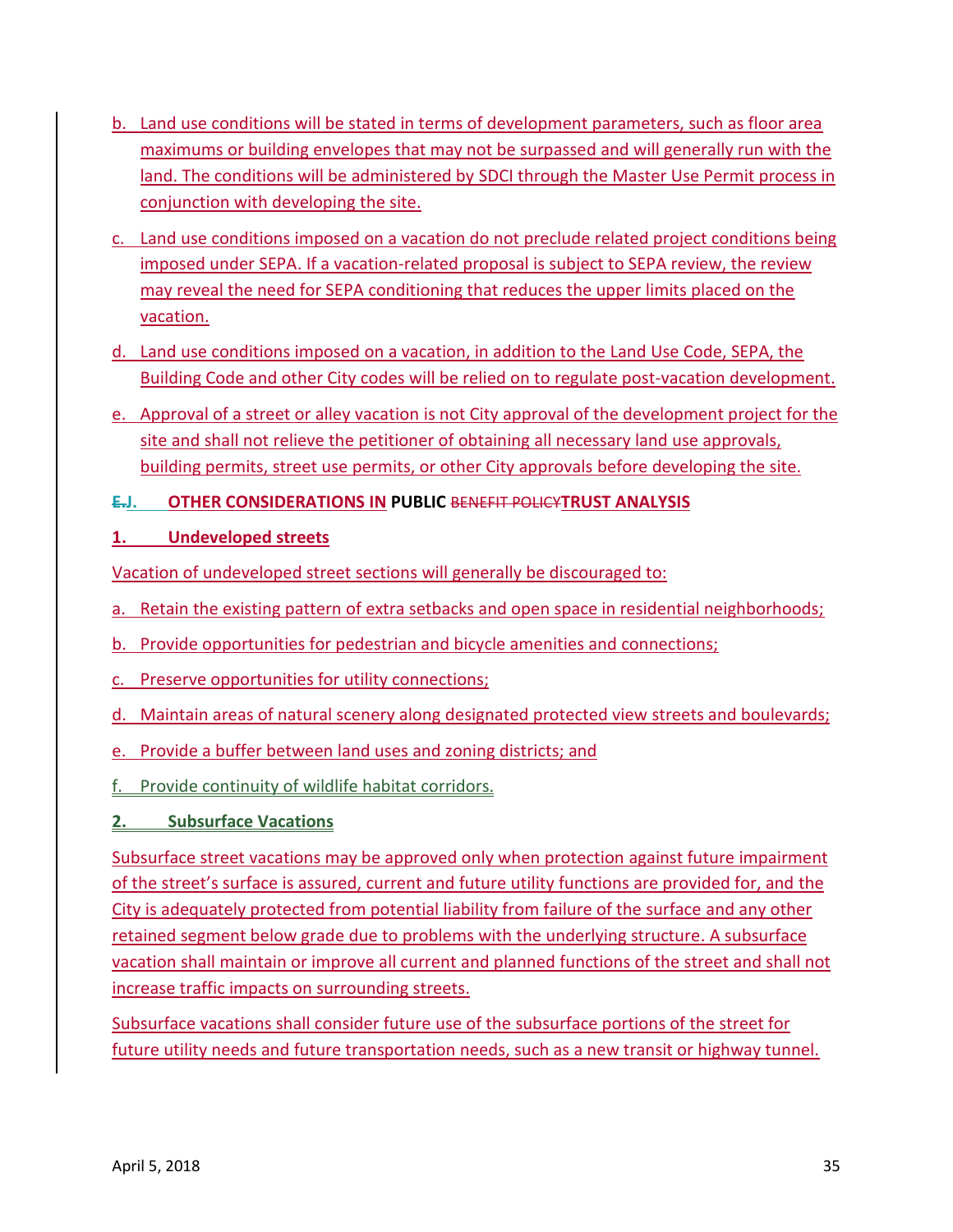A subsurface vacation shall, at a minimum, be deep enough to provide space for a utility corridor large enough to accommodate all utilities currently serving the area and potential future utility needs. The Council may require that a project including a subsurface vacation provide a utility corridor or other mitigation of impacts on potential future utility needs. The subsurface vacation shall be designed so that there will be no impact to the public nature and the surface functions of the street or alley.

# **3. Aerial vacations**

Aerial vacations will be considered in only the most limited of circumstances. Aerial portions of streets are an important resource providing light, air, open space, and consistency in the development pattern. These aerial portions are an important public trust function of the street. Aerial vacations will be considered only as follows:

- a. For the development or expansion of public facilities, public institutions, or non-profit institutions, the petitioner shall demonstrate to the satisfaction of the Council that no feasible development alternative exists; and
- b. That neither a permit for a skybridge nor a partial or subsurface vacation can adequately meet the needs of the petitioner.

Petition review shall include specific review of the impacts of the proposed aerial structure, including addressing items as the design of the structure and its dimensions, transparency, material quality, the scale of the project including the aerial portion, and the impact on the streetscape below the structure. The public trust functions of light, air, open space, and views will be carefully reviewed for aerial vacations. The Council shall require mitigation specific to the urban design impacts of the aerial structure.

# **4. Trade or exchange of property**

The review of any vacation may consider the opportunity for exchange of property. Any proposed property exchange shall identify property the City is willing to accept. The Petitioner shall be responsible for providing, as needed, title insurance, environmental site assessment or environmental clean-up, deeds in a form acceptable to the City, and filing and recording fees or escrow. Additionally, the petitioner shall be responsible for any taxes resulting from the transfer. Exchanges may be considered when the property:

- a. Would be useful to mitigate or enhance the various aspects identified in the property proposed to be vacated, such as exchanging an alley vacation for a wider street;
- b. Would result in better circulation and access than is provided for by the current street grid, for example by aligning misaligned streets;
- c. Would exchange property identified as open space for property that would create a contiguous open space parcel; or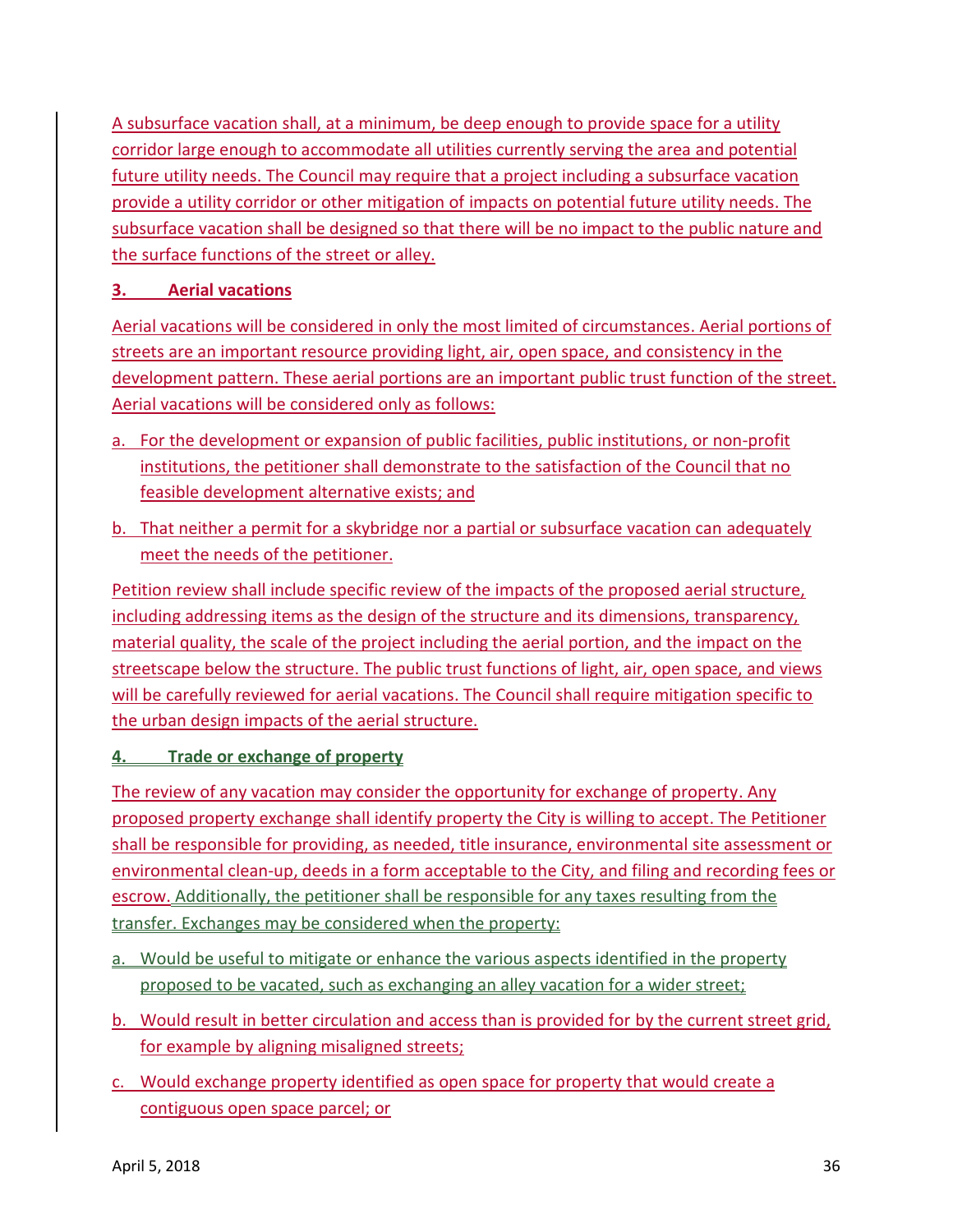d. Would shift development from property identified as open space to a property with less environmental impact.

# **5. Alternatives to vacation**

The Council, when reviewing the petitioner's indicated use of the property, may consider the practicality of issuing street use permits to provide for temporary uses. In circumstances where a street use permit can accommodate the uses indicated by the petitioner, a permit is preferred, and a vacation will generally not be granted. A street use permit as an alternative to a street vacation may be issued under the following conditions:

- a. The private use of an undeveloped street does not hinder the achievement of any identified open space objectives;
- b. Private landscaping or gardening of undeveloped streets may be allowed with a street use permit, provided that public pedestrian access and circulation and access to shoreline areas are retained; and
- c. Street corridor views are not obstructed.POLICY 5 –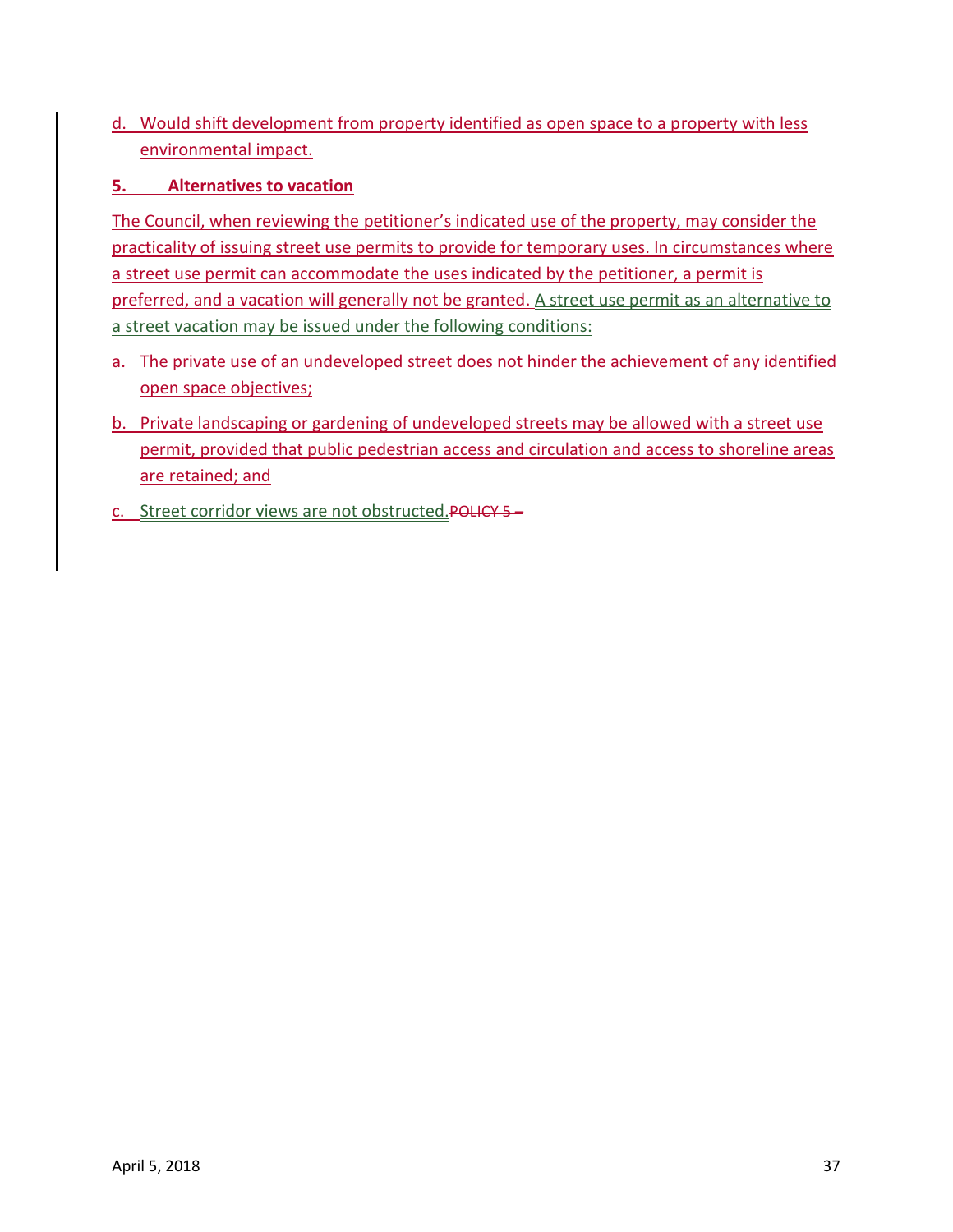#### <span id="page-39-0"></span>**IV. ANALYSIS OF PUBLIC BENEFITS OF THE VACATION**

#### <span id="page-39-1"></span>**F.A. PUBLIC BENEFIT REQUIREMENT**

A. A vacation petition-shall include a commitment to provide public benefit proposal.benefits. The concept of providing a public benefit is derived from the public nature of street right-of-way. Right-of-way is dedicated for use by the general public in perpetuity whether or not a public purpose can be currently identified. Streets. Streets The City acts as a trustee for the public in its administration of rights-of-way. Case law requires that in each vacation there must be an element of public use or benefit, and a vacation cannot be granted solely for a private use or benefit. Therefore, before this public asset can be vacated to a private party, there must be a benefit that accrues to the general public.

Rights-of-way, whether improved or unimproved, provide important benefits to the general public. Among the various benefits are the preservation of preserving the street grid that provides for consistency in the development pattern and influences the scale and orientation of buildings. Rights-of-wayStreets provide for breathing space, open space and views, natural drainage, and wildlife corridors. These benefits are in addition to the public functions provided by rights-of-waystreets discussed in earlier sections of these policies, including the movement of: moving people and goods whether in vehicles, on foot, or by bicycle; and providing for current and future utility services<sub>i</sub>, and for street trees and other amenities.

The City acts as a trustee for the public in its administration of rights-of-way. B. Courts have required that in each vacation there shall be an element of public use or benefit, and a vacation cannot be granted solely for a private use or benefit. Therefore, before this public asset can be vacated to a private party, there shall be a permanent or long-term benefit to the public.

The fact that these benefits are provided equally to all members of the public may be most important to those who have the least. To best address the needs of the community, a strong focus on race and social equity is important in assessing the public benefits included as part of a street vacation petition.

Proposed vacations may be approved only when they provide a permanent or long-term public benefit. Vacations will not be approved to achieve Because the public permanently loses the street, short-term public benefits or for the solepublic benefits that solely benefit of individuals will not be considered. The following doare not constitute aconsidered public benefitbenefits:

- Mitigation of Mitigating the vacation's adverse effects of a vacation.
- Meeting code requirements for development-
- Paying the required vacation fee $\div$ ;
- Facilitating economic activity.; or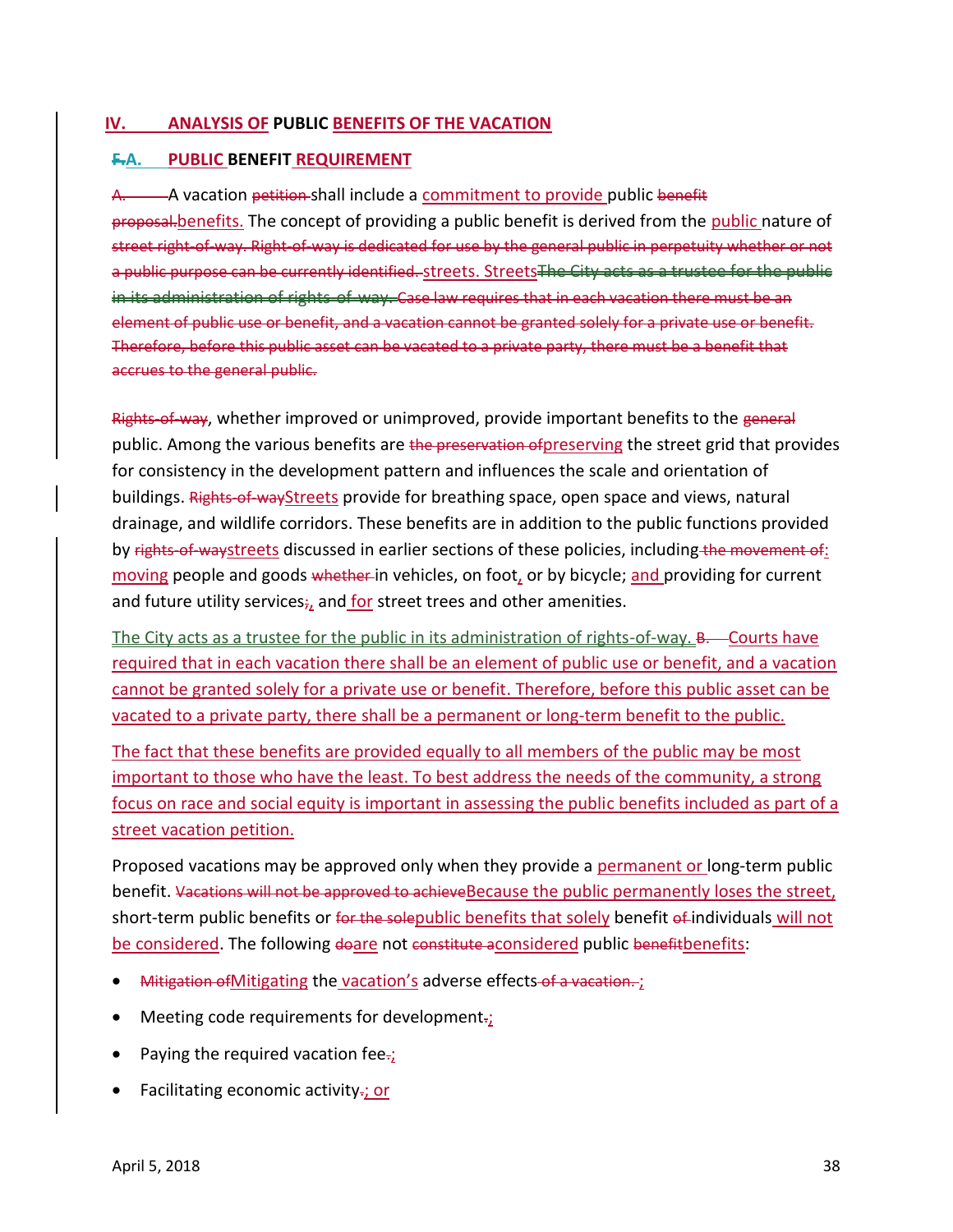**•** Providing a public, governmental, or educational service $\frac{1}{r}$ .

While the nature of the project is a factor in determining deciding the adequacy of a public benefit proposal, it doesis not in and of itself constitute an adequatea public benefit.

Consequently, the public benefit mustshall exceed elements requiredrequire by the SMCSeattle Municipal Code or mitigation required by under SEPA or other regulations and is in addition to the street vacation fees and other obligations. The petitioner's public benefit proposal shouldshall recognize the loss of the benefits provided by the right-of-waystreet to the public and the gains achieved received by the petitioner. The public benefit proposal should also consider the comments, ideas, and concerns voiced by the vacation topublic in the petitioner. early community engagement process.

The public benefit analysis should balance what the public loses through the vacation with what the public will gain from the project. The comparison is intended to be an element of the evaluation of the adequacy of evaluating a public benefit proposal. The public benefit should not merely be compensatory and should clearly provide a benefit to the general public. In particular, public benefits that address the needs of those members of the public most vulnerable to the negative impacts of development such as residents with low incomes, people experiencing homelessness, renters most at risk of displacement, immigrants and refugees, and communities of color should be considered by the petitioner.

The proposal to provide a public benefit does not entitle a petitioner to a vacation; the decision whether to grant a vacation is based on a review of all the elements identified in these policies.

D. It is the obligation of the Petitioner to demonstrate that the public benefit proposed be proportional to the benefits gained by the Petitioner and to the scale and impacts of the project. The Petitioner shall provide information regarding the increase in the development potential from the vacation and the assessed value of the adjacent property. In addition, The petitioner shall provide objective information about the public benefit proposal, such as budget information, dimensions- $\theta_{t}$ materials, and other factual information. relevant facts. The public benefit proposal shall include a table or chart that details the public benefit elements, the cost/budget, timing of implementing the public benefit elements, whether the elements are required by code, and additional information as requested by the City.

A significant public benefit mustshall be provided by major projects, that is. Major projects include those that are large in scale, require a large amount of public right-of-way, have identified impacts, or those where the vacation contributes to a significant increase in the scale of the project. Minor projects are only required to provide a more moderate public benefit.

As part of the petition process, the petitioner shall provide information to the City regarding the public benefit proposal. The City will assist the petitioner in refining and developing the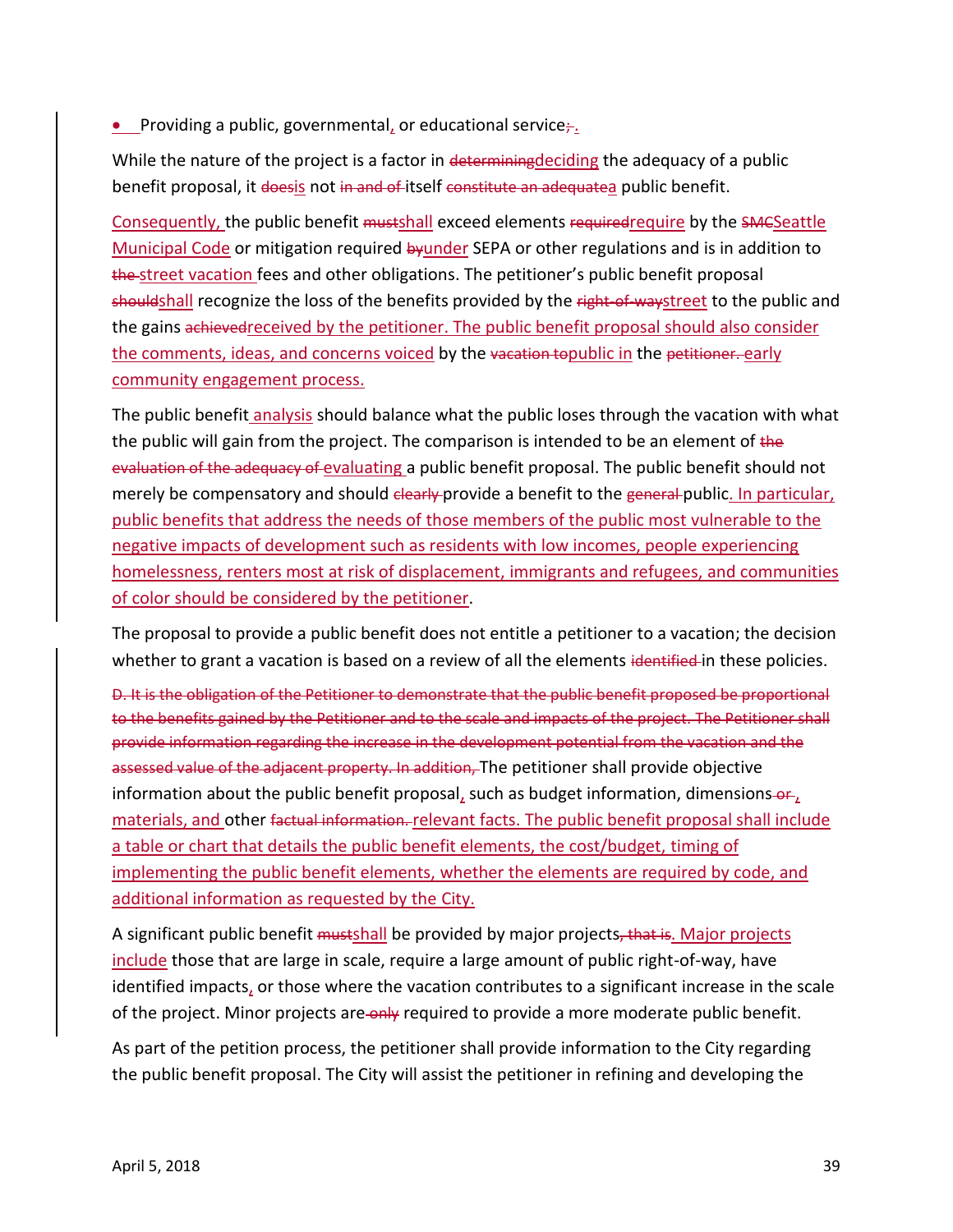public benefit proposal. The City Council shallwill make the final determination as to whether the public benefit package is acceptable to the City.

E. A number of Several factors will be considered in identifying whether a public benefit package is sufficient, including the:

- Zoning designation, ive.that is, downtown, commercial, industrial, or residential;
- Street classification, i.e. of the street to be vacated, that is, arterial, alley, or residential;
- Assessed value of adjacent property;

**.** Lease rates in the general vicinity for similar projects;

- Size of project, in square feet;
- $\bullet$  Size of the area to be vacated, in square feet; and
- Contribution of vacated areaVacated area's contribution to the site's development potential of, including the site: percentage increase of the project and additional square feet.; and
- The City will also consider:
- **.** ComplianceCumulative impacts of vacations in the projectarea.

The following factors are not public benefits, but may be considered when reviewing the public benefit package:

- Project compliance with City policies and goals, including the Comprehensive Plan, neighborhood planning goals,;
- Proposals designed to improve race and economic development goals;
- Provisionsocial equity, improve access to opportunity, and reduce the threat of displacement by for example, providing quality jobs or education to communities with low access to opportunity, or increasing the supply of affordable housing beyond City requirements;
- Addressing the effects of the vacation on vulnerable low-income populations and communities of color;
- Providing affordable or special needneeds housing, job training, or other human services;
- The public nature of the project (library, governmental purposes, low-income housing);
- Ideas resulting from the early community engagement process;
- Neighborhood support or opposition;
- Broad-based community support or opposition;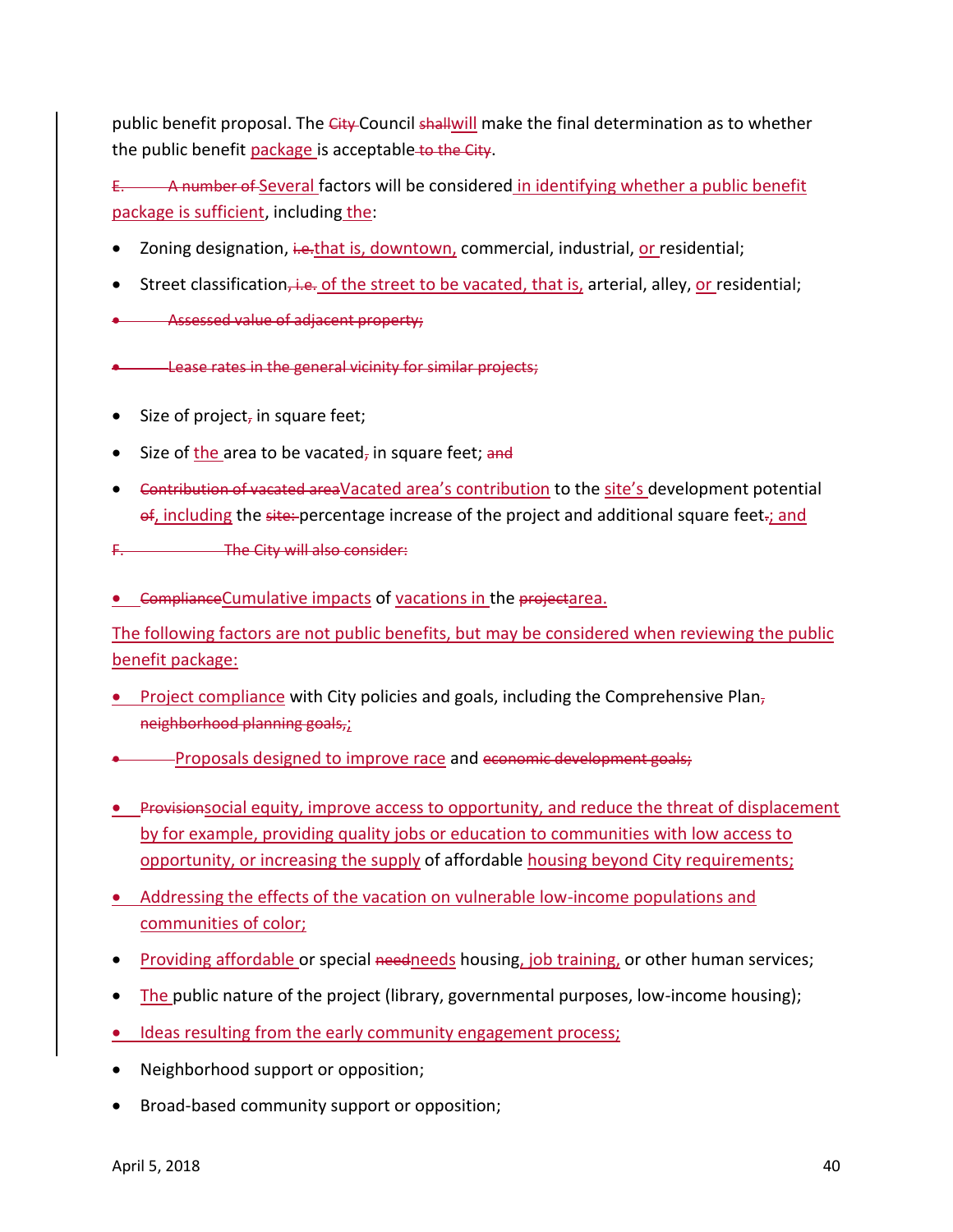- Protection of Agreements with non-governmental organizations or community-based organizations, such as labor-peace agreements, equitable development agreements, or community benefits agreements to provide benefits beyond those proposed for the street vacation;
- Protecting designated landmarks and other historic/community resources; and
- Protection of Protecting environmentally sensitive lands.

#### <span id="page-42-0"></span>**B.** Guideline 5.1 **PUBLIC BENEFITS IDENTIFIED**

#### **B.** Public **Benefits Identified**

Public benefitsbenefit proposals may includebe informed by needs and ideas identified through community engagement. Public benefits may include, but are not limited to:

A. On-site Public Benefits: on-site benefits are favored as the provision of the public benefit can also act to offset any increase in scale from the development. On-site public benefits may include:

#### **1.** Publicly **Physical public benefits, such as**

The City may accept a commitment to provide and maintain physical benefits that serve the public, including but not limited to:

- Creating or enhancing publicly-accessible plazas, open spaces, or other green spaces, including public stairways;
- Streetscape enhancements beyond that required by codes such as widened sidewalks, stairways, additional street trees or landscaping, street furniture, pedestrian lighting, wayfinding, art, or fountains;
- **Pedestrian or bicycle trails;**
- Enhancement of Developing or improving designated Green Streets;
- Public art;
- Enhancing the pedestrian or bicycle environment;
- Pedestrian trails, accessible public routes such as elevators and ramps providing access through the site, and improvements to existing public stairs;
- Spaces that support City goals for race and social equity, such as on-site affordable housing or childcare provided in excess of City requirements, or job training centers;
- Bicycle paths, protected bike lanes, or cycle tracks;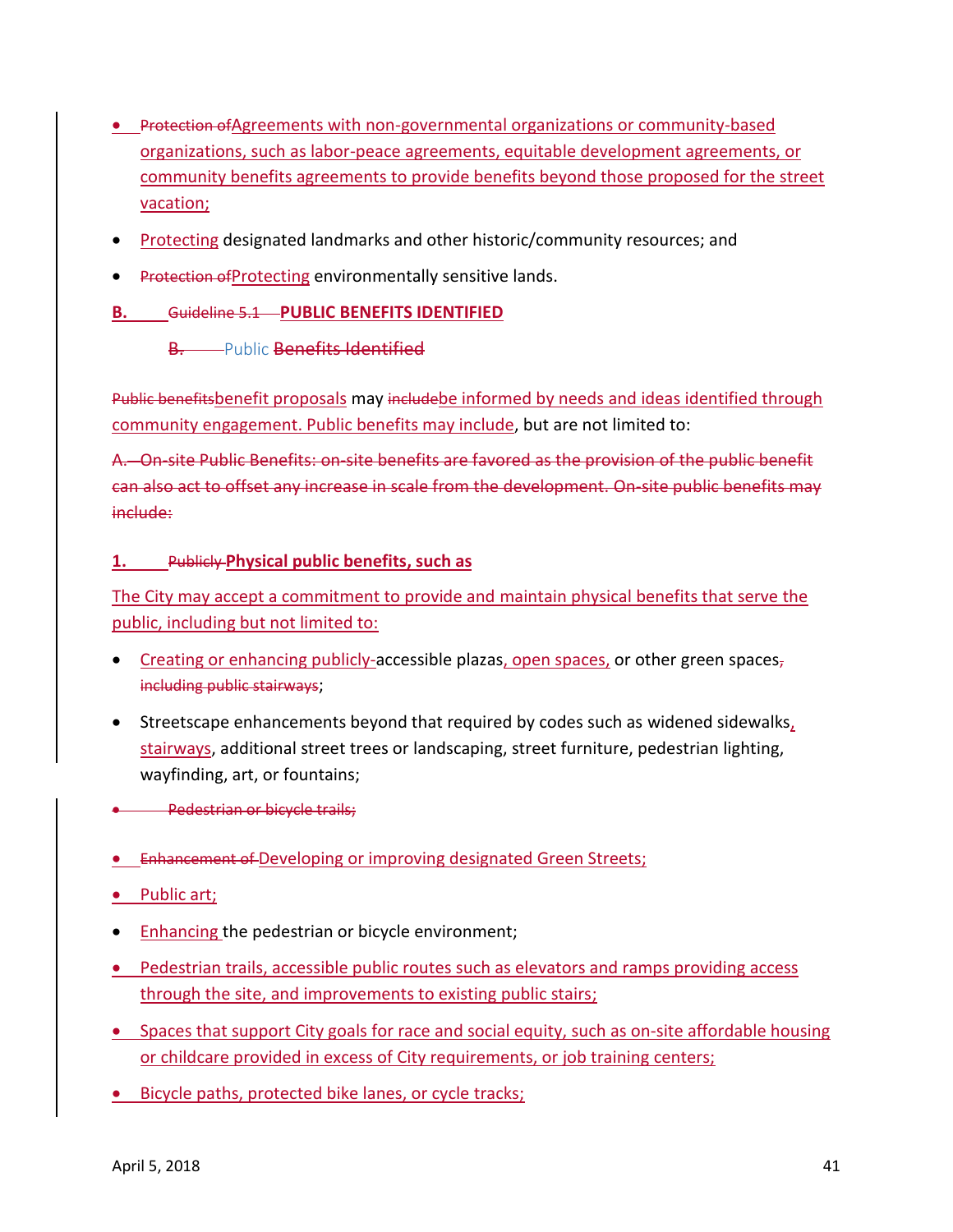- Other improvements to the pedestrian or bicycle environment, such as intersection safety improvements;
- View easementeasements or corridors; or
- **Preservation of Preserving landmark buildings or other community resources.; or**

**B.** Off-site Public Benefits: where it is not practicable to provide the public benefit or more than a portion of the public benefit on the development site, the public benefit may be provided off-site. This may include:

Pedestrian or bicycle trails or public stairways;

Enhancement of the pedestrian or bicycle environment;

 Enhancement of existing public open space such as providing playground equipment in a City park;

**Improvements to designated Green Streets;** 

**•** Funding Implementing an element from an adopted Neighborhood Plan; or other City plan such as the Equitable Development Implementation Plan or a Transportation modal plan.

Providing wayfinding signage; or

#### **1.2.** Providing**Programmatic public** art.**benefits**

The City may accept a long-term or permanent commitment to undertake a program to address systemic inequities as a public benefit. For example, a new program to provide members of communities with limited English proficiency with opportunities to communicate with public decision-makers, or a program to identify and improve locations where people with disabilities have difficulty moving through the City can be considered as public benefits. The City will not accept a short-term proposal or a proposal to fund an existing program. The City will look for a long-term commitment to the program and may impose conditions on the proposed public benefit to ensure that the long-term nature of the benefit is ensured.

#### **2.3. Real Property**

May Be Conveyed: in certain circumstances The City may accept real property as a public benefit. The property proposed to be conveyed must be property that the City is willing towill accept. The petitioner is responsible for any costs associated with the conveyance including appraisals, title work, environmental site assessment, deeds or other document production, taxes on the transaction, or other expenses related to the conveyance of real property, including environmental remediation.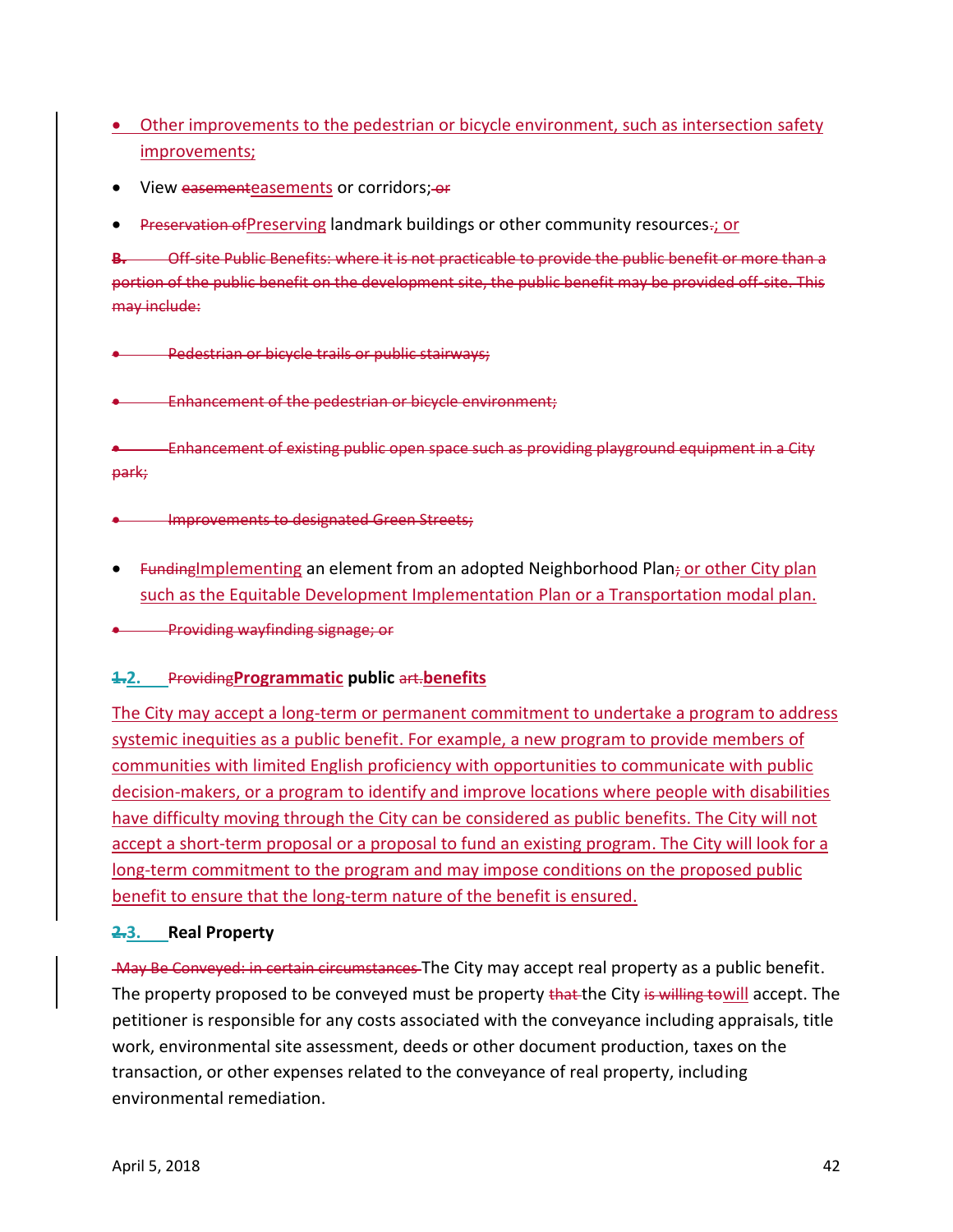### **3.4. Payment of Funds**

: in certain circumstances Where it is not practicable to provide or develop public benefits such as those listed above, the City may accept the payment of in-lieu funds dedicated for a specific purpose consistent with these policies as a public benefit. Such The payment mustshall be determined to be an acceptable alternative by the City. SuchA payment to meet public benefit obligations does not substitute for the payment of paying the required street vacation fee.

Guideline 5.2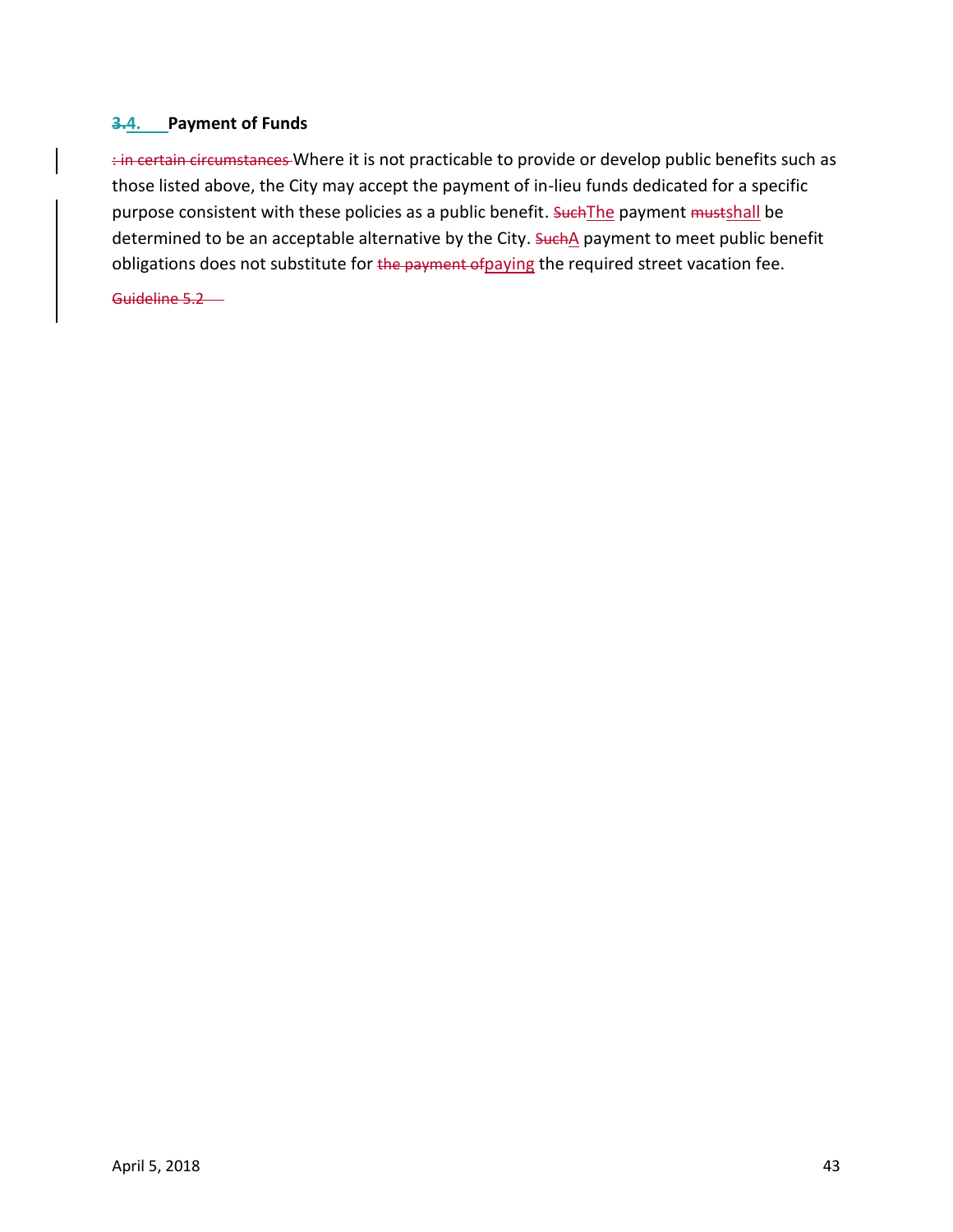# <span id="page-45-0"></span>**V. PROCESS FOR CITY REVIEW OF STREET VACATION APPLICATIONS**

# <span id="page-45-1"></span>**A. GOALS/INTENT OF PROCESS**

Because of the importance of the street, the street vacation review process can be a lengthy and complicated. While the Council is the ultimate decision-maker, the Council looks to City departments and the Seattle Design Commission to provide a thorough review and analysis of a petition based on these policies and the interests of the public, particularly those most effected by the impacts of development. Review of a street vacation petition can often take longer than a year and depends on the complexity of the project and responsiveness of the petitioner to requests for information and comments from City staff and the Seattle Design Commission.

The purpose of this section of the street vacation policies is to provide for a process that provides transparency and predictability for petitioners, the public, City departments and the Seattle Design Commission. The Seattle Design Commission and the Directors SDOT and SDCI may adopt rules or guidelines to help petitioners and the public understand the process and requirements for filing and reviewing a street vacation petition.

#### <span id="page-45-2"></span>**B. PETITIONERS**

RCW Chapter 35.79, restricts petitions for street vacations to "owners of an interest in any real estate abutting upon any street or alley." A petition shall be filed with the Seattle City Clerk. If the petition contains all required information and is signed by the owners of two-thirds of the property adjacent to the street to be vacated, the City will proceed with analyzing the petition.

The Council may also initiate a street vacation process through a resolution. The Council will initiate street vacations by resolution, rather than by requiring a street vacation petition, only for a public purpose or when extraordinary circumstances prevent following the petition process. If the Council initiates a petition, all other aspects of these policies, including protecting the public trust and the requirements for providing a public benefit still apply.

#### <span id="page-45-3"></span>**C. PRE-PETITION ACTIVITIES**

The first step in preparing to file a petition for a street vacation is to consult with SDOT staff on the feasibility of the petition. A meeting to discuss feasibility with City staff, including staff from SDCI, the Seattle Design Commission, the Department of Neighborhoods (DON), and other departments with interest or jurisdiction over the project will be held, as appropriate. Each of these departments will provide guidance on steps necessary to file a petition.

Prior to submitting a vacation petition, the petitioner is required to:

 Consult with the DON on preparing a community engagement plan. The street vacation petition shall include a community engagement plan and a report on early community engagement;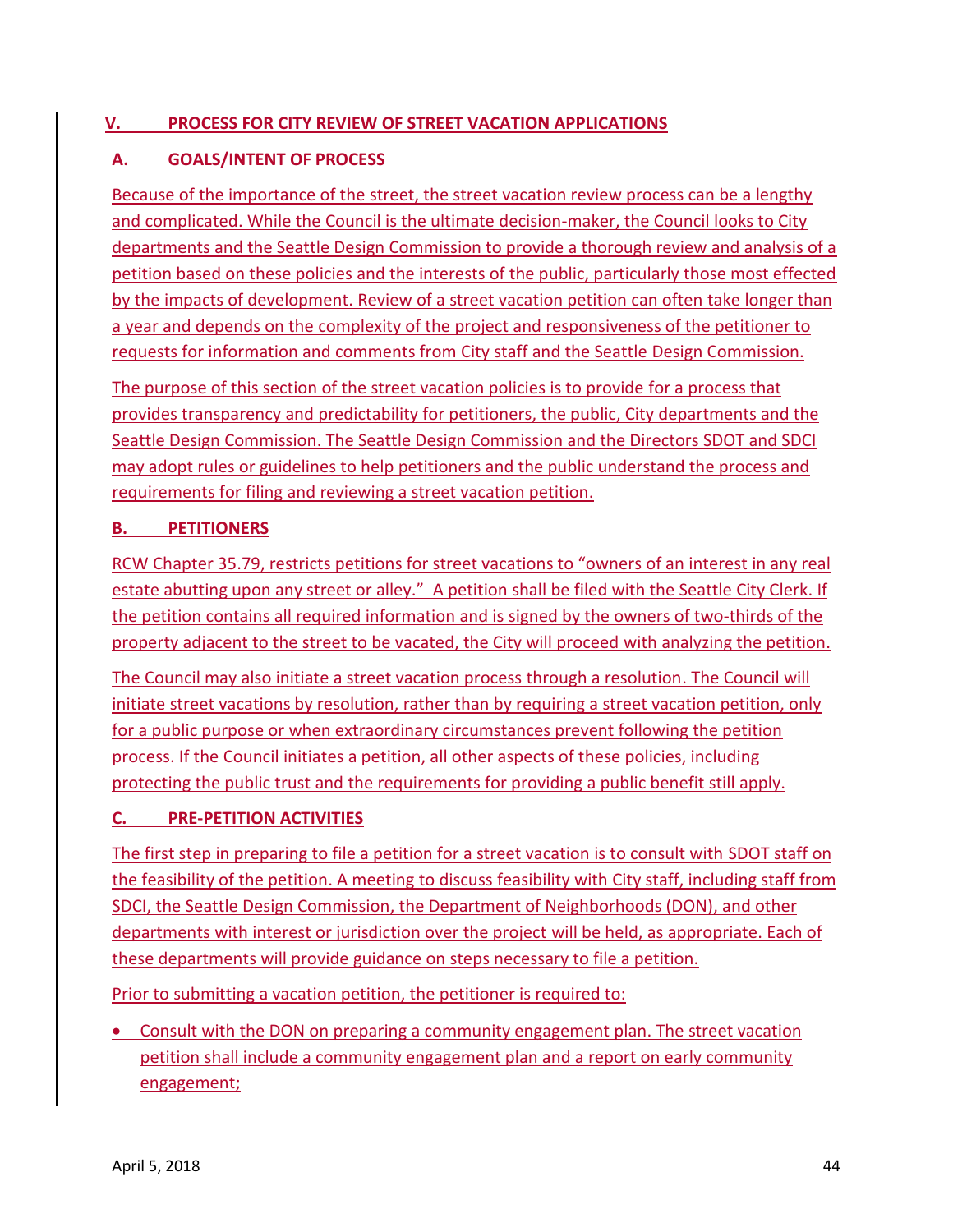- Conduct early community engagement according to the community engagement plan;
- Present the vacation to the Seattle Design Commission before any Early Design Guidance (EDG) meeting, so that the Seattle Design Commission can provide input to the Design Review Board;
- If the project is a Capital Improvement Project brought by the City or any other public agency, present an evaluation to the Seattle Design Commission of vacation and novacation alternatives at the Commission's pre-design or 15% review of the proposed facility; and
- If the project is subject to design review, receive EDG approval of the project.

# <span id="page-46-0"></span>**D. REQUIRED COMPONENTS OF THE PETITION**

Petitions shall be submitted to SDOT with all supporting documentation outlined below. SDOT may provide additional guidance regarding specific information to be provided. Petitions submitted without the required information will be returned to the petitioner. Once SDOT determines that the petition is complete, SDOT will file the petition with the Seattle City Clerk, which begins formal review of the petition.

Petitions shall, at a minimum, include the following:

- **1. Site information:**
- Identification of the right-of-way proposed for vacation, including a legal description and, if SDOT determines it is necessary, survey and title work;
- Site and topographical maps; and
- Signatures of the owners of more than two-thirds of the property abutting the street proposed for vacation.
- **2. Project information:**
- **.** Information identifying the development team; and
- Location and description of any project proposed for the site, including preliminary project site plans.
- **3. Land use information:**
- Current zoning and Comprehensive Plan Future Land Use Map land use designation;
- A summary of current applicable City plans and policies, including Comprehensive Plan policies, the Equitable Development Implementation Plan and Transportation modal plans;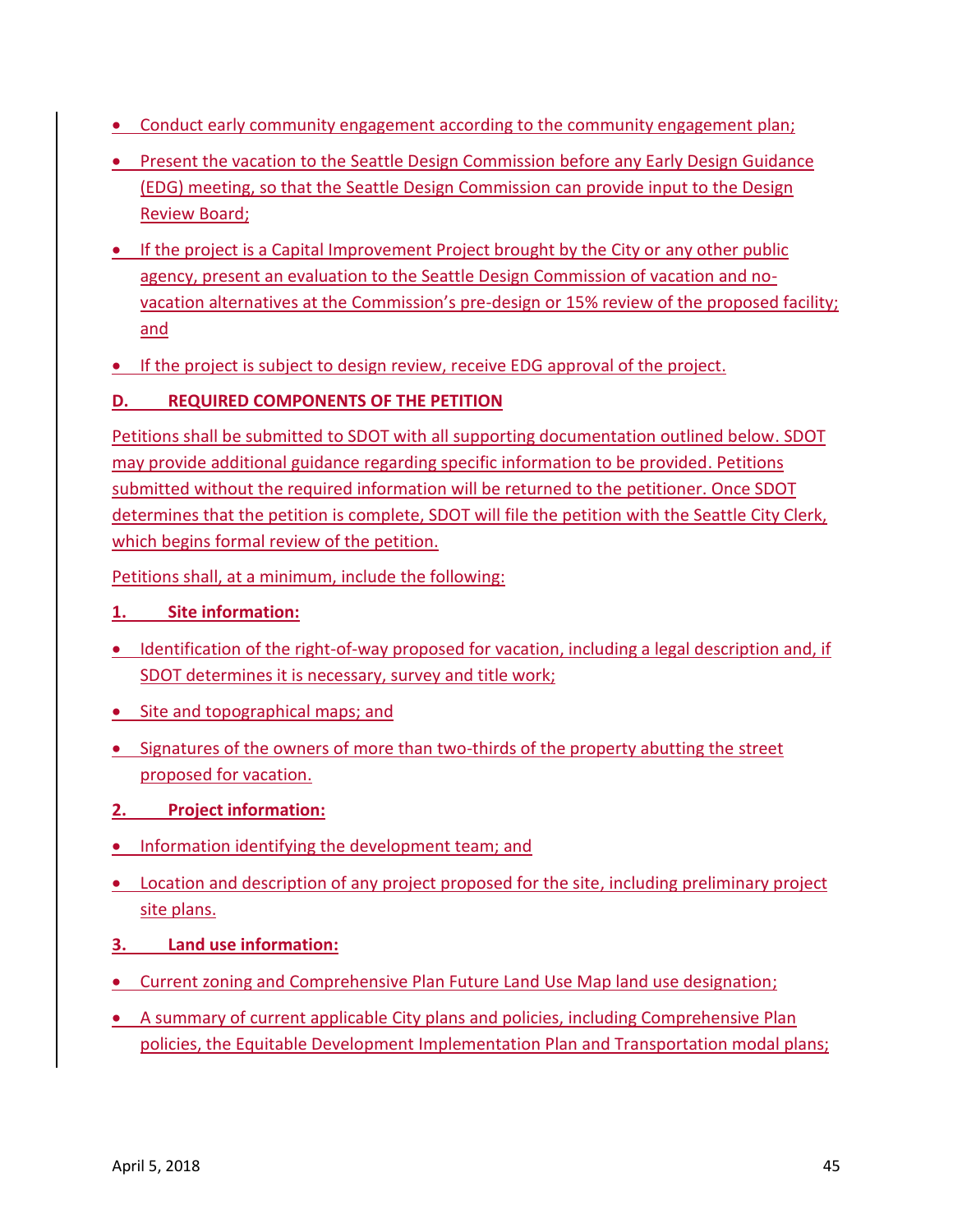- Identification of any land use actions required to develop the project, such as design review, a rezone, a Major Institution Master Plan, approval from the Landmarks Preservation Board, environmental review, and a report on the status of each of those reviews;
- A comparison of development of the site with and without a street vacation;
- An urban design analysis of the area surrounding the project site that includes at a minimum a nine-block area surrounding the vacation;
- An analysis of the land use and urban design impacts of development;
- **If design review is required, any EDG proposals, Design Review Board minutes, including a** statement that the project has completed EDG, and Seattle Design Commission's report to the Design Review Board or SDCI Director; and
- For Capital Improvement Projects, a copy of the Seattle Design Commissions' approved minutes of their pre-design meeting.

# **4. Transportation information:**

- Information regarding the street to be vacated, including the current use and design of the street;
- Designation of the street, including street type, if any; and
- Analysis of the transportation impacts of any loss of street, including impacts to transit, freight, pedestrian, and bicycle circulation and access.
- **5. Utility information:**
- **IDENTIFICATION OF ANY UTILITIES IN the street.**
- **6. Historic sites or buildings:**
- If the street vacation is in a historic district or a special review district, or if the street vacation would include or would be adjacent to a historic landmark or site, identify any historic resources and provide a determination of completeness for an application for a certificate of approval from the relevant board.
- **7. Community engagement:**
- The community engagement plan and a report on all community engagement completed to date, including a report on comments from the public and how the petition responds to those comments; and
- If the project is in an urban center, urban village, manufacturing/industrial center, or other area covered by a neighborhood plan, the goals and policies from the neighborhood plan.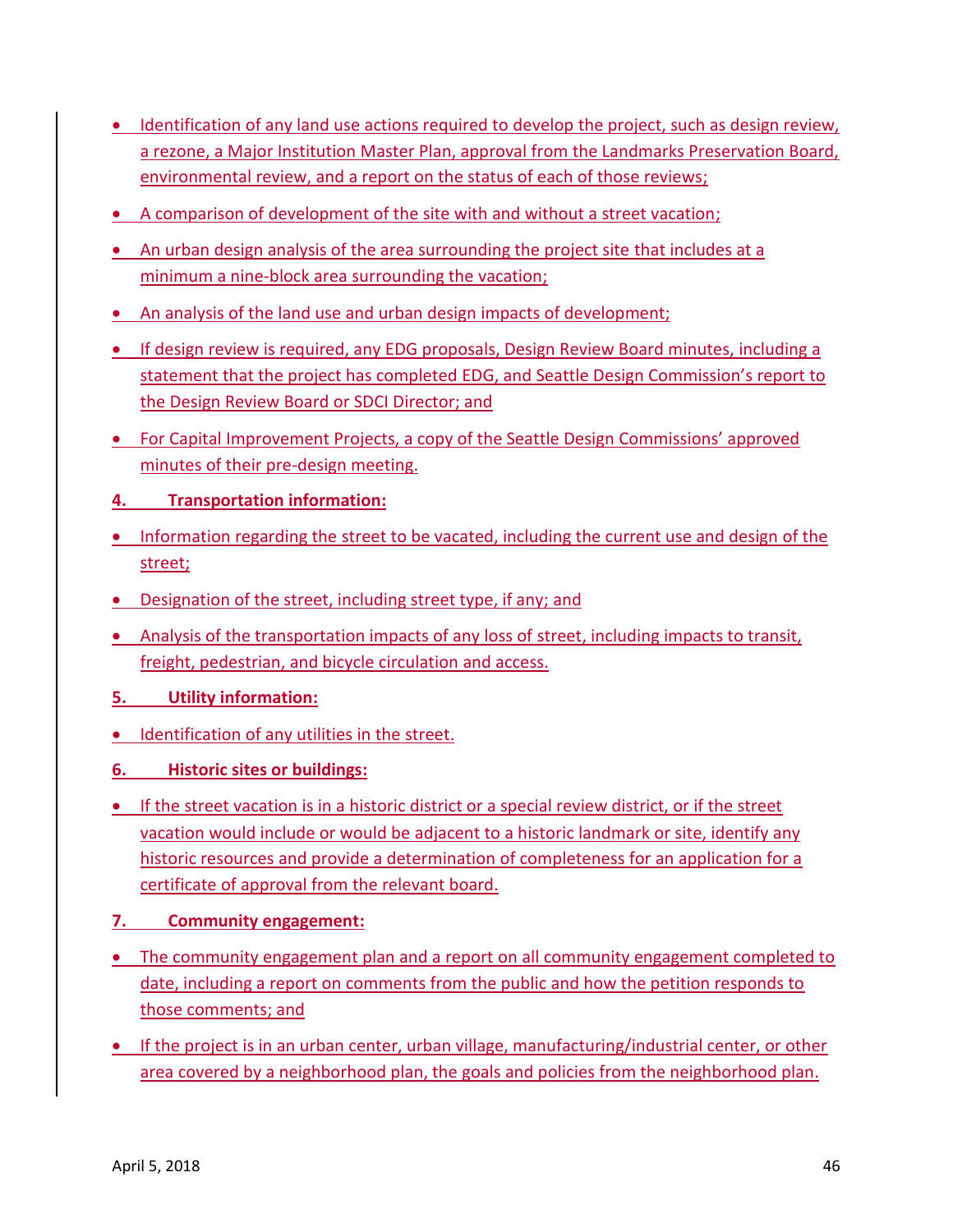#### **4.8. Street Vacation** for Security Purposes**policies:**

Street and other rights-of-way are dedicated for general public use and enjoyment. Vacations which solely result in the private regulation of access to public property shall not be granted unless the vacation provides a clearly identifiable public benefit. Vacations are not considered a solution to security problems and shall not normally be approved, absent extraordinary circumstances.

#### MISCELLANEOUS POLICIES

POLICY 6 CONDITIONS MUST BE ASSURED PRIOR TO THE PASSAGE OF THE FINAL STREET VACATION ORDINANCE

A. The City Council has established a two-step process for its review and approval of vacation petitions. The first step is Conditional approval and the second step is Ordinance approval and the completion of the process by passage of the final ordinance vacating the street. This two-step process has been established to assure that no vacation is completed without meeting all of the conditions imposed by the City Council and without the payment of all required fees.

- **If the CityA preliminary statement on how the vacation meets or addresses the street** vacation policies; and
- A preliminary public benefit proposal.
- **9. Environmental review:**
- **If environmental review is required for the project, a SEPA checklist.**
- **10. Previously rejected street vacations:**
- If the Council has previously rejected a street vacation petition for part or all of the street proposed to be vacated, the new petition should explain how circumstances have changed since the previous Council vote.

#### **11. Filing fee**

A filing fee shall be paid pursuant to SMC 15.62.030.

#### <span id="page-48-0"></span>**E. COMPLEX OR SIMPLE VACATIONS**

After receiving the petition, SDOT, in consultation with the chair of the Council committee with purview over vacations, will determine whether a project is a simple or complex vacation petition.

**1. Complex Street Vacations:**

Street vacations will generally be classified as a Complex Street Vacation if one or more of the following project elements are present: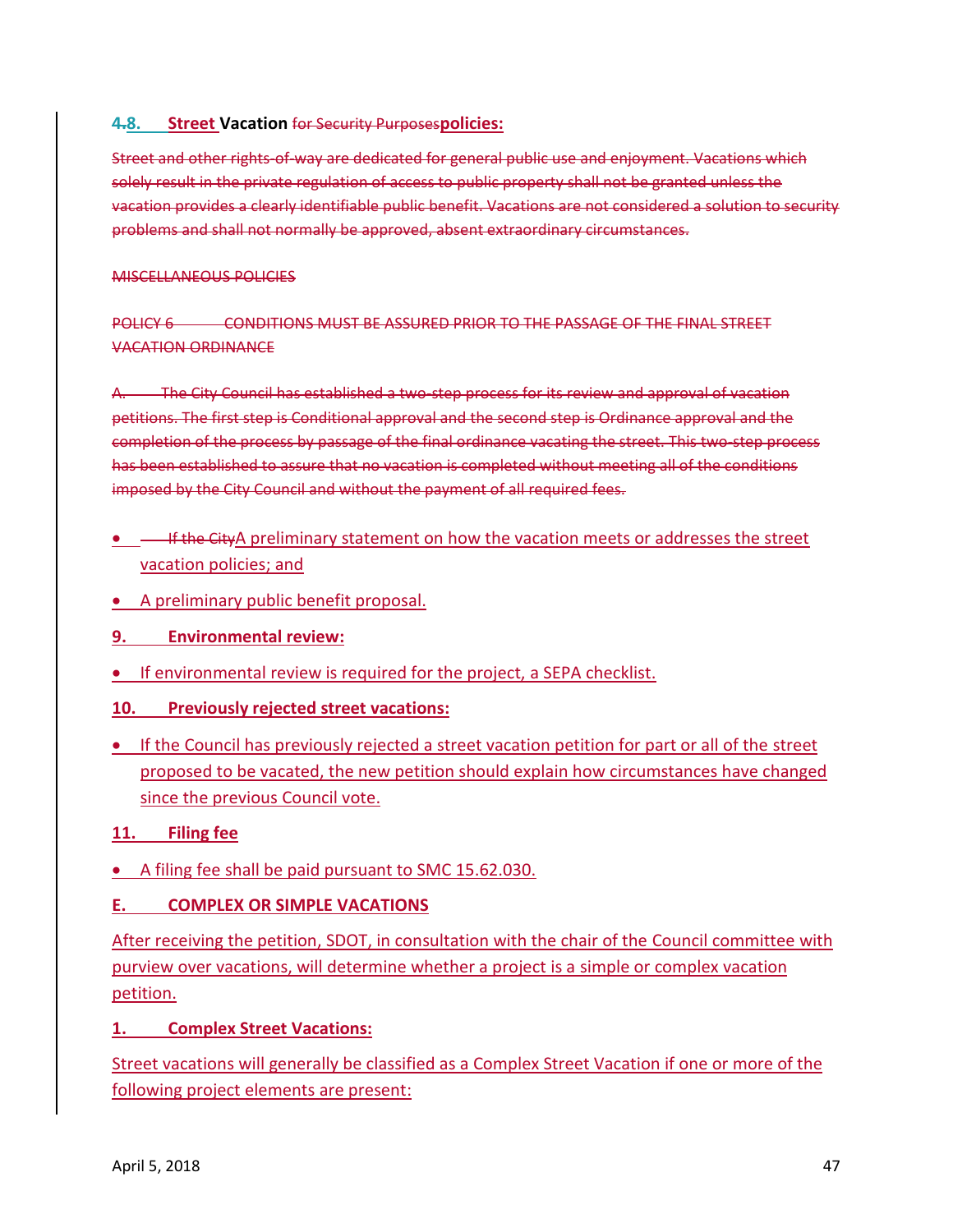- The street to be vacated is in an Urban Center or an Urban Village;
- The petition would vacate a City street, other than a street in an industrial zone;
- The vacation is intended to facilitate a project where an Environmental Impact Statement will be prepared;
- The street to be vacated is in an area identified by the City as an area where expanded or targeted community outreach is required to achieve equitable outcomes;
- The street to be vacated is within a shoreline area; or
- The street to be vacated is within a Major Institution Overlay but is not included in the Major Institution's Master Plan.

**2. Simple Street Vacations:**

Street vacations will be classified as a Complex Street Vacation, unless all the following project elements are present, in which case the project will generally be classified as a Simple Street Vacation:

- The street to be vacated is not in an Urban Center or an Urban Village;
- The petition would vacate an alley or public place, or would vacate a street or alley in an industrial zone;
- The vacation would facilitate a project that does not require an Environmental Impact Statement;
- The vacation is not located inside an area identified by the City as an area where expanded or targeted community outreach is required to achieve equitable outcomes; and
- The street to be vacated is outside of a designated shoreline area.

If significant public interest in the vacation has been voiced during early community engagement, SDOT, in consultation with the chair of the committee with purview over street vacations, may classify the vacation as a Complex Street Vacation.

# <span id="page-49-0"></span>**F. REVIEW PROCESS**

There are two stages to the street vacation review: public trust analysis and public benefit analysis. The following steps will provide for a careful and predictable review of a street vacation petition. Each step may be iterative and may take multiple rounds of review depending on the complexity of the project or the quality of the information available. While street and alley vacations are legislative actions that are not subject to the specific timelines for review that apply to land use permits under Chapter 23.76 SMC, City staff will work with the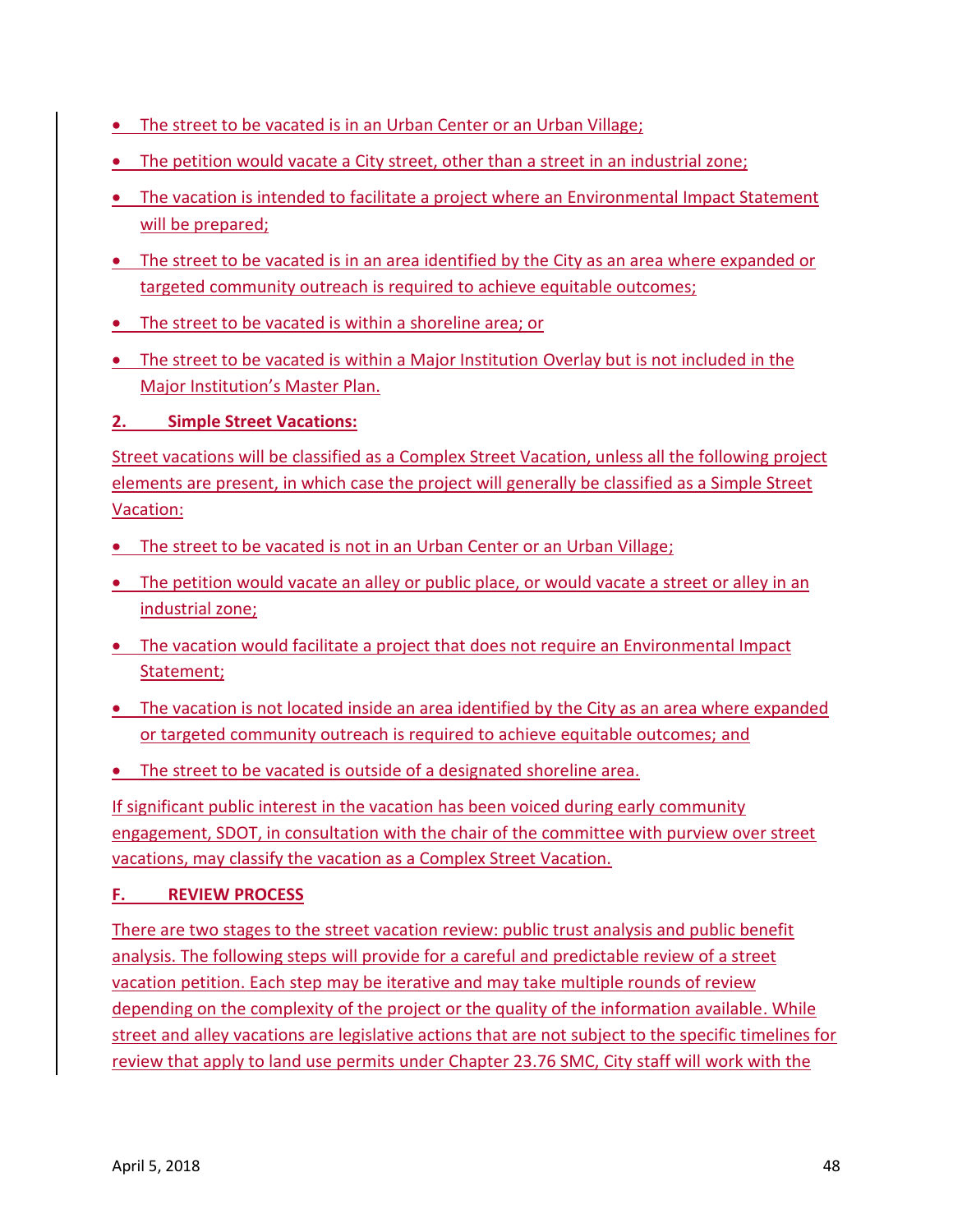petitioner to make the process is as fast and as efficient as possible, assuming all necessary information to support City staff efforts is provided by the applicant in a timely manner.

# **1. Circulating the petition**

After SDOT files a complete petition with the Seattle City Clerk, SDOT will circulate the petition to City departments, the Seattle Design Commission, utilities, transit agencies, and other City departments or organizations as appropriate.

# **2. Early Council Briefing or Forum**

For Complex Street Vacations, the Council committee with purview over the street vacation process may host a briefing or public forum on the street vacation petition. The purpose of this forum or briefing is to provide the public with an early opportunity to provide input on the vacation to the Council, the petitioner, and City reviewers. The briefing or forum provides an opportunity for the Council to hear about the vacation, and to provide early feedback regarding the process. A Council forum may be held in conjunction with an Environmental Impact Statement scoping meeting.

If a project is likely to involve a street vacation petition and a quasi-judicial zoning action such as a site-specific rezone, the Council will work with SDCI and SDOT to coordinate the timing of this forum or briefing with timing of review of the quasi-judicial action. The Council may elect to hold a Council forum or briefing before the petition is filed or the Council may ask a City department or the Seattle Design Commission to host a community forum.

# **3. Public Trust Analysis**

City departments, utilities, transit agencies, and as relevant City Boards and Commissions, will review the public trust elements of the petition and provide comments to SDOT on whether the petitioner has fully analyzed the impacts of the proposed vacation along with developing mitigating measures to address any such impacts. SDOT will provide petitioners with any comments and provide opportunities to respond to the comments. This may result in multiple rounds of review, comment, and refinement of the analysis and petition with information that adequately addresses the impacts of the vacation. City departments may request additional information from the petitioner to complete their analysis.

The Seattle Design Commission will consult with SDOT and other City departments to schedule meetings to discuss the public trust elements of the street vacation petition and any City department analysis of the petition. If an environmental impact statement is required, the Seattle Design Commission will not schedule a meeting to make a final recommendation on the public trust elements of a street vacation petition until a Final Environmental Impact Statement has been published. If an environmental impact statement is not required, the Seattle Design Commission will consult with SDOT and other City departments and will schedule a meeting to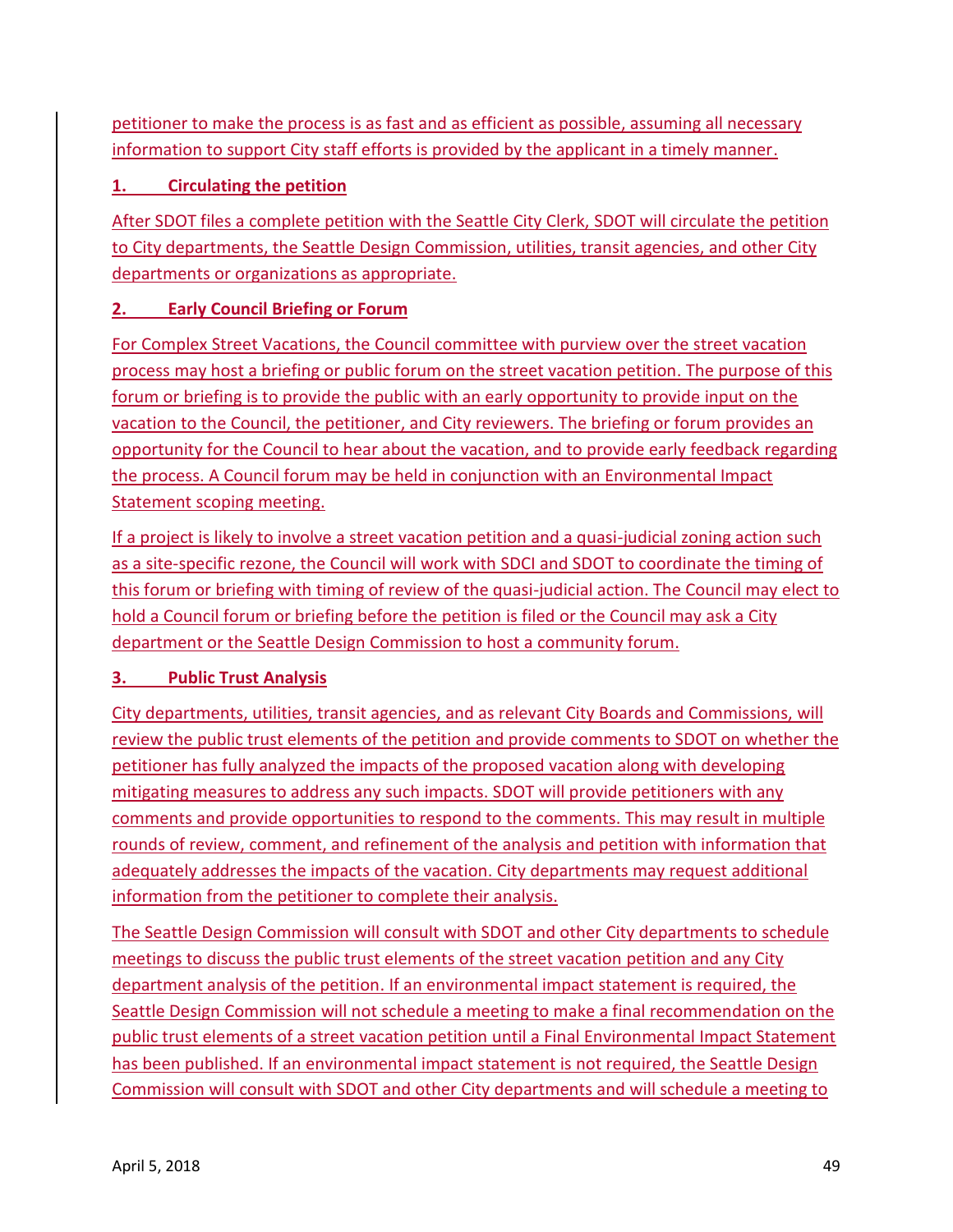discuss the public trust elements of a street vacation petition only when sufficient information to assess the impacts of the vacation on the public trust functions has been compiled.

If a street vacation is in a historic or special review district, or includes a historic landmark, or is adjacent to a historic landmark, the Design Commission shall not act on the public trust analysis until the appropriate Board has met to review the proposed project and its impact on the historic resources.

For City Capital Improvement Projects seeking a vacation, the Seattle Design Commission shall also have approved the project concept, or 30% review either before or concurrent to the Commission making any final recommendations on the public trust analysis. Non-city public agencies are encouraged to present and receive a project concept or 30% review by the Seattle Design Commission.

The Commission will consider comments and issues identified by City Departments, utilities, transit agencies, and as relevant other City Boards and Commissions, and prepare a recommendation to the Council on the public trust elements of the petition. The SDOT Director shall consider the Commission's recommendation on the public trust elements of the petition in compiling the Department's final recommendation to Council.

If a project is required to or opts to go through Design Review, the Design Review Board shall not make a final recommendation until the Seattle Design Commission makes a recommendation on the public trust elements of the vacation.

# **4. Public Benefit Analysis**

The intent of the public benefit analysis phase of the street vacation review is to ensure that adequate public benefits will be provided to offset the loss to the public of the public trust functions. This review will be guided by these policies.

If a project is required to or opts to go through Design Review, the Design Review Board shall make its recommendation before the Seattle Design Commission's review of the public benefit package.

For City of Seattle Capital Improvement Projects seeking a vacation, the Seattle Design Commission shall also have approved the schematic or 60% review either before or concurrent to the Commission making any final recommendations on the public benefit analysis. Non-city public agencies seeking a street vacation are encouraged to present and receive a schematic or 60% review by the Seattle Design Commission.

Considering mitigation of environmental impacts, and any design review, land use, utility, or street improvement conditions, SDOT shall compile information for the Seattle Design Commission regarding the street vacation public benefit package from City departments with expertise in the public benefit elements proposed by the petitioner. For example, if a public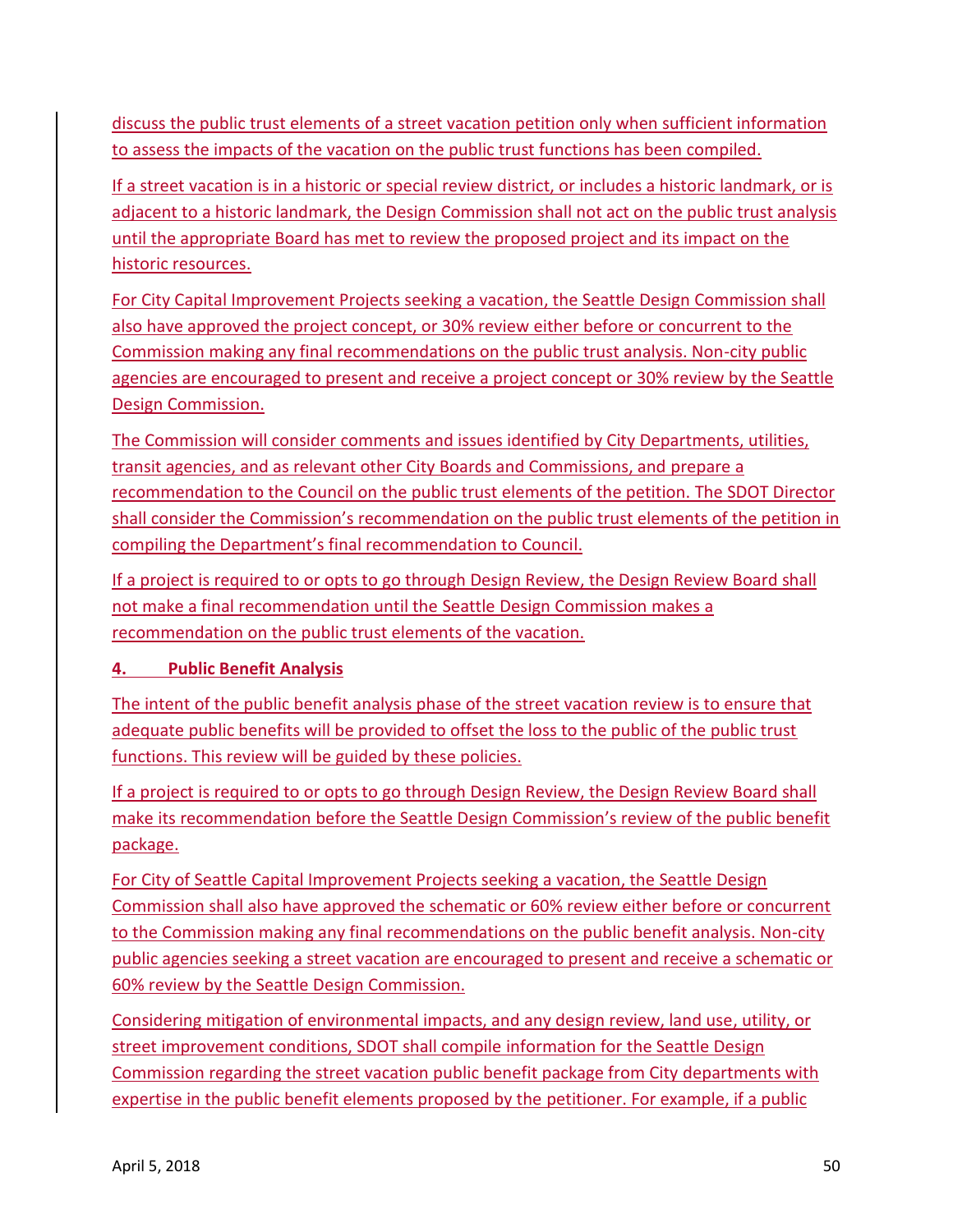benefit package includes a proposal for public art, SDOT shall solicit comments from the Office of Arts and Culture.

For Complex Street Vacations, the Seattle Design Commission may convene a subcommittee consisting of Commissioners, City staff, and individuals with expertise in affordable housing, equitable community development, and workers' rights to take public comment and review public benefit packages.

The Seattle Design Commission will consider the recommendations of the subcommittee, City departments, the Community Advisory Committee, and public testimony in developing a recommendation to the Council on the public benefit package. The Seattle Design Commission may submit its adopted minutes or provide a separate recommendation on the street vacation petition as a whole. The SDOT Director shall consider the Commission's recommendation on the public benefit package of the petition in compiling the Department's final recommendation to Council.

# **5. Final Recommendation**

SDOT will compile all recommendations and comments on the public trust analysis and the public benefit package for the Council. The SDOT Director will make a recommendation on the street vacation and in consultation with the chair of the Committee, will prepare a resolution setting a public hearing date for the street vacation.

# **6. Council Review and Conditional Approval**

The Council will hold a public hearing on the petition. It will consider public comments, the recommendations of the SDOT Director and City departments, and the recommendations of the Seattle Design Commission. The Council may ask for additional information from the petitioner related to the public trust analysis or public benefit proposal before deciding whether to approve the petition.

If a project requires a street vacation and a quasi-judicial action, such as a rezone or Major Institution Master Plan approval, the Council will review and act on all quasi-judicial components of the project before holding the public hearing on the street vacation.

If the Council grants a street vacation, Conditionalits initial approval would follow the review and analysis prepared by SDOT and the public hearing process. will be conditional. The Council would grant thegrants a street vacation subject to conditions to assure thatensure the project is built as proposed, to mitigate any impacts, to assure the provision of the public benefit, and to assure the payment ofguarantee required fees are paid. Following this conditional approval, the Petitioner may proceed with the development of the project and DPDCity departments may issue the MUPa Master Use Permit and other necessary permits. Prior to and the petitioner may proceed with developing the project. Before beginning work that would alter the street right-of-way, the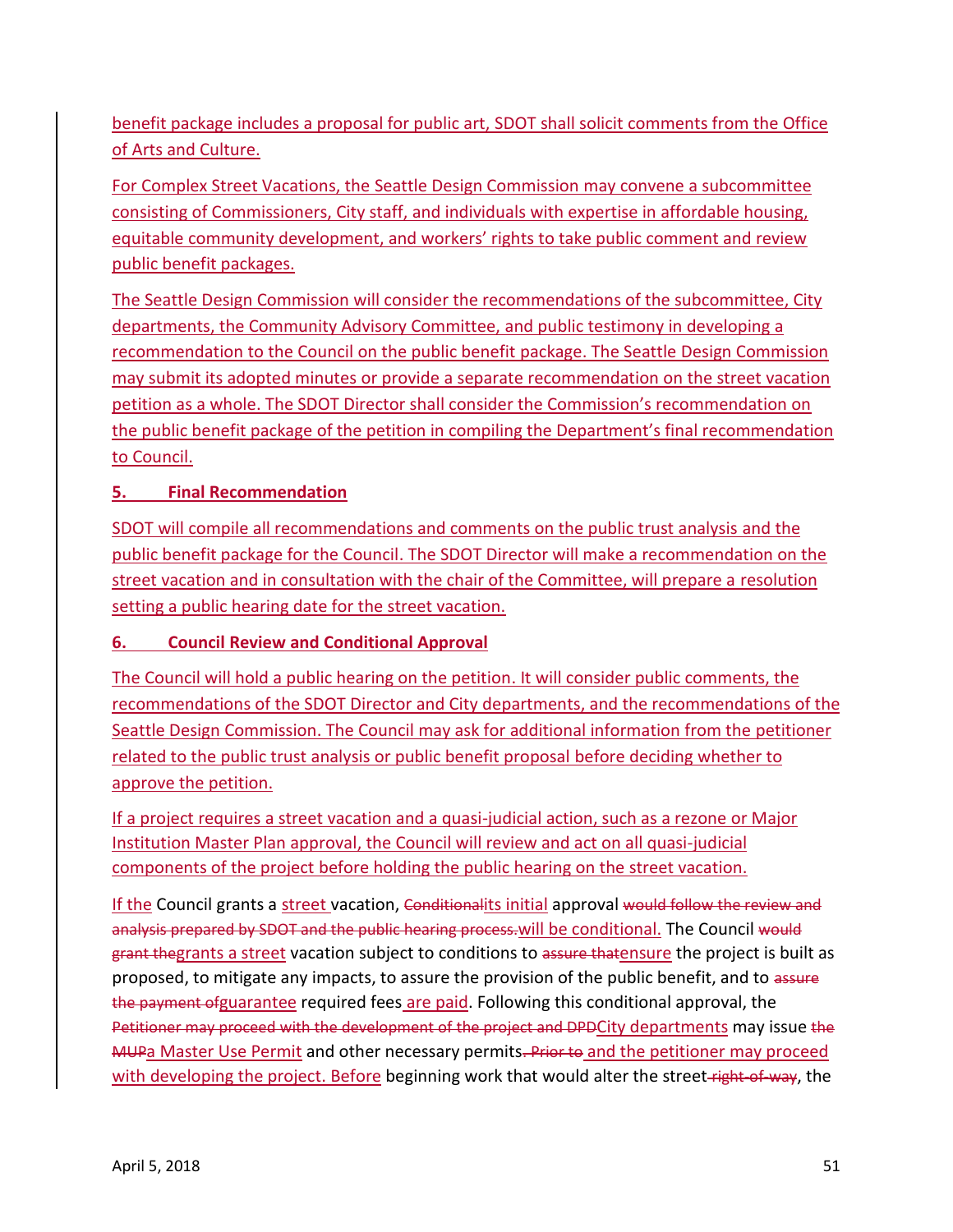petitioner mustshall address any utility and transportation impacts andthat may need to obtainrequire SDOT permits.

B. The petitioner shall fulfill the conditions in a manner approved by the City. As the development proceeds and the petitioner works on meeting the conditions, regular reports shall be provided to SDOT. The petitioner bears the responsibility for satisfying the conditions and all the costs associated with satisfying the conditions. The conditions imposed on a vacation vary and the means to assure compliance will also vary as follows:

must be provided to SDOT. The petitioner bears the responsibility for satisfying the conditions and all the costs associated with satisfying the conditions. The Petitioner must fulfil the conditions in a manner approved by the City. The conditions imposed on a vacation vary and the means to assure compliance will also vary as follows:

- Time for completion: Conditions related to the development: will be placed on the vacation requiring starting development by a certain date or completing development by a certain date. If work is not started or completed within the stated period, the petitioner will be required to receive approval from the Council to extend the conditional approval. If work has not started within the stated period and circumstances have changed significantly, the Council may require that a new petition be filed, and the vacation be reviewed anew.
- Conditions related to the development of: Conditions related to developing the project vary and may be imposed to address design or transportation issues, to mitigate impacts, or  $\#$ relateas related to the provision of providing the public benefit. These types of conditions are generally met by the completion of the development itself. Ascompleting the project. For example, a condition that a signal be installed, a plaza be provided, or a set backsetback be incorporated would be satisfied by completing the physical completion of the work. In certain circumstancesproject. If necessary, the City wouldmay consider a performance bond or other method to assureensure the work is completed.
- Utility issues: Following the vacation's conditional approval of the vacation, the petitioner mustshall work with the utilities to resolve any utility issues including those identified in the vacation conditions. All easements, restrictive covenants, and relocation agreements mustshall be executed prior to passage of before the vacation ordinance is passed. If acceptable to the utility, in some circumstances, a performance bond may be posted prior tobefore final vacation approval.
- Transportation Conditions: Any conditions imposed to assureensure the smooth and safe operation of streets and alleys, including construction of constructing required improvements, mustshall be carried out prior to the passage of before the vacation ordinance is passes.
- Conveyance of Conveying real property: If the conditions require the dedication orof property, and exchange of property, or the dedication of right-of-way, the petitioner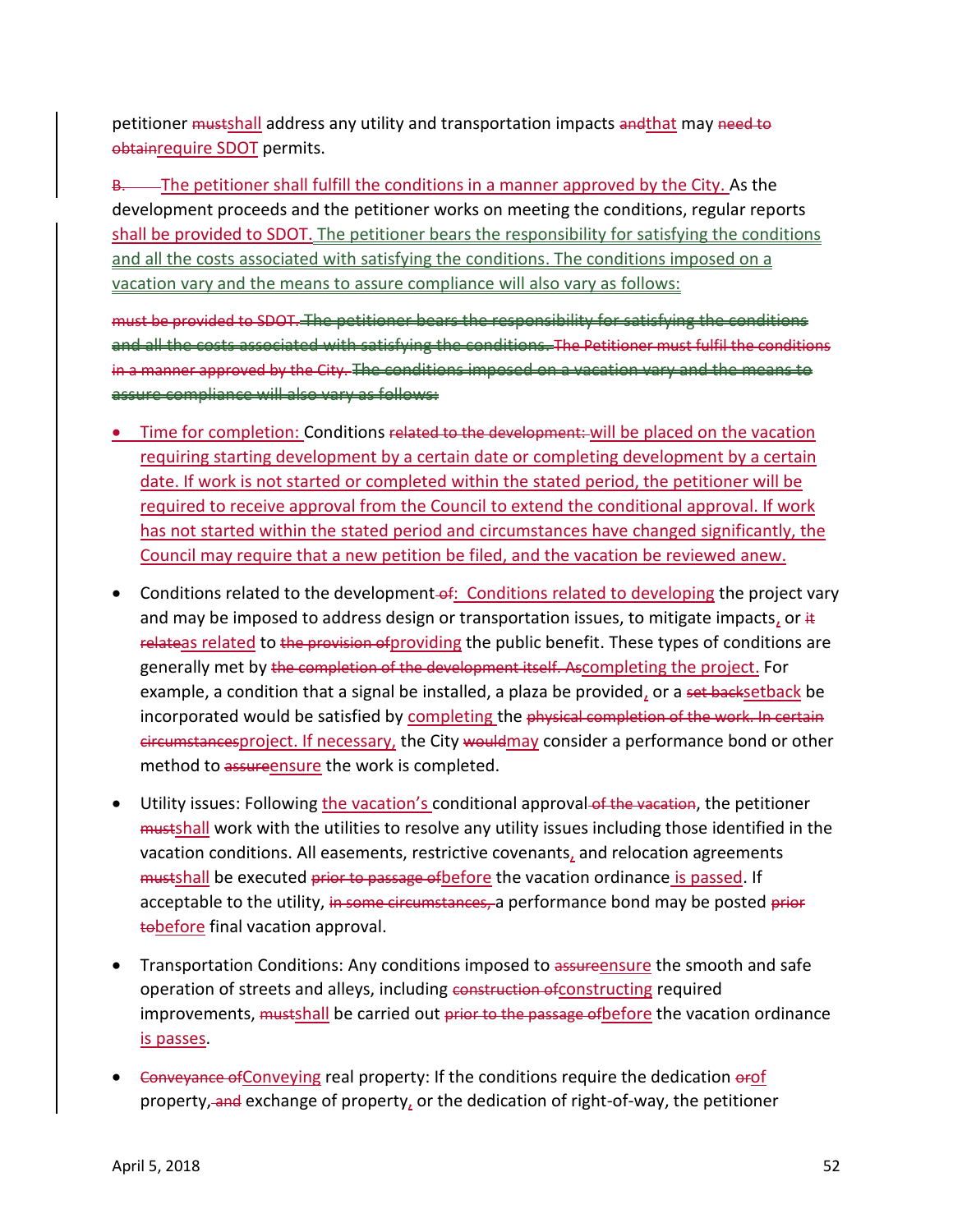mustshall convey the property prior to the passage of before the vacation ordinance is passed. The petitioner mustshall convey property acceptable to the City and provide an acceptable deed form, title insurance, environmental site assessment or environmental remediation, andperform any other reviewedreview deemed necessary by the City, and pay any applicable taxes.

- Conditions that extend beyond the development phase of the project: For conditions that will last for the life of the project such as the requirement that a plaza remain undeveloped and accessible to the public, a Property Use and Development Agreement (PUDA), an easement, or some other binding mechanism shallwill be completed and recorded as necessary, prior to the passage of before the vacation ordinance is passed.
- Payment of fees: All fees shall be paid prior to the passage of before the vacation ordinance is passed. Any conditions that require the payment of funds such as a contributioncontributing to a community project as an element of the public benefit or funding thea trail completion of a trail shall be completed prior to the passage ofoccur before the vacation ordinance is passed.

In unusual circumstances, the City may consider accountability mechanisms such as performance bonds or escrow accounts where a complex series of transaction needs to occur or where unusual circumstances exist. In no circumstances will the City pass a final vacation ordinance without certainty about the completion of completing all required conditions and the payment ofpaying all required fees.

#### POLICY 7 CITY COUNCIL INITIATION OF STREET VACATION PETITIONS

The City council may initiate street vacations by resolution, rather than by requiring a street vacation petition, only for a public purpose or when extraordinary circumstances prevent the following of the petition process.

#### POLICY 8 PROCEDURAL INFORMATION

**7.** A. The City Council requests SDOT to develop vacation review procedures consistent with these policies. SDOT will further develop petition information for the public that clearly explains the vacation petition process; the requirements of State law; the policy direction from the City Council; the costs; time frame and steps in the review process; the public hearing process and other opportunities for public input. SDOT shall provide this information to citizens and petitioners and should update it as necessary as steps or procedures are revised. **Final Street Vacation**

Once all conditions have been met, SDOT will prepare and the Council will consider and pass a final street vacation ordinance granting control of the street to the abutting property owners. Unless otherwise agreed upon by the abutting property owners, when more than one party